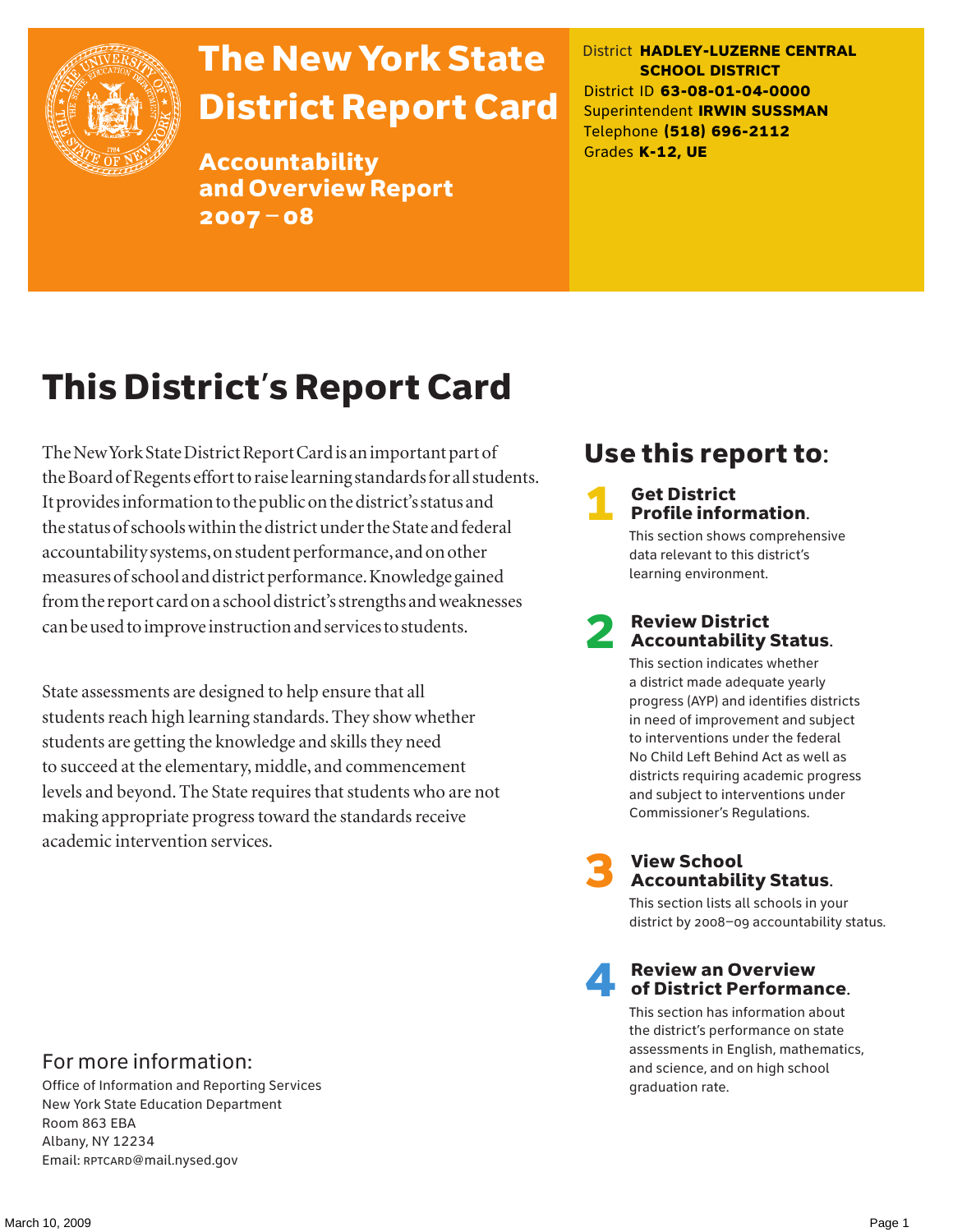### District Profile

This section shows comprehensive data relevant to this school district's learning environment, including information about enrollment, average class size, and teacher qualifications.

### Enrollment

|                            | $2005 - 06$ | $2006 - 07$ | $2007 - 08$  |
|----------------------------|-------------|-------------|--------------|
| Pre-K                      | 0           | 0           | 0            |
| Kindergarten               | 67          | 75          | 61           |
| Grade 1                    | 55          | 65          | 75           |
| Grade 2                    | 63          | 45          | 67           |
| Grade 3                    | 62          | 60          | 48           |
| Grade 4                    | 81          | 57          | 57           |
| Grade 5                    | 71          | 78          | 63           |
| Grade 6                    | 78          | 69          | 79           |
| <b>Ungraded Elementary</b> | 0           | 0           | $\mathbf{1}$ |
| Grade 7                    | 80          | 79          | 78           |
| Grade 8                    | 82          | 80          | 81           |
| Grade 9                    | 78          | 76          | 81           |
| Grade 10                   | 79          | 73          | 71           |
| Grade 11                   | 83          | 81          | 79           |
| Grade 12                   | 93          | 89          | 87           |
| <b>Ungraded Secondary</b>  | 0           | 0           | 0            |
| Total K-12                 | 972         | 927         | 928          |

### Enrollment Information

*Enrollment* counts are as of Basic Educational Data System (BEDS) day, which is typically the first Wednesday of October of the school year. Students who attend BOCES programs on a part-time basis are included in a district's enrollment. Students who attend BOCES on a full-time basis or who are placed full time by the district in an out-of-district placement are not included in a district's enrollment. Students classified by districts as "pre-first" are included in first grade counts.

#### Average Class Size

|                       | $2005 - 06$ | $2006 - 07$ | $2007 - 08$ |
|-----------------------|-------------|-------------|-------------|
| <b>Common Branch</b>  | 16          | 14          | 15          |
| Grade 8               |             |             |             |
| English               | 14          | 16          | 15          |
| <b>Mathematics</b>    | 13          | 16          | 13          |
| Science               | 16          | 15          | 15          |
| <b>Social Studies</b> | 15          | 16          | 12          |
| Grade 10              |             |             |             |
| English               | 11          | 10          | 9           |
| <b>Mathematics</b>    | 15          |             |             |
| Science               |             |             |             |
| <b>Social Studies</b> | 17          | 13          | 14          |

### Average Class Size Information

*Average Class Size* is the total registration in specified classes divided by the number of those classes with registration. *Common Branch* refers to self-contained classes in Grades 1–6.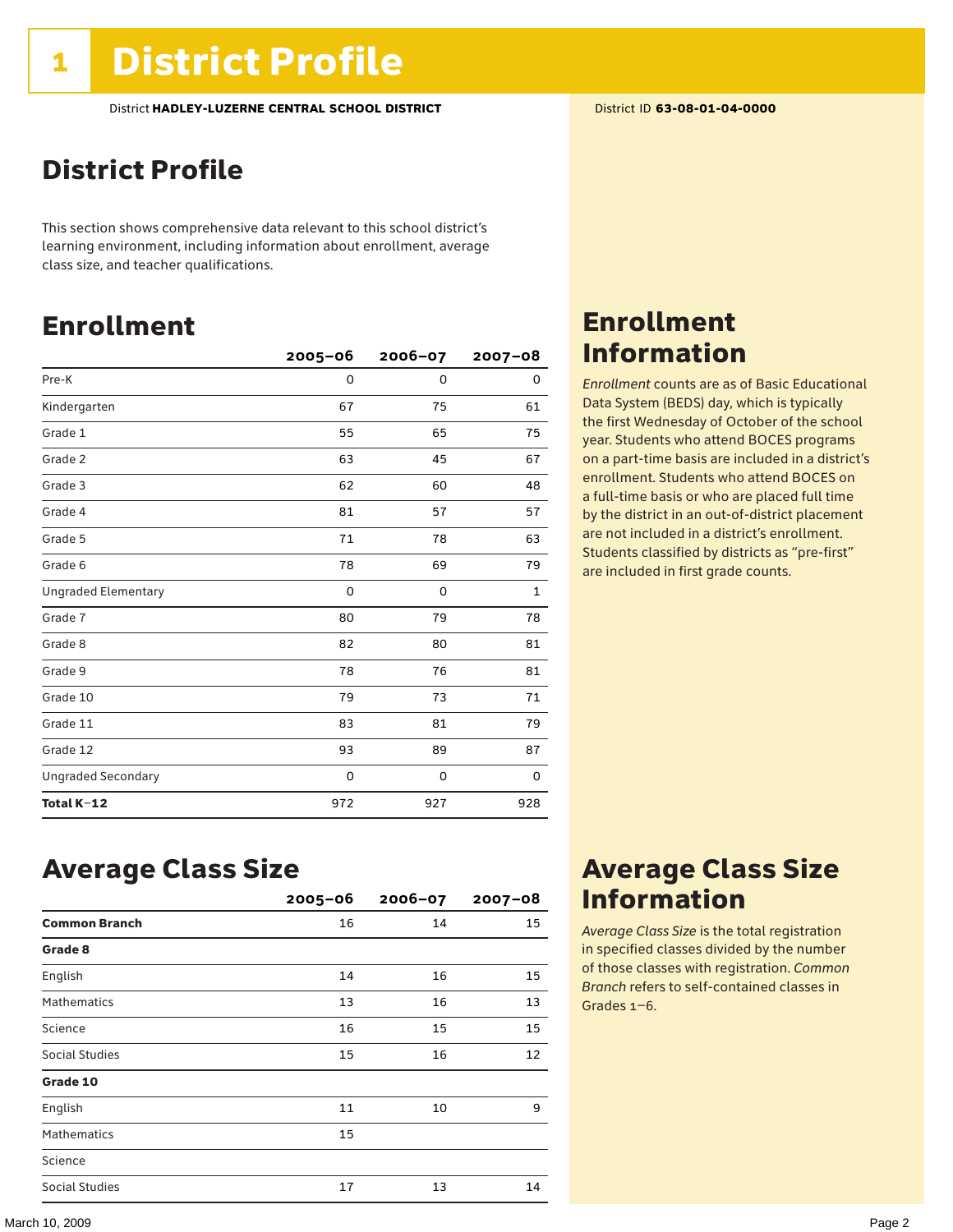### Demographic Factors

|                                  |     | $2005 - 06$ |     | 2006-07 | $2007 - 08$  |     |
|----------------------------------|-----|-------------|-----|---------|--------------|-----|
|                                  | #   | %           | #   | %       | #            | %   |
| Eligible for Free Lunch          | 247 | 25%         | 228 | 25%     | 250          | 27% |
| Reduced-Price Lunch              | 68  | 7%          | 96  | 10%     | 77           | 8%  |
| Student Stability*               |     | N/A         |     | N/A     |              | N/A |
| Limited English Proficient       | 1   | 0%          | 0   | 0%      | $\mathbf{1}$ | 0%  |
| <b>Racial/Ethnic Origin</b>      |     |             |     |         |              |     |
| American Indian or Alaska Native | 3   | 0%          | 0   | 0%      | 0            | 0%  |
| <b>Black or African American</b> | 8   | 1%          | 0   | 0%      | $\mathbf{1}$ | 0%  |
| Hispanic or Latino               | 3   | 0%          | 4   | 0%      | 5            | 1%  |
| Asian or Native                  | 5   | 1%          | 9   | 1%      | 8            | 1%  |
| Hawaiian/Other Pacific Islander  |     |             |     |         |              |     |
| White                            | 953 | 98%         | 914 | 99%     | 914          | 98% |
| Multiracial**                    | N/A | N/A         | 0   | 0%      | 0            | 0%  |

\* Available only at the school level.

\*\* Multiracial enrollment data were not collected statewide in the 2005-06 school year.

#### Attendance and Suspensions

|                            | $2004 - 05$ |               | $2005 - 06$ |               | $2006 - 07$ |     |
|----------------------------|-------------|---------------|-------------|---------------|-------------|-----|
|                            | #           | $\frac{0}{0}$ |             | $\frac{0}{0}$ | #           | %   |
| Annual Attendance Rate     |             | 96%           |             | 95%           |             | 96% |
| <b>Student Suspensions</b> | 59          | 6%            | 38          | 4%            | 49          | 5%  |

### Demographic Factors Information

*Eligible for Free Lunch* and *Reduced*-*Price Lunch* percentages are determined by dividing the number of approved lunch applicants by the Basic Educational Data System (BEDS) enrollment in full-day Kindergarten through Grade 12. *Eligible for Free Lunch* and *Limited English Proficient* counts are used to determine *Similar Schools* groupings within a *Need*/*Resource Capacity* category.

### Attendance and Suspensions Information

*Annual Attendance Rate* is determined by dividing the school district's total actual attendance by the total possible attendance for a school year. A district's actual attendance is the sum of the number of students in attendance on each day the district's schools were open during the school year. Possible attendance is the sum of the number of enrolled students who should have been in attendance on each day schools were open during the school year. *Student Suspension* rate is determined by dividing the number of students who were suspended from school (not including in-school suspensions) for one full day or longer anytime during the school year by the Basic Educational Data System (BEDS) day enrollments for that school year. A student is counted only once, regardless of whether the student was suspended one or more times during the school year.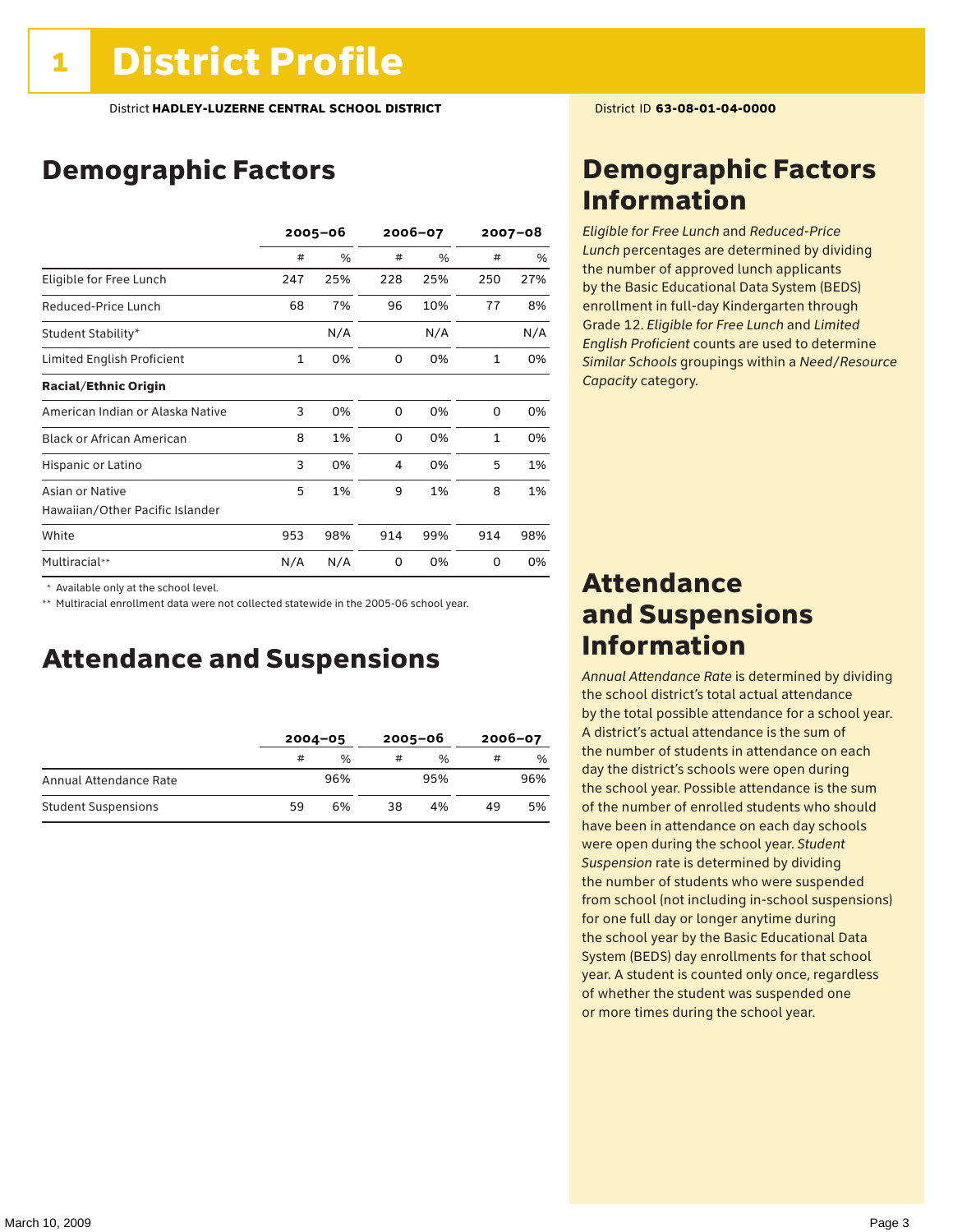### Teacher Qualifications

|                                                                        | $2005 - 06$ | $2006 - 07$ | $2007 - 08$ |
|------------------------------------------------------------------------|-------------|-------------|-------------|
| <b>Total Number of Teachers</b>                                        | 103         | 81          | 102         |
| Percent with No Valid<br><b>Teaching Certificate</b>                   | 0%          | 1%          | 0%          |
| Percent Teaching Out<br>of Certification                               | 0%          | 1%          | 1%          |
| Percent with Fewer Than<br>Three Years of Experience                   | 10%         | 6%          | 3%          |
| Percentage with Master's Degree<br>Plus 30 Hours or Doctorate          | 8%          | 10%         | 6%          |
| <b>Total Number of Core Classes</b>                                    | 382         | 230         | 308         |
| Percent Not Taught by<br><b>Highly Qualified Teachers</b>              | 0%          | 3%          | 1%          |
| <b>Total Number of Classes</b>                                         | 420         | 420         | 429         |
| Percent Taught by Teachers Without<br><b>Appropriate Certification</b> | 1%          | 1%          | 1%          |

### Teacher Turnover Rate

|                                                                       | $2004 - 05$ | 2005-06 | 2006-07 |
|-----------------------------------------------------------------------|-------------|---------|---------|
| Turnover Rate of Teachers with Fewer<br>than Five Years of Experience | 5%          | 14%     | 14%     |
| Turnover Rate of All Teachers                                         | 7%          | 8%      | 10%     |

### Staff Counts

|                                       | $2005 - 06$ | $2006 - 07$ | $2007 - 08$ |
|---------------------------------------|-------------|-------------|-------------|
| <b>Total Other Professional Staff</b> | 11          |             | 32          |
| Total Paraprofessionals*              | 29          | 28          | 29          |
| <b>Assistant Principals</b>           |             |             |             |
| Principals                            |             |             |             |

 $*$  Not available at the school level.

### Teacher Qualifications Information

The *Percent Teaching Out of Certification* is the percent doing so more than on an incidental basis; that is, the percent teaching for more than five periods per week outside certification.

*Core Classes* are primarily K-6 common branch, English, mathematics, science, social studies, art, music, and foreign languages. The number of K-6 common branch core classes is multiplied by five so that these core class counts are weighted the same as counts for middle- and secondary-level teachers who report five classes per day. To be *Highly Qualified*, a teacher must have at least a Bachelor's degree, be certified to teach in the subject area, and show subject matter competency.

### Teacher Turnover Rate Information

*Teacher Turnover Rate* for a specified school year is the number of teachers in that school year who were not teaching in the following school year divided by the number of teachers in the specified school year, expressed as a percentage.

### Staff Counts Information

*Other Professionals* includes administrators, guidance counselors, school nurses, psychologists, and other professionals who devote more than half of their time to non-teaching duties. Teachers who are shared between buildings within a district are reported on the district report only.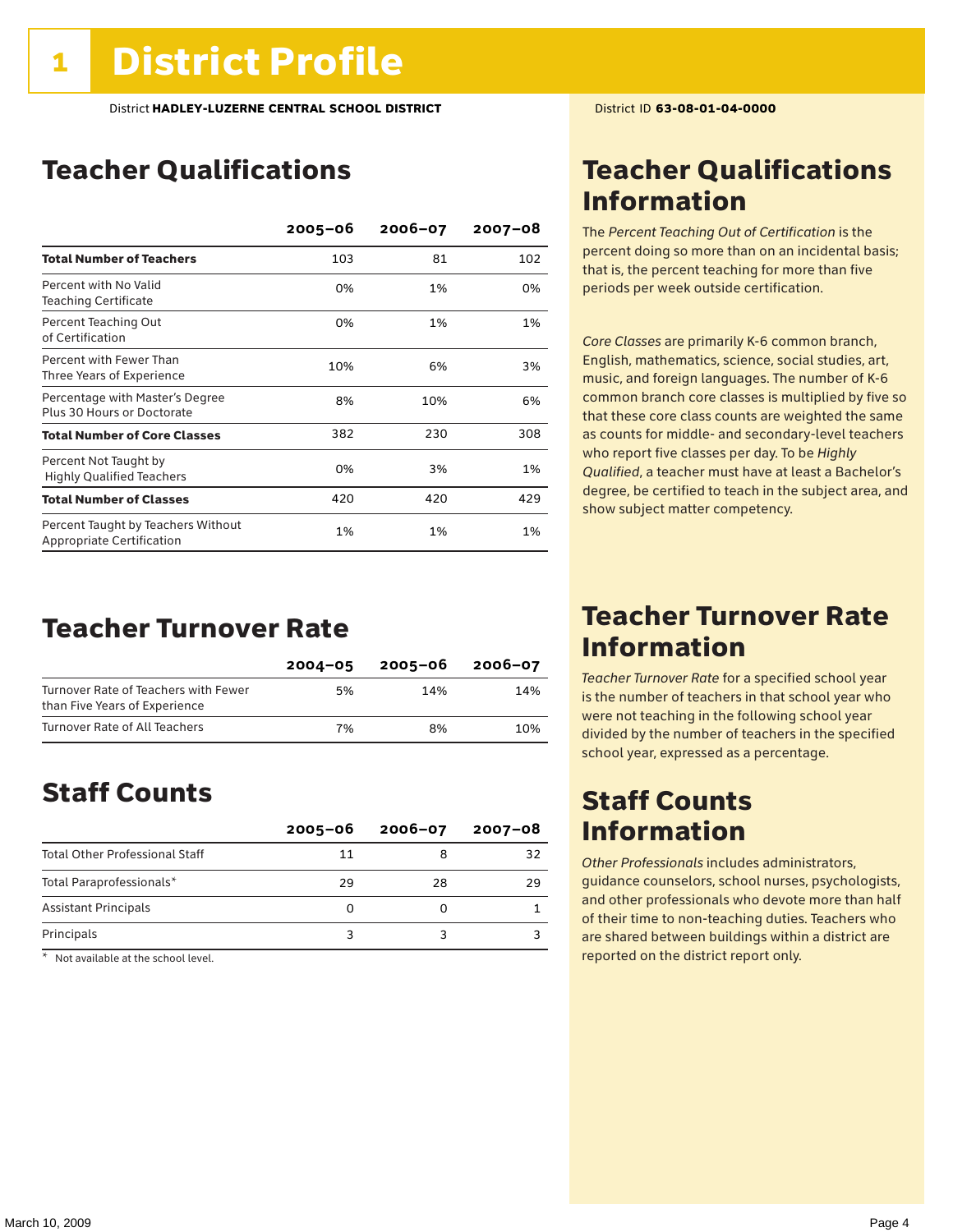### Understanding How Accountability Works in New York State

The federal No Child Left Behind (NCLB) Act requires that states develop and report on measures of student proficiency in 1) English language arts (ELA), in 2) mathematics, and on 3) a third indicator. In New York State in 2007–08, the third indicator is science at the elementary/middle level and graduation rate at the secondary level. Schools or districts that meet predefined goals on these measures are making Adequate Yearly Progress (AYP).



For more information about accountability in New York State, visit: www.emsc.nysed.gov/irts/accountability/home.shtml.

#### 1 English Language Arts (ELA)

To make AYP in ELA, every accountability group must make AYP. For a group to make AYP, it must meet the participation *and* the performance criteria.

#### A Participation Criterion

At the elementary/middle level, 95 percent of Grades 3–8 students enrolled during the test administration period in each group with 40 or more students must be tested on the New York State Testing Program (NYSTP) in ELA or, if appropriate, the New York State English as a Second Language Achievement Test (NYSESLAT), or the New York State Alternate Assessment (NYSAA) in ELA. At the secondary level, 95 percent of seniors in 2007–08 in each accountability group with 40 or more students must have taken an English examination that meets the students' graduation requirement.

#### B Performance Criterion

At the elementary/middle level, the Performance Index (PI) of each group with 30 or more continuously enrolled tested students must equal or exceed its Effective Annual Measurable Objective (AMO) or the group must make Safe Harbor. (NYSESLAT is used only for participation.) At the secondary level, the PI of each group in the 2004 cohort with 30 or more members must equal or exceed its Effective AMO or the group must make Safe Harbor. To make Safe Harbor, the PI of the group must equal or exceed its Safe Harbor Target and the group must qualify for Safe Harbor using the third indicator, science or graduation rate.

#### 2 Mathematics

The same criteria for making AYP in ELA apply to mathematics. At the elementary/middle level, the measures used to determine AYP are the NYSTP and the NYSAA in mathematics. At the secondary level, the measures are mathematics examinations that meet the students' graduation requirement.

#### 3 Third Indicator

In addition to English language arts and mathematics, the school must also make AYP in a third area of achievement. This means meeting the criteria in science at the elementary/middle level and the criteria in graduation rate at the secondary level.

Elementary/Middle-Level Science: To make AYP, the All Students group must meet the participation criterion *and* the performance criterion.

#### A Participation Criterion

Eighty percent of students in Grades 4 and/or 8 enrolled during the test administration period in the All Students group, if it has 40 or more students, must be tested on an accountability measure. In Grade 4, the measures are the Grade 4 elementary-level science test and the Grade 4 NYSAA in science. In Grade 8 science, the measures are the Grade 8 middle-level science test, Regents science examinations, and the Grade 8 NYSAA in science.

#### B Performance Criterion

The PI of the All Students group must equal or exceed the State Science Standard (100) or the Science Progress Target.

Qualifying for Safe Harbor in Elementary/Middle-Level ELA and Math: To qualify, the PI must equal or exceed the State Science Standard or the Science Progress Target in elementary/middle-level science for that group.

Secondary-Level Graduation Rate: For a school to make AYP in graduation rate, the percent of students in the 2003 graduation-rate total cohort in the All Students group earning a high school diploma by August 31, 2007 must equal or exceed the Graduation-Rate Standard (55%) or the Graduation-Rate Progress Target.

Qualifying for Safe Harbor in Secondary-Level ELA and Math: To qualify, the percent of the 2003 graduation-rate total cohort earning a local diploma by August 31, 2007 must equal or exceed the Graduation-Rate Standard (55%) or the Graduation-Rate Progress Target for that group.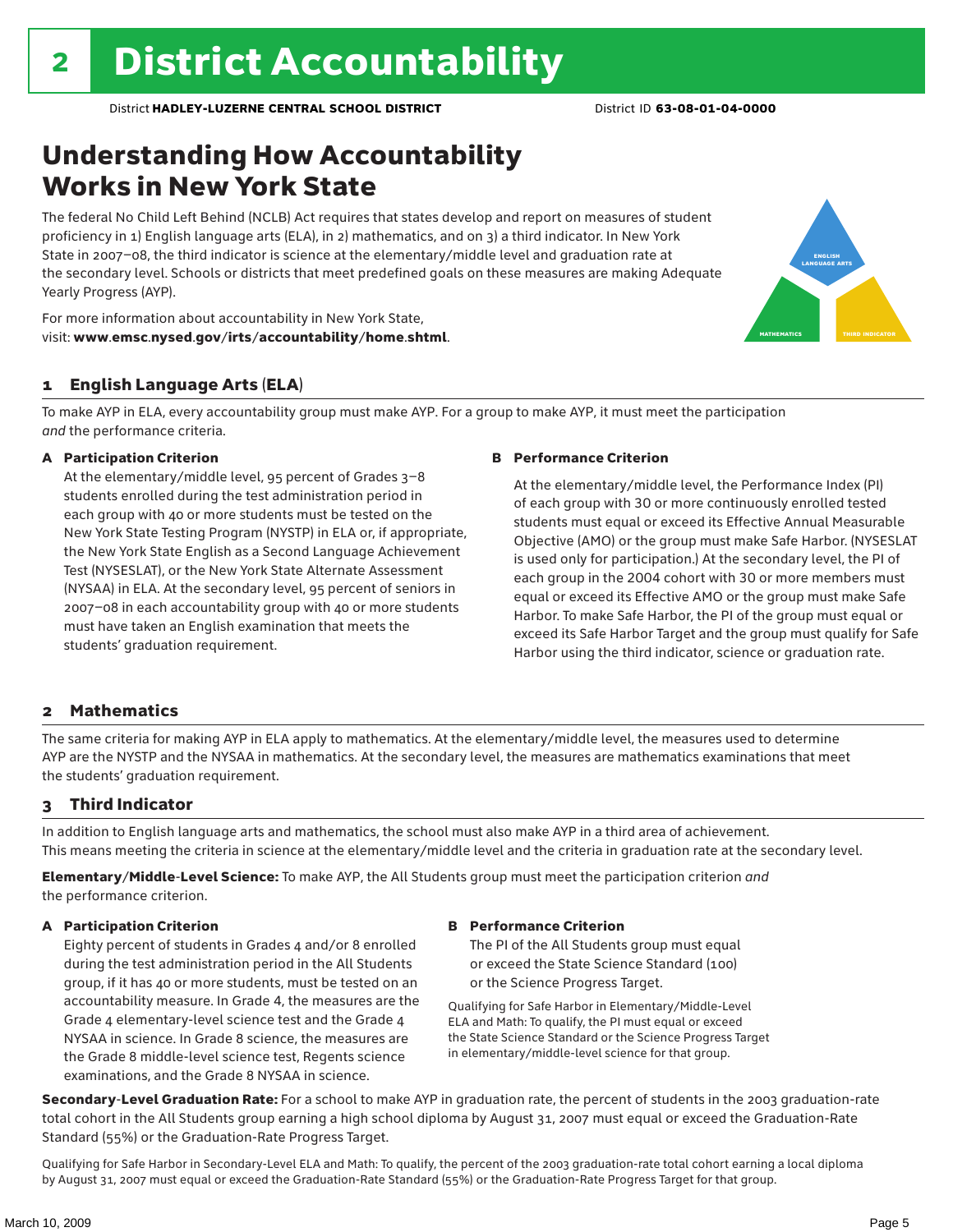## Useful Terms for Understanding Accountability

### Accountability Cohort for English

#### and Mathematics

The 2004 school accountability cohort consists of all students who first entered Grade 9 anywhere in the 2004–05 school year, and all ungraded students with disabilities who reached their seventeenth birthday in the 2004–05 school year, who were enrolled on October 3, 2007 and did not transfer to a diploma granting program. Students who earned a high school equivalency diploma or were enrolled in an approved high school equivalency preparation program on June 30, 2008, are not included in the 2004 school accountability cohort. The 2004 district accountability cohort consists of all students in each school accountability cohort plus students who transferred within the district after BEDS day plus students who were placed outside the district by the Committee on Special Education or district administrators and who met the other requirements for cohort membership. Cohort is defined in Section 100.2 (p) (16) of the Commissioner's Regulations.

#### Adequate Yearly Progress (AYP)

Adequate Yearly Progress (AYP) indicates satisfactory progress by a district or a school toward the goal of proficiency for all students.

#### Annual Measurable Objective (AMO)

The Annual Measurable Objective (AMO) is the Performance Index (PI) value that signifies that an accountability group is making satisfactory progress toward the goal that 100 percent of students will be proficient in the State's learning standards for English language arts and mathematics by 2013–14. The AMO's for each grade level will be increased as specified in CR100.2(p)(14) and will reach 200 in 2013–14. (See Effective AMO for further information.)

#### Continuously Enrolled Students

At the elementary/middle level, continuously enrolled students are those enrolled in the school or district on BEDS day (usually the first Wednesday in October) of the school year until the test administration period. At the secondary level, all students who meet the criteria for inclusion in the accountability cohort are considered to be continuously enrolled.

#### Effective Annual Measurable Objective (Effective AMO)

The Effective Annual Measurable Objective (Effective AMO) is the Performance Index (PI) value that each accountability group within a school or district is expected to achieve to make Adequate Yearly Progress (AYP). The Effective AMO is the lowest PI that an accountability group of a given size can achieve in a subject for the group's PI not to be considered significantly different from the AMO for that subject. If an accountability group's PI equals or exceeds the Effective AMO, it is considered to have made AYP. A more complete definition of Effective AMO and a table showing the PI values that each group size must equal or exceed to make AYP are available at www.emsc.nysed.gov/irts.

#### Graduation-Rate Total Cohort

This term is defined on the graduation-rate accountability page.

#### Performance Index (PI)

Performance Index is a value from 0 to 200 that is assigned to an accountability group, indicating how that group performed on a required State test (or approved alternative) in English language arts, mathematics, or science. Student scores on the tests are converted to four performance levels, from Level 1 to Level 4. (See performance level definitions on the Overview Summary page.) At the elementary/middle level, the PI is calculated using the following equation:

100 × [(Count of Continuously Enrolled Tested Students Performing at Levels 2, 3, and 4 + the Count at Levels 3 and 4) ÷ Count of All Continuously Enrolled Tested Students]

At the secondary level, the PI is calculated using the following equation:

100 × [(Count of Cohort Members Performing at Levels 2, 3, and  $4 +$  the Count at Levels 3 and  $4) \div$  Count of All Cohort Members]

A list of tests used to measure student performance for accountability is available at www.emsc.nysed.gov/irts.

#### Progress Target

For accountability groups below the State Standard in science or graduation rate, the Progress Target is an alternate method for making Adequate Yearly Progress (AYP) or qualifying for Safe Harbor in English language arts and mathematics based on improvement over the previous year's performance.

#### Safe Harbor

Safe Harbor provides an alternate means to demonstrate Adequate Yearly Progress (AYP) for accountability groups that do not achieve their Effective Annual Measurable Objectives (AMOs) in English or mathematics.

#### Safe Harbor Targets

The 2007–08 safe harbor targets were calculated using the following equation:

2006–07 PI + (200 – the 2006–07 PI) × 0.10

#### Science Progress Target

The elementary/middle-level 2007–08 Science Progress Target is calculated by adding one point to the 2006–07 PI. The 2008–09 Science Progress Target is calculated by adding one point to the 2007–08 PI. The 2007–08 target is provided for groups whose PI was below the State Science Standard in 2007–08.

#### Science Standard

The criterion value that represents a minimally satisfactory performance in science. In 2007–08, the State Science Standard at the elementary/middle level is a Performance Index (PI) of 100. The Commissioner may raise the State Science Standard at his discretion in future years.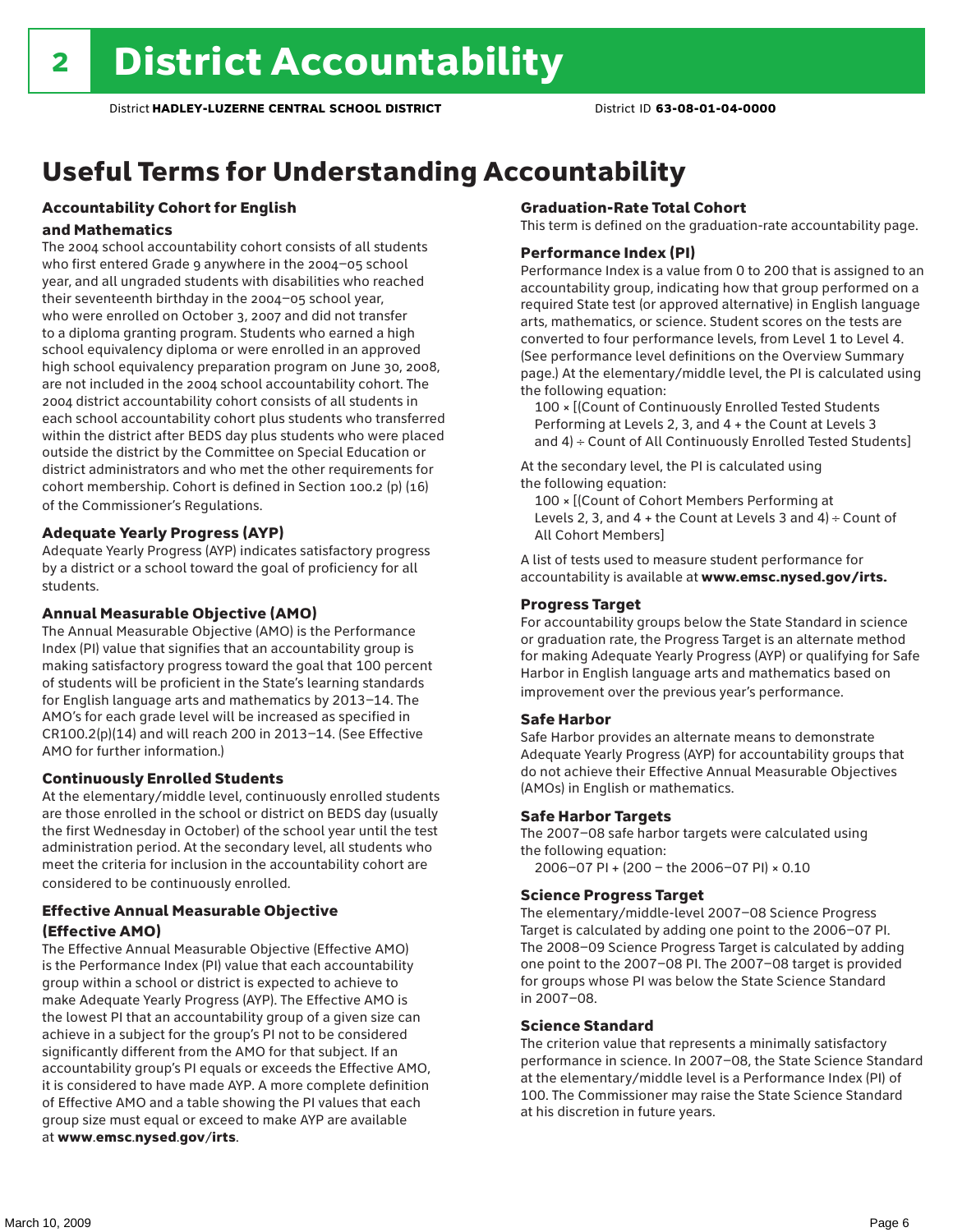## Understanding Your District Accountability Status

The list below defines the district status categories applied to each accountability measure under New York State's district accountability system, which is divided into a Federal Title I component and a State component. Accountability measures for districts are English language arts (ELA), mathematics, elementary/middle-level science, and graduation rate. A district may be assigned a different status for different accountability measures. The overall status of a district is the status assigned to the district for the accountability measure with the most advanced designation in the hierarchy. If the district receives Title I funds, it is the most advanced designation in the Title I hierarchy, unless the district is in good standing under Title I but identified as DRAP under the State hierarchy. A district that does not receive Title I funding in a school year does not have a federal status in that year; however, all districts receive a state status even if they do not receive Title I funding. Consequences for districts not in good standing can be found at: www.emsc.nysed.gov/irts/school-accountability/about.shtml.

#### Federal Title I Status

(Applies to all New York State districts receiving Title I funds)

New York State Status (Applies to New York State districts)

#### District in Good Standing A district is considered to be in good standing if it has not been identified as a District in Need of Improvement P. or a District Requiring Academic Progress. ◆ District in Need of Improvement (Year 1) **District Requiring Academic Progress (Year 1)** A district that has not made AYP for two consecutive years A district that has not made AYP on the same accountability on the same accountability measure is considered a District measure for two consecutive years is considered a District Requiring

|                            | in Need of Improvement (Year 1) for the following year, if it<br>continues to receive Title I funds.                                                                                                                                                                                                                                         | Academic Progress (Year 1) for the following year.                                                                                                                                                                                                                                                                    |
|----------------------------|----------------------------------------------------------------------------------------------------------------------------------------------------------------------------------------------------------------------------------------------------------------------------------------------------------------------------------------------|-----------------------------------------------------------------------------------------------------------------------------------------------------------------------------------------------------------------------------------------------------------------------------------------------------------------------|
| $\boldsymbol{\mathcal{L}}$ | District in Need of Improvement (Year 2)<br>A District in Need of Improvement (Year 1) that does not<br>make AYP on the accountability measure for which it was<br>identified is considered a District in Need of Improvement<br>(Year 2) for the following year, if it continues to receive<br>Title I funds.                               | <b>District Requiring Academic Progress (Year 2)</b><br>A District Requiring Academic Progress (Year 1) that does not<br>make AYP on the accountability measure for which it was identified<br>is considered a District Requiring Academic Progress (Year 2) for<br>the following year.                               |
| $\boldsymbol{\sim}$        | District in Need of Improvement (Year 3)<br>A District in Need of Improvement (Year 2) that does not<br>make AYP on the accountability measure for which it was<br>identified is considered a District in Need of Improvement<br>(Year 3) for the following year, if it continues to receive<br>Title I funds.                               | <b>District Requiring Academic Progress (Year 3)</b><br>A District Requiring Academic Progress (Year 2) that does not<br>make AYP on the accountability measure for which it was identified<br>is considered a District Requiring Academic Progress (Year 3) for<br>the following year.                               |
| $\boldsymbol{\sim}$        | District in Need of Improvement (Year 4)<br>A District in Need of Improvement (Year 3) that does not<br>make AYP on the accountability measure for which it was<br>identified is considered a District in Need of Improvement<br>(Year 4) for the following year, if it continues to receive<br>Title I funds.                               | District Requiring Academic Progress (Year 4)<br>A District Requiring Academic Progress (Year 3) that does not<br>make AYP on the accountability measure for which it was identified<br>is considered a District Requiring Academic Progress (Year 4) for<br>the following year.                                      |
|                            | District in Need of Improvement (Year 5 and above)<br>A District in Need of Improvement (Year 4 and above)<br>that does not make AYP on the accountability measure<br>for which it was identified is considered a District in Need<br>of Improvement (Year 5 and above) for the following year,<br>if it continues to receive Title I funds. | <b>District Requiring Academic Progress (Year 5 and above)</b><br>A District Requiring Academic Progress (Year 4 and above) that<br>does not make AYP on the accountability measure for which it was<br>identified is considered a District Requiring Academic Progress<br>(Year 5 and above) for the following year. |

Pending - A district's status is "Pending" if the district requires special evaluation procedures and they have not yet been completed.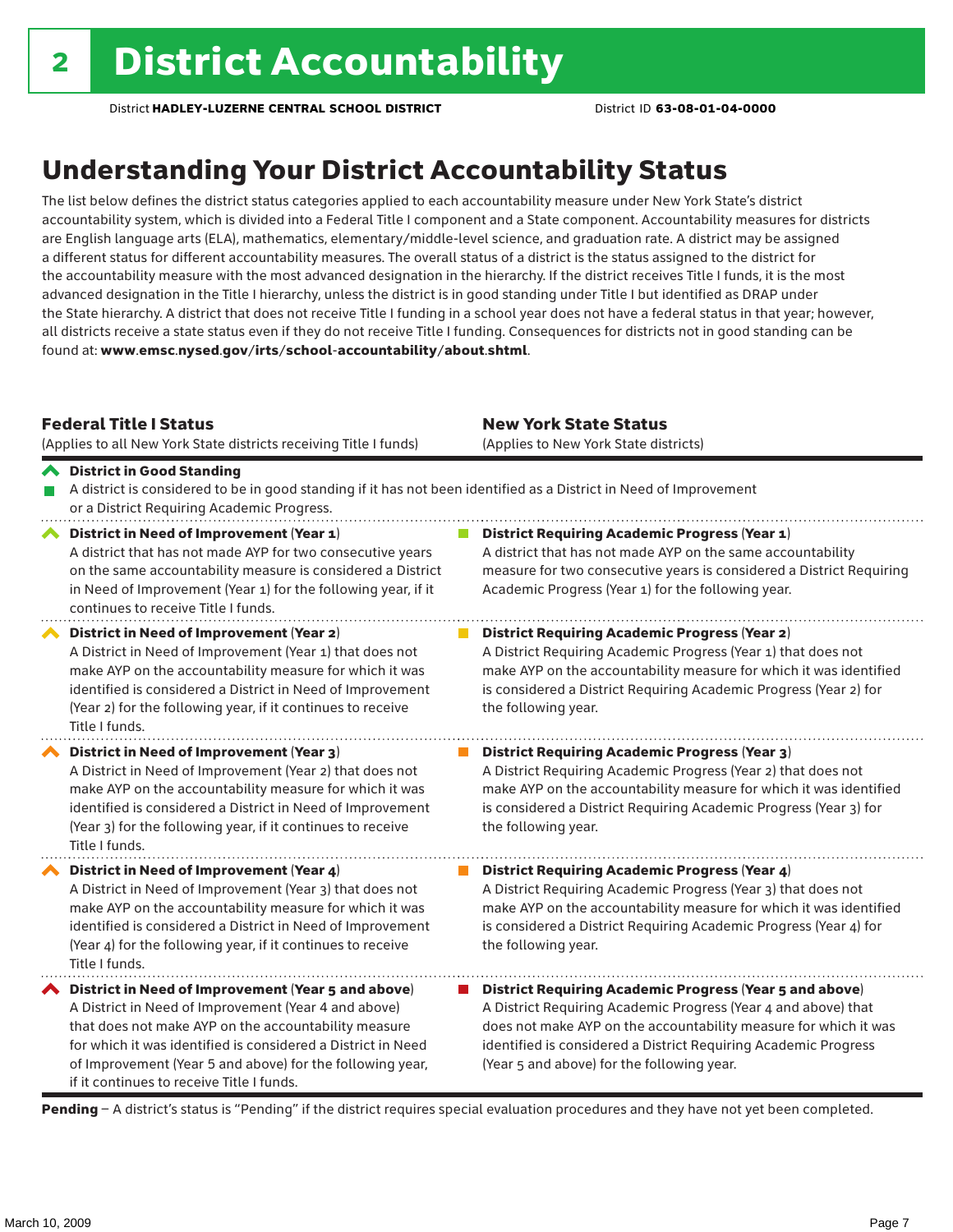# <sup>2</sup> District Accountability

District **HADLEY-LUZERNE CENTRAL SCHOOL DISTRICT** District ID **63-08-01-04-0000**

### Summary

| <b>Overall Accountability</b> | <b>Good Standing</b>                                      |               |             |         |                                       |  |  |
|-------------------------------|-----------------------------------------------------------|---------------|-------------|---------|---------------------------------------|--|--|
| <b>Status (2008-09)</b>       | ELA                                                       | Good Standing |             | Science | Good Standing                         |  |  |
|                               | Math                                                      | Good Standing |             |         | Graduation Rate <a> Good Standing</a> |  |  |
| <b>Title I Part A Funding</b> | <b>Years the District Received Title I Part A Funding</b> |               |             |         |                                       |  |  |
|                               | $2006 - 07$                                               |               | $2007 - 08$ |         | $2008 - 09$                           |  |  |
|                               | YES                                                       |               | <b>YES</b>  |         | <b>YES</b>                            |  |  |

#### On which accountability measures did this district make Adequate Yearly Progress (AYP) and which groups made AYP on each measure?

|                                                     | <b>Elementary/Middle Level</b> |               |               | <b>Secondary Level</b> |               |                        |  |
|-----------------------------------------------------|--------------------------------|---------------|---------------|------------------------|---------------|------------------------|--|
|                                                     | English                        |               |               | English                |               |                        |  |
| <b>Student Groups</b>                               | Language Arts                  | Mathematics   | Science       | Language Arts          | Mathematics   | <b>Graduation Rate</b> |  |
| <b>All Students</b>                                 | V                              | v             | V             |                        | V             | V                      |  |
| <b>Ethnicity</b>                                    |                                |               |               |                        |               |                        |  |
| American Indian or Alaska Native                    |                                |               |               |                        |               |                        |  |
| <b>Black or African American</b>                    |                                |               |               |                        |               |                        |  |
| Hispanic or Latino                                  |                                |               |               |                        |               |                        |  |
| Asian or Native                                     |                                |               |               |                        |               |                        |  |
| Hawaiian/Other Pacific Islander                     |                                |               |               |                        |               |                        |  |
| White                                               | v                              |               |               |                        |               |                        |  |
| Multiracial                                         |                                |               |               |                        |               |                        |  |
| <b>Other Groups</b>                                 |                                |               |               |                        |               |                        |  |
| <b>Students with Disabilities</b>                   | $\mathbf{V}_{\text{SH}}$       | V             |               |                        |               |                        |  |
| Limited English Proficient                          |                                |               |               |                        |               |                        |  |
| <b>Economically Disadvantaged</b>                   | V                              | V             |               |                        |               |                        |  |
| <b>Student groups making</b><br>AYP in each subject | $\vee$ 4 of 4                  | $\vee$ 4 of 4 | $\vee$ 1 of 1 | $\vee$ 2 of 2          | $\vee$ 2 of 2 | $\vee$ 1 of 1          |  |

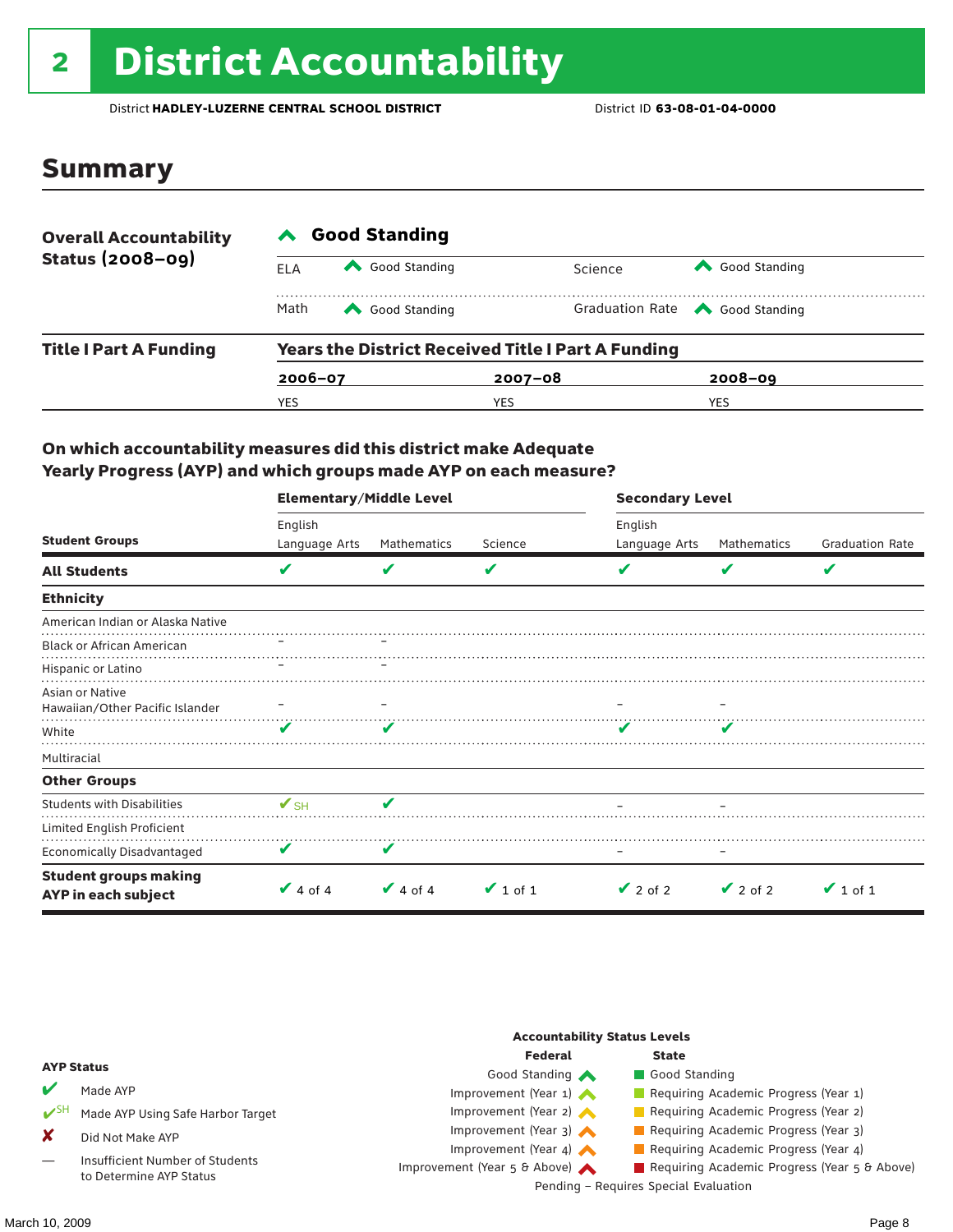### **Elementary/Middle-Level English Language Arts**

| <b>Accountability Status</b><br>for This Subject<br>$(2008 - 09)$ | ▰      | Good Standing                                            |
|-------------------------------------------------------------------|--------|----------------------------------------------------------|
| <b>Accountability Measures</b>                                    | 4 of 4 | Student groups making AYP in English language arts       |
|                                                                   |        | Made AYP                                                 |
| <b>Prospective Status</b>                                         |        | This district will be in good standing in 2009-10. [201] |

#### How did students in each accountability group perform on **elementary/middle-level English language arts accountability measures?**

|                                                          | Participation $2$<br><b>AYP</b> |                            | Test Performance <sup>3</sup> |                          | <b>Performance Objectives</b> |           |                    |             |
|----------------------------------------------------------|---------------------------------|----------------------------|-------------------------------|--------------------------|-------------------------------|-----------|--------------------|-------------|
| <b>Student Group</b>                                     |                                 | Met                        | Percentage                    | Met                      | Performance                   | Effective | Safe Harbor Target |             |
| (Total: Continuous Enrollment) <sup>1</sup>              | <b>Status</b>                   | Criterion                  | <b>Tested</b>                 | Criterion                | Index                         | AMO       | 2007-08            | $2008 - 09$ |
| All Students (411:394)                                   | V                               | V                          | 99%                           | V                        | 165                           | 127       |                    |             |
| <b>Ethnicity</b>                                         |                                 |                            |                               |                          |                               |           |                    |             |
| American Indian or Alaska Native<br>(0:0)                |                                 |                            |                               |                          |                               |           |                    |             |
| <b>Black or African American</b><br>(3:3)                |                                 |                            |                               |                          |                               |           |                    |             |
| Hispanic or Latino (3:3)                                 |                                 |                            |                               |                          |                               |           |                    |             |
| Asian or Native Hawaiian/Other Pacific<br>Islander (3:3) |                                 |                            |                               |                          |                               |           |                    |             |
| White (402:385)                                          | V                               | V                          | 99%                           | V                        | 165                           | 127       |                    |             |
| Multiracial (0:0)                                        |                                 |                            |                               |                          |                               |           |                    |             |
| <b>Other Groups</b>                                      |                                 |                            |                               |                          |                               |           |                    |             |
| Students with Disabilities <sup>4</sup><br>(69:61)       | $\mathbf{V}_{\text{SH}}$        | $\boldsymbol{\mathcal{U}}$ | 96%                           | $\mathbf{V}_{\text{SH}}$ | 98                            | 121       | 93                 | 108         |
| Limited English Proficient <sup>5</sup><br>(0:0)         |                                 |                            |                               |                          |                               |           |                    |             |
| Economically Disadvantaged<br>(147:136)                  | V                               | ✔                          | 97%                           | V                        | 146                           | 124       |                    |             |
| <b>Final AYP Determination</b>                           | $\vee$ 4 of 4                   |                            |                               |                          |                               |           |                    |             |

#### NOTES

- <sup>1</sup> These data show the count of students enrolled during the test administration period (used for Participation) followed by the count of continuously enrolled tested students (used for Performance). For accountability calculations,
- students who were excused from testing for medical reasons are not included in the enrollment count.<br>Groups with fewer than 40 students enrolled during the test administration period are not required to meet the participation criterion. If the participation rate of a group fell below 95 percent in 2007–08, the enrollment shown is the sum of 2006–07 and 2007–08 enrollments and the percent tested is the weighted average of the participation rates over those two years.<br><sup>3</sup> For districts with fewer than 30 continuously enrolled tested students in the All Students group in 2007–08, data
- for 2006–07 and 2007–08 were combined to determine counts and PIs. For districts with 30 or more continuously enrolled students in the All Students group in 2007–08, student groups with fewer than 30 continuously enrolled

‡ This student group did not make AYP in science; therefore, it did not qualify for Safe Harbor.

- tested students are not required to meet the performance criterion. <sup>4</sup> If the district failed to make AYP solely because of the performance of students with disabilities, met the 95% participation requirement for this group, and would meet or exceed the AMO for this subject if 34 points were
- added to the PI, then the district is considered to have made AYP for students with disabilities.<br><sup>5</sup> If the count of LEP students is equal to or greater than 30, former LEP students are also included in the performance calculations.

AYP Status

Made AYP

X Did Not Make AYP

Made AYP Using Safe Harbor Target

Insufficient Number of Students to Determine AYP Status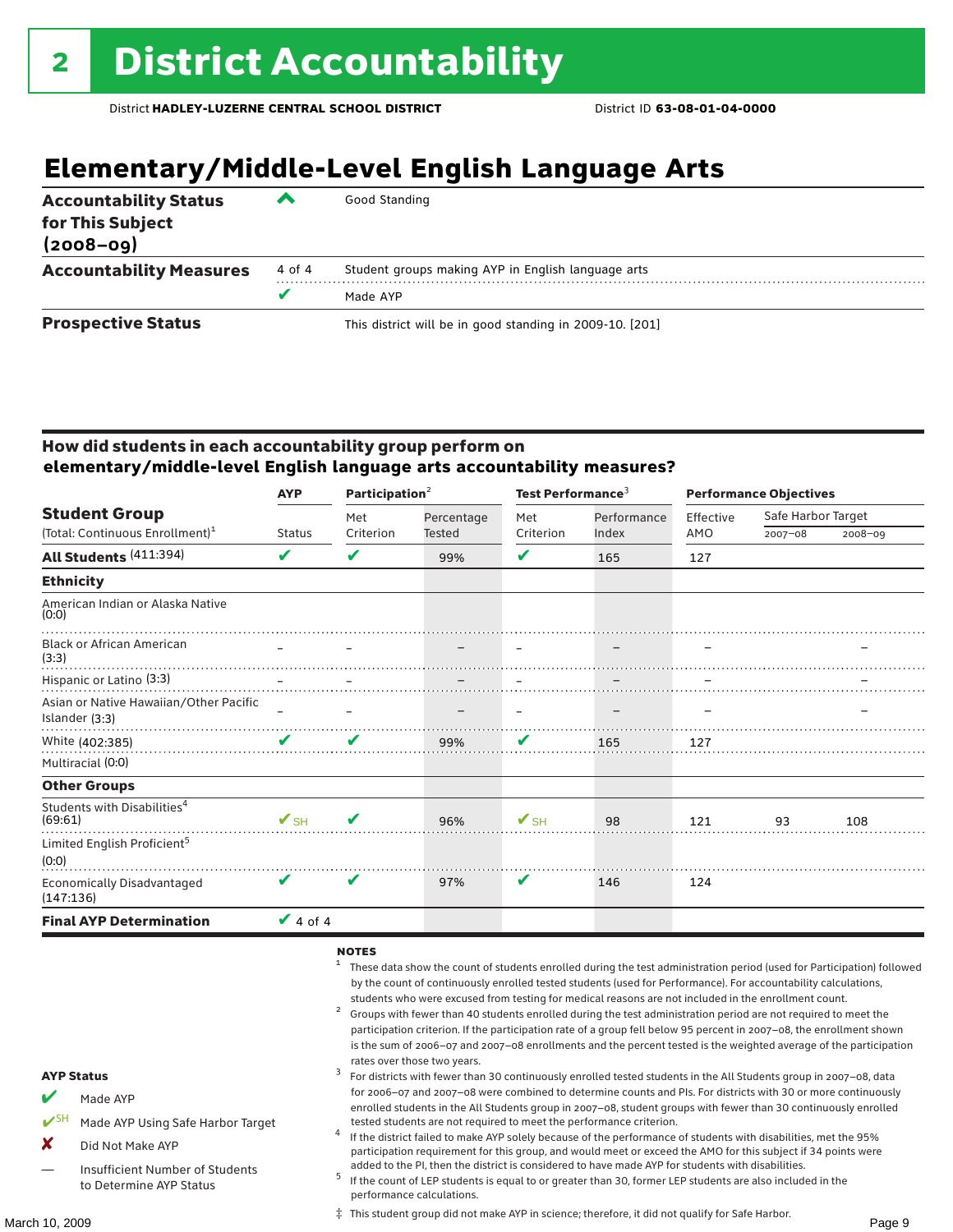## **Elementary/Middle-Level Mathematics**

| <b>Accountability Status</b><br>for This Subject<br>$(2008 - 09)$ | ▰      | Good Standing                                            |  |  |  |  |
|-------------------------------------------------------------------|--------|----------------------------------------------------------|--|--|--|--|
| <b>Accountability Measures</b>                                    | 4 of 4 | Student groups making AYP in mathematics                 |  |  |  |  |
|                                                                   | v      | Made AYP                                                 |  |  |  |  |
| <b>Prospective Status</b>                                         |        | This district will be in good standing in 2009-10. [201] |  |  |  |  |

#### How did students in each accountability group perform on **elementary/middle-level mathematics accountability measures?**

|                                                          | <b>AYP</b>      | Participation $2$ |               | Test Performance <sup>3</sup> |             | <b>Performance Objectives</b> |                    |             |
|----------------------------------------------------------|-----------------|-------------------|---------------|-------------------------------|-------------|-------------------------------|--------------------|-------------|
| <b>Student Group</b>                                     |                 | Met               | Percentage    | Met                           | Performance | Effective                     | Safe Harbor Target |             |
| (Total: Continuous Enrollment) <sup>1</sup>              | <b>Status</b>   | Criterion         | <b>Tested</b> | Criterion                     | Index       | AMO                           | $2007 - 08$        | $2008 - 09$ |
| All Students (415:396)                                   | V               | ✔                 | 100%          | V                             | 178         | 96                            |                    |             |
| <b>Ethnicity</b>                                         |                 |                   |               |                               |             |                               |                    |             |
| American Indian or Alaska Native<br>(0:0)                |                 |                   |               |                               |             |                               |                    |             |
| <b>Black or African American</b><br>(3:3)                |                 |                   |               |                               |             |                               |                    |             |
| Hispanic or Latino (5:3)                                 |                 |                   |               |                               |             |                               |                    |             |
| Asian or Native Hawaiian/Other Pacific<br>Islander (3:3) |                 |                   |               |                               |             |                               |                    |             |
| White (404:387)                                          | ✔               | ✔                 | 100%          | V                             | 179         | 96                            |                    |             |
| Multiracial (0:0)                                        |                 |                   |               |                               |             |                               |                    |             |
| <b>Other Groups</b>                                      |                 |                   |               |                               |             |                               |                    |             |
| Students with Disabilities <sup>4</sup><br>(70:63)       | V               | ✔                 | 99%           | V                             | 110         | 90                            |                    |             |
| Limited English Proficient <sup>5</sup><br>(0:0)         |                 |                   |               |                               |             |                               |                    |             |
| Economically Disadvantaged<br>(146:139)                  | V               | V                 | 99%           | V                             | 166         | 93                            |                    |             |
| <b>Final AYP Determination</b>                           | $\sqrt{4}$ of 4 |                   |               |                               |             |                               |                    |             |

#### NOTES

- <sup>1</sup> These data show the count of students enrolled during the test administration period (used for Participation) followed by the count of continuously enrolled tested students (used for Performance). For accountability calculations,
- students who were excused from testing for medical reasons are not included in the enrollment count.<br>Groups with fewer than 40 students enrolled during the test administration period are not required to meet the participation criterion. If the participation rate of a group fell below 95 percent in 2007–08, the enrollment shown is the sum of 2006–07 and 2007–08 enrollments and the percent tested is the weighted average of the participation
- rates over those two years.<br><sup>3</sup> For districts with fewer than 30 continuously enrolled tested students in the All Students group in 2007–08, data for 2006–07 and 2007–08 were combined to determine counts and PIs. For districts with 30 or more continuously enrolled students in the All Students group in 2007–08, student groups with fewer than 30 continuously enrolled tested students are not required to meet the performance criterion. <sup>4</sup> If the district failed to make AYP solely because of the performance of students with disabilities, met the 95%
	- participation requirement for this group, and would meet or exceed the AMO for this subject if 34 points were
	- added to the PI, then the district is considered to have made AYP for students with disabilities.<br> $^5$  If the count of LEP students is equal to or greater than 30, former LEP students are also included in the performance calculations.

‡ This student group did not make AYP in science; therefore, it did not qualify for Safe Harbor.

AYP Status

Made AYP

X Did Not Make AYP

Made AYP Using Safe Harbor Target

Insufficient Number of Students to Determine AYP Status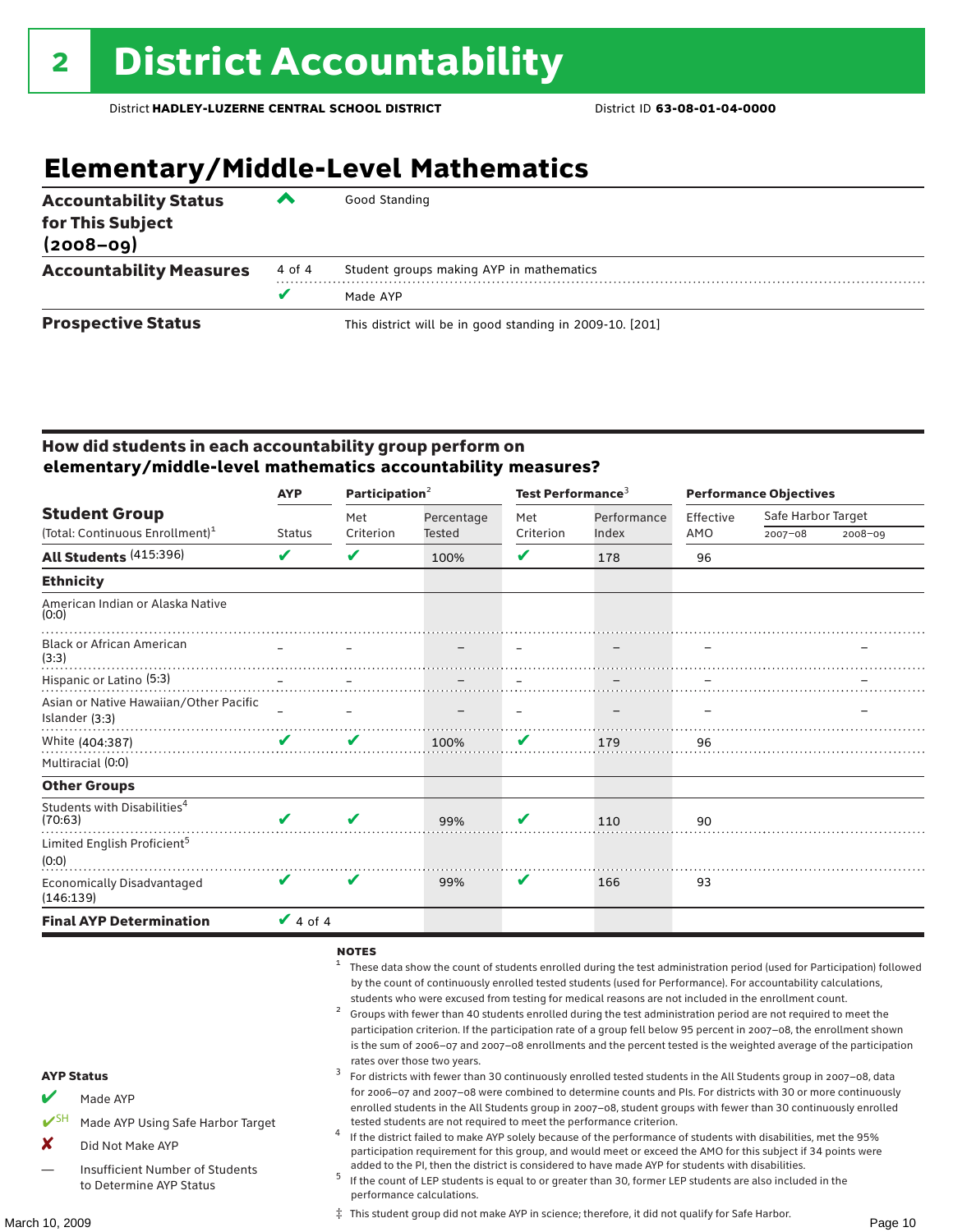### Elementary/Middle-Level Science

| <b>Accountability Status</b><br>for This Subject<br>$(2008 - 09)$ | ◚      | Good Standing                                            |  |  |  |  |  |
|-------------------------------------------------------------------|--------|----------------------------------------------------------|--|--|--|--|--|
| <b>Accountability Measures</b>                                    | 1 of 1 | Student groups making AYP in science                     |  |  |  |  |  |
|                                                                   | v      | Made AYP                                                 |  |  |  |  |  |
| <b>Prospective Status</b>                                         |        | This district will be in good standing in 2009-10. [201] |  |  |  |  |  |

#### How did students in each accountability group perform on elementary/middle-level science accountability measures?

|                                                                                                                                                                                   |               | <b>AYP</b>                                     |                                                          | Participation <sup>2</sup>                                 | Test Performance $^3$ |                                                                                                                                                                                                                                                                                                                                                                                                                                                                                                                                                                                                                                                                                                                                                                                                                                                                                                                                                                                                                                                                        | <b>Performance Objectives</b> |                 |             |
|-----------------------------------------------------------------------------------------------------------------------------------------------------------------------------------|---------------|------------------------------------------------|----------------------------------------------------------|------------------------------------------------------------|-----------------------|------------------------------------------------------------------------------------------------------------------------------------------------------------------------------------------------------------------------------------------------------------------------------------------------------------------------------------------------------------------------------------------------------------------------------------------------------------------------------------------------------------------------------------------------------------------------------------------------------------------------------------------------------------------------------------------------------------------------------------------------------------------------------------------------------------------------------------------------------------------------------------------------------------------------------------------------------------------------------------------------------------------------------------------------------------------------|-------------------------------|-----------------|-------------|
| <b>Student Group</b>                                                                                                                                                              |               | Safe Harbor                                    | Met                                                      | Percentage                                                 | Met                   | Performance                                                                                                                                                                                                                                                                                                                                                                                                                                                                                                                                                                                                                                                                                                                                                                                                                                                                                                                                                                                                                                                            | State                         | Progress Target |             |
| (Total: Continuous Enrollment) <sup>1</sup>                                                                                                                                       | V             | Status Oualification                           | Criterion<br>V                                           | <b>Tested</b>                                              | Criterion<br>V        | Index                                                                                                                                                                                                                                                                                                                                                                                                                                                                                                                                                                                                                                                                                                                                                                                                                                                                                                                                                                                                                                                                  | Standard                      | 2007-08         | $2008 - 09$ |
| <b>All Students (142:131)</b>                                                                                                                                                     |               | <b>Oualified</b>                               |                                                          | 99%                                                        |                       | 185                                                                                                                                                                                                                                                                                                                                                                                                                                                                                                                                                                                                                                                                                                                                                                                                                                                                                                                                                                                                                                                                    | 100                           |                 |             |
| <b>Ethnicity</b>                                                                                                                                                                  |               |                                                |                                                          |                                                            |                       |                                                                                                                                                                                                                                                                                                                                                                                                                                                                                                                                                                                                                                                                                                                                                                                                                                                                                                                                                                                                                                                                        |                               |                 |             |
| American Indian or Alaska Native<br>(0:0)                                                                                                                                         |               |                                                |                                                          |                                                            |                       |                                                                                                                                                                                                                                                                                                                                                                                                                                                                                                                                                                                                                                                                                                                                                                                                                                                                                                                                                                                                                                                                        |                               |                 |             |
| <b>Black or African American</b><br>(0:0)                                                                                                                                         |               |                                                |                                                          |                                                            |                       |                                                                                                                                                                                                                                                                                                                                                                                                                                                                                                                                                                                                                                                                                                                                                                                                                                                                                                                                                                                                                                                                        |                               |                 |             |
| Hispanic or Latino (3:2)                                                                                                                                                          |               |                                                |                                                          |                                                            |                       |                                                                                                                                                                                                                                                                                                                                                                                                                                                                                                                                                                                                                                                                                                                                                                                                                                                                                                                                                                                                                                                                        |                               |                 |             |
| Asian or Native Hawaiian/Other Pacific<br>Islander (1:1)                                                                                                                          |               |                                                |                                                          |                                                            |                       |                                                                                                                                                                                                                                                                                                                                                                                                                                                                                                                                                                                                                                                                                                                                                                                                                                                                                                                                                                                                                                                                        |                               |                 |             |
| White (138:128)                                                                                                                                                                   |               | Oualified                                      |                                                          | 99%                                                        | v                     | 186                                                                                                                                                                                                                                                                                                                                                                                                                                                                                                                                                                                                                                                                                                                                                                                                                                                                                                                                                                                                                                                                    | 100                           |                 |             |
| Multiracial (0:0)                                                                                                                                                                 |               |                                                |                                                          |                                                            |                       |                                                                                                                                                                                                                                                                                                                                                                                                                                                                                                                                                                                                                                                                                                                                                                                                                                                                                                                                                                                                                                                                        |                               |                 |             |
| <b>Other Groups</b>                                                                                                                                                               |               |                                                |                                                          |                                                            |                       |                                                                                                                                                                                                                                                                                                                                                                                                                                                                                                                                                                                                                                                                                                                                                                                                                                                                                                                                                                                                                                                                        |                               |                 |             |
| <b>Students with Disabilities</b><br>(22:19)                                                                                                                                      |               |                                                |                                                          |                                                            |                       |                                                                                                                                                                                                                                                                                                                                                                                                                                                                                                                                                                                                                                                                                                                                                                                                                                                                                                                                                                                                                                                                        |                               |                 |             |
| Limited English Proficient <sup>4</sup><br>(0:0)                                                                                                                                  |               |                                                |                                                          |                                                            |                       |                                                                                                                                                                                                                                                                                                                                                                                                                                                                                                                                                                                                                                                                                                                                                                                                                                                                                                                                                                                                                                                                        |                               |                 |             |
| <b>Economically Disadvantaged</b><br>(50:46)                                                                                                                                      |               | Qualified                                      | V                                                        | 100%                                                       | V                     | 174                                                                                                                                                                                                                                                                                                                                                                                                                                                                                                                                                                                                                                                                                                                                                                                                                                                                                                                                                                                                                                                                    | 100                           |                 |             |
| <b>Final AYP Determination</b>                                                                                                                                                    | $\vee$ 1 of 1 |                                                |                                                          |                                                            |                       |                                                                                                                                                                                                                                                                                                                                                                                                                                                                                                                                                                                                                                                                                                                                                                                                                                                                                                                                                                                                                                                                        |                               |                 |             |
| <b>AYP Status</b><br>V<br>Made AYP<br>$V^{\text{SH}}$<br>Made AYP Using Safe Harbor Target<br>X<br>Did Not Make AYP<br>Insufficient Number of Students<br>to Determine AYP Status |               | <b>NOTES</b><br>$\mathbf{1}$<br>$\overline{a}$ | rates over those two years.<br>performance calculations. | were combined to determine counts and performance indices. |                       | These data show the count of students enrolled during the test administration period (used for Participation) followed<br>by the count of continuously enrolled tested students (used for Performance). For accountability calculations,<br>students who were excused from testing for medical reasons are not included in the enrollment count.<br>Groups with fewer than 40 students enrolled during the test administration period are not required to meet the<br>participation criterion. If the participation rate of a group fell below 80 percent in 2007-08, the enrollment shown<br>is the sum of 2006-07 and 2007-08 enrollments and the percent tested is the weighted average of the participation<br>Groups with fewer than 30 continuously enrolled tested students are not required to meet the performance criterion.<br>For districts with fewer than 30 continuously enrolled tested students in 2007-08, data for 2006-07 and 2007-08<br>If the count of LEP students is equal to or greater than 30, former LEP students are also included in the |                               |                 |             |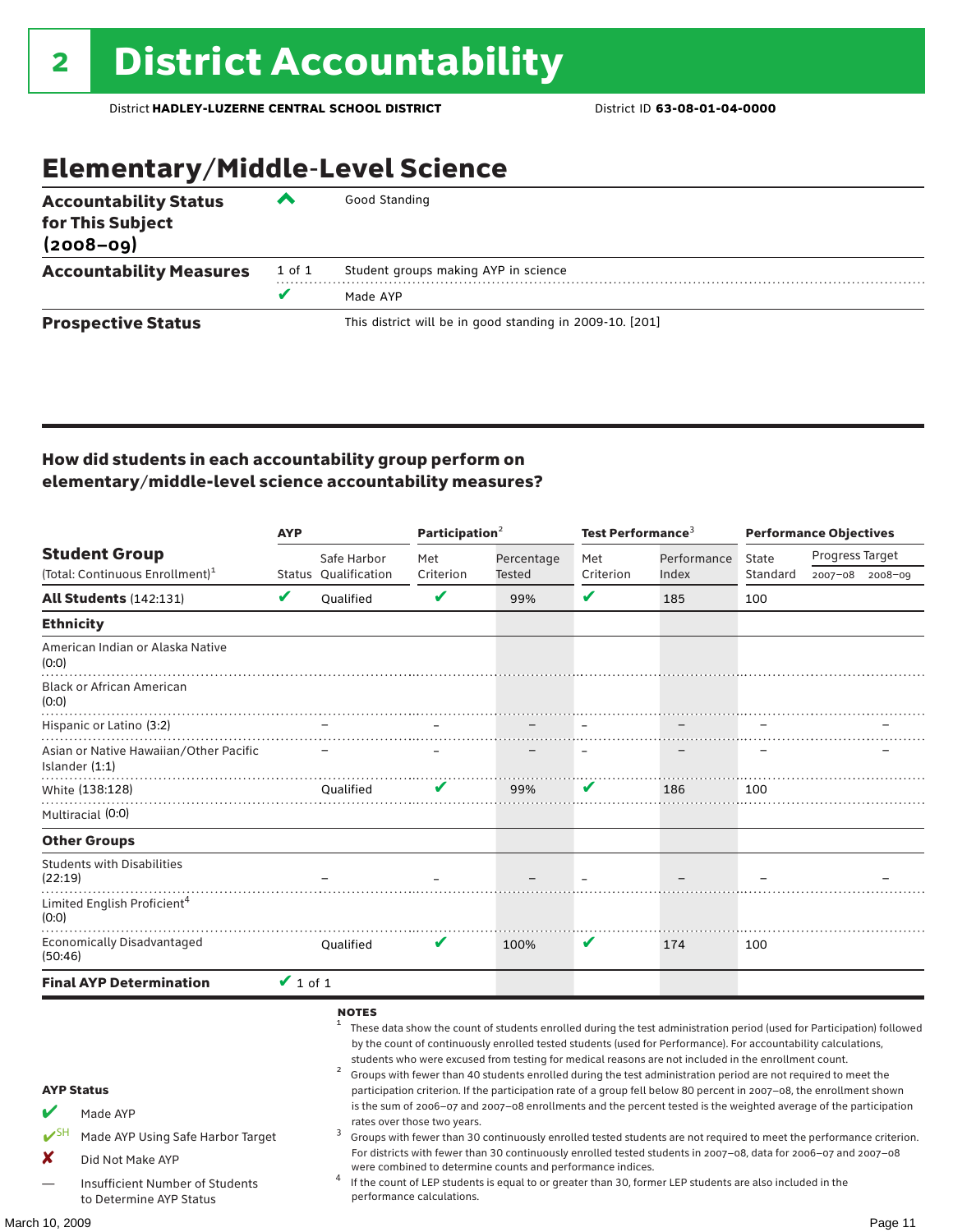### **Secondary-Level English Language Arts**

| <b>Accountability Status</b><br>for This Subject<br>$(2008 - 09)$ | ▰      | Good Standing                                            |  |  |  |  |
|-------------------------------------------------------------------|--------|----------------------------------------------------------|--|--|--|--|
| <b>Accountability Measures</b>                                    | 2 of 2 | Student groups making AYP in English language arts       |  |  |  |  |
|                                                                   |        | Made AYP                                                 |  |  |  |  |
| <b>Prospective Status</b>                                         |        | This district will be in good standing in 2009-10. [201] |  |  |  |  |

#### How did students in each accountability group perform on **secondary-level English language arts accountability measures?**

|                                                  | <b>AYP</b>    | Participation $2$ |            | Test Performance <sup>3</sup> |             | <b>Performance Objectives</b> |                    |             |
|--------------------------------------------------|---------------|-------------------|------------|-------------------------------|-------------|-------------------------------|--------------------|-------------|
| <b>Student Group</b>                             |               | Met               | Percentage | Met                           | Performance | Effective                     | Safe Harbor Target |             |
| (12th Graders: 2004 Cohort) <sup>1</sup>         | <b>Status</b> | Criterion         | Tested     | Criterion                     | Index       | AMO                           | $2007 - 08$        | $2008 - 09$ |
| All Students (85:74)                             | V             | V                 | 98%        | V                             | 188         | 154                           |                    |             |
| <b>Ethnicity</b>                                 |               |                   |            |                               |             |                               |                    |             |
| American Indian or Alaska Native<br>(0:0)        |               |                   |            |                               |             |                               |                    |             |
| <b>Black or African American</b>                 |               |                   |            |                               |             |                               |                    |             |
| (0:0)                                            |               |                   |            |                               |             |                               |                    |             |
| Hispanic or Latino (0:0)                         |               |                   |            |                               |             |                               |                    |             |
| Asian or Native Hawaiian/Other Pacific           |               |                   |            |                               |             |                               |                    |             |
| Islander (3:3)                                   |               |                   |            |                               |             |                               |                    |             |
| White (82:71)                                    | $\sqrt{2}$    | V                 | 98%        | $\mathbf{v}$                  | 187         | 154                           |                    |             |
| Multiracial (0:0)                                |               |                   |            |                               |             |                               |                    |             |
| <b>Other Groups</b>                              |               |                   |            |                               |             |                               |                    |             |
| <b>Students with Disabilities</b><br>(9:6)       |               |                   |            |                               |             |                               |                    |             |
| Limited English Proficient <sup>4</sup><br>(0:0) |               |                   |            |                               |             |                               |                    |             |
| Economically Disadvantaged<br>(12:9)             |               |                   |            |                               |             |                               |                    |             |
| <b>Final AYP Determination</b>                   | $\vee$ 2 of 2 |                   |            |                               |             |                               |                    |             |

| <b>AYP Status</b>       |                                   | <b>NOTES</b><br>These data show the count of 12th graders in 2007-08 (used for Participation) followed by the count of students<br>in the 2004 cohort (used for Performance).<br>Groups with fewer than 40 students in the 12th grade are not required to meet the participation criterion.<br>If the participation rate of a group fell below 95 percent in 2007-08, the enrollment shown is the sum of 2006-07<br>and 2007-08 Grade 12 enrollments and the percent tested is the weighted average of the participation rates over |  |  |  |  |
|-------------------------|-----------------------------------|-------------------------------------------------------------------------------------------------------------------------------------------------------------------------------------------------------------------------------------------------------------------------------------------------------------------------------------------------------------------------------------------------------------------------------------------------------------------------------------------------------------------------------------|--|--|--|--|
| $\overline{\mathbf{v}}$ | Made AYP                          | those two years.<br>For districts with fewer than 30 students in the 2004 cohort, data for 2003 and 2004 cohort members were combined                                                                                                                                                                                                                                                                                                                                                                                               |  |  |  |  |
|                         | Made AYP Using Safe Harbor Target | to determine counts and PIs. For districts with 30 or more students in the 2004 cohort in the All Students group,                                                                                                                                                                                                                                                                                                                                                                                                                   |  |  |  |  |
| x                       | Did Not Make AYP                  | groups with fewer than 30 students in the 2004 cohort are not required to meet the performance criterion.<br>If the count of LEP students is equal to or greater than 30, former LEP students are also included in the                                                                                                                                                                                                                                                                                                              |  |  |  |  |
|                         | Insufficient Number of Students   | performance calculations.                                                                                                                                                                                                                                                                                                                                                                                                                                                                                                           |  |  |  |  |

‡ This student group did not make AYP in graduation rate; therefore, it did not qualify for Safe Harbor.

to Determine AYP Status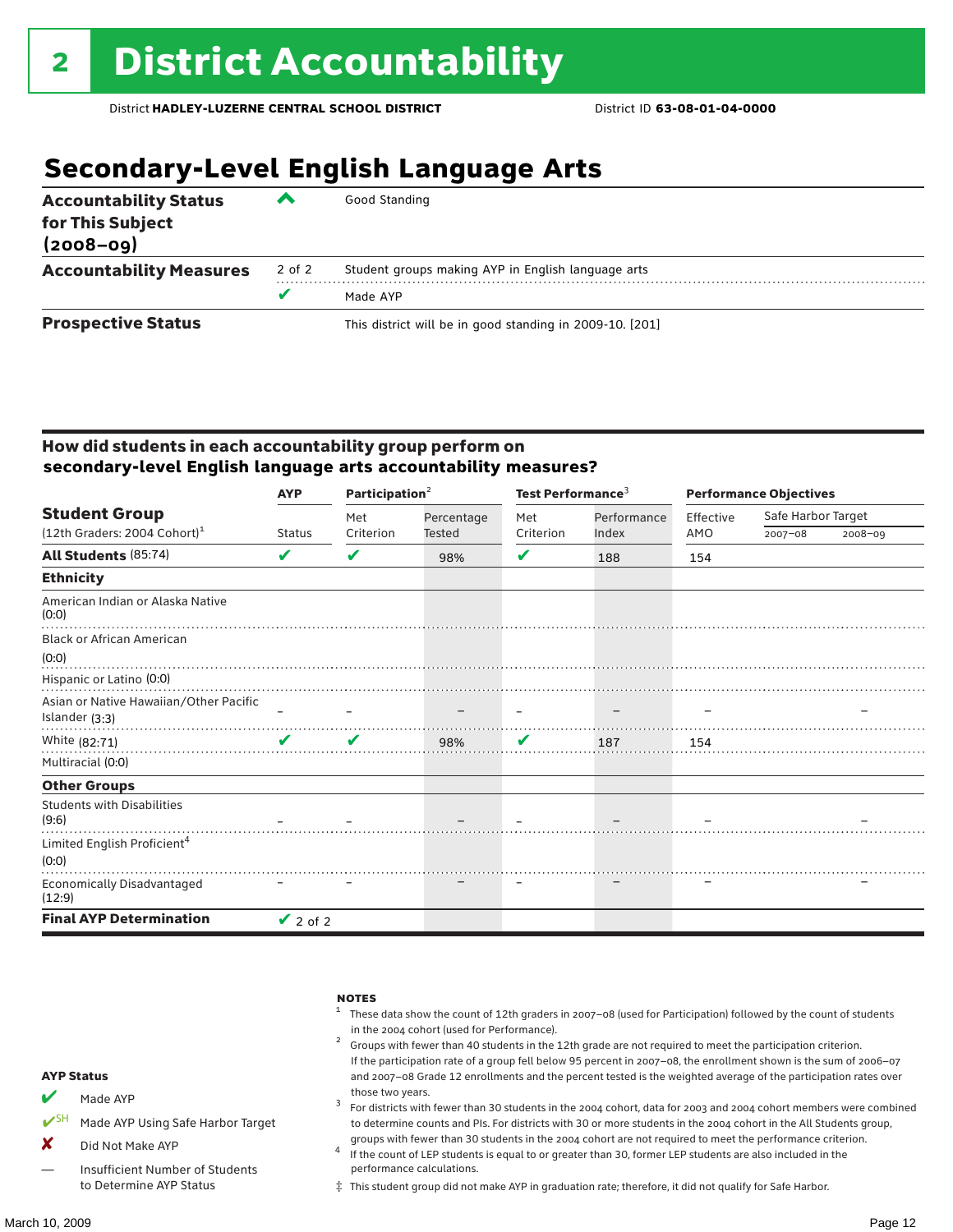### **Secondary-Level Mathematics**

| <b>Accountability Status</b><br>for This Subject<br>$(2008 - 09)$ | ▰      | Good Standing                                            |
|-------------------------------------------------------------------|--------|----------------------------------------------------------|
| <b>Accountability Measures</b>                                    | 2 of 2 | Student groups making AYP in mathematics                 |
|                                                                   |        | Made AYP                                                 |
| <b>Prospective Status</b>                                         |        | This district will be in good standing in 2009-10. [201] |

#### How did students in each accountability group perform on **secondary-level mathematics accountability measures?**

|                                             | <b>AYP</b>                    | Participation <sup>2</sup> |            | Test Performance <sup>3</sup> |             | <b>Performance Objectives</b> |                    |             |
|---------------------------------------------|-------------------------------|----------------------------|------------|-------------------------------|-------------|-------------------------------|--------------------|-------------|
| <b>Student Group</b>                        |                               | Met                        | Percentage | Met                           | Performance | Effective                     | Safe Harbor Target |             |
| $(12th$ Graders: 2004 Cohort) <sup>1</sup>  | <b>Status</b>                 | Criterion                  | Tested     | Criterion                     | Index       | AMO                           | 2007-08            | $2008 - 09$ |
| All Students (85:74)                        | V                             | V                          | 98%        | V                             | 192         | 148                           |                    |             |
| <b>Ethnicity</b>                            |                               |                            |            |                               |             |                               |                    |             |
| American Indian or Alaska Native<br>(0:0)   |                               |                            |            |                               |             |                               |                    |             |
| <b>Black or African American</b>            |                               |                            |            |                               |             |                               |                    |             |
| (0:0)                                       |                               |                            |            |                               |             |                               |                    |             |
| Hispanic or Latino (0:0)                    |                               |                            |            |                               |             |                               |                    |             |
| Asian or Native Hawaiian/Other Pacific      |                               |                            |            |                               |             |                               |                    |             |
| Islander (3:3)                              |                               |                            |            |                               |             |                               |                    |             |
| White (82:71)                               | $\mathbf{v}$ and $\mathbf{v}$ | $\boldsymbol{\mathcal{U}}$ | 98%        | V                             | 192         | 148                           |                    |             |
| Multiracial (0:0)                           |                               |                            |            |                               |             |                               |                    |             |
| <b>Other Groups</b>                         |                               |                            |            |                               |             |                               |                    |             |
| <b>Students with Disabilities</b><br>(9:6)  |                               |                            |            |                               |             |                               |                    |             |
| Limited English Proficient <sup>4</sup>     |                               |                            |            |                               |             |                               |                    |             |
| (0:0)                                       |                               |                            |            |                               |             |                               |                    |             |
| <b>Economically Disadvantaged</b><br>(12:9) |                               |                            |            |                               |             |                               |                    |             |
| <b>Final AYP Determination</b>              | $\vee$ 2 of 2                 |                            |            |                               |             |                               |                    |             |

| <b>AYP Status</b>            |                                   | <b>NOTES</b><br>These data show the count of 12th graders in 2007-08 (used for Participation) followed by the count of students<br>in the 2004 cohort (used for Performance).<br>Groups with fewer than 40 students in the 12th grade are not required to meet the participation criterion.<br>If the participation rate of a group fell below 95 percent in 2007-08, the enrollment shown is the sum of 2006-07 |  |  |  |  |
|------------------------------|-----------------------------------|------------------------------------------------------------------------------------------------------------------------------------------------------------------------------------------------------------------------------------------------------------------------------------------------------------------------------------------------------------------------------------------------------------------|--|--|--|--|
|                              |                                   | and 2007-08 Grade 12 enrollments and the percent tested is the weighted average of the participation rates over                                                                                                                                                                                                                                                                                                  |  |  |  |  |
| v                            | Made AYP                          | those two years.<br>For districts with fewer than 30 students in the 2004 cohort, data for 2003 and 2004 cohort members were combined                                                                                                                                                                                                                                                                            |  |  |  |  |
| $\boldsymbol{V}^{\text{SH}}$ | Made AYP Using Safe Harbor Target | to determine counts and PIs. For districts with 30 or more students in the 2004 cohort in the All Students group,                                                                                                                                                                                                                                                                                                |  |  |  |  |
| X                            | Did Not Make AYP                  | groups with fewer than 30 students in the 2004 cohort are not required to meet the performance criterion.<br>If the count of LEP students is equal to or greater than 30, former LEP students are also included in the                                                                                                                                                                                           |  |  |  |  |
|                              | Insufficient Number of Students   | performance calculations.                                                                                                                                                                                                                                                                                                                                                                                        |  |  |  |  |

‡ This student group did not make AYP in graduation rate; therefore, it did not qualify for Safe Harbor.

to Determine AYP Status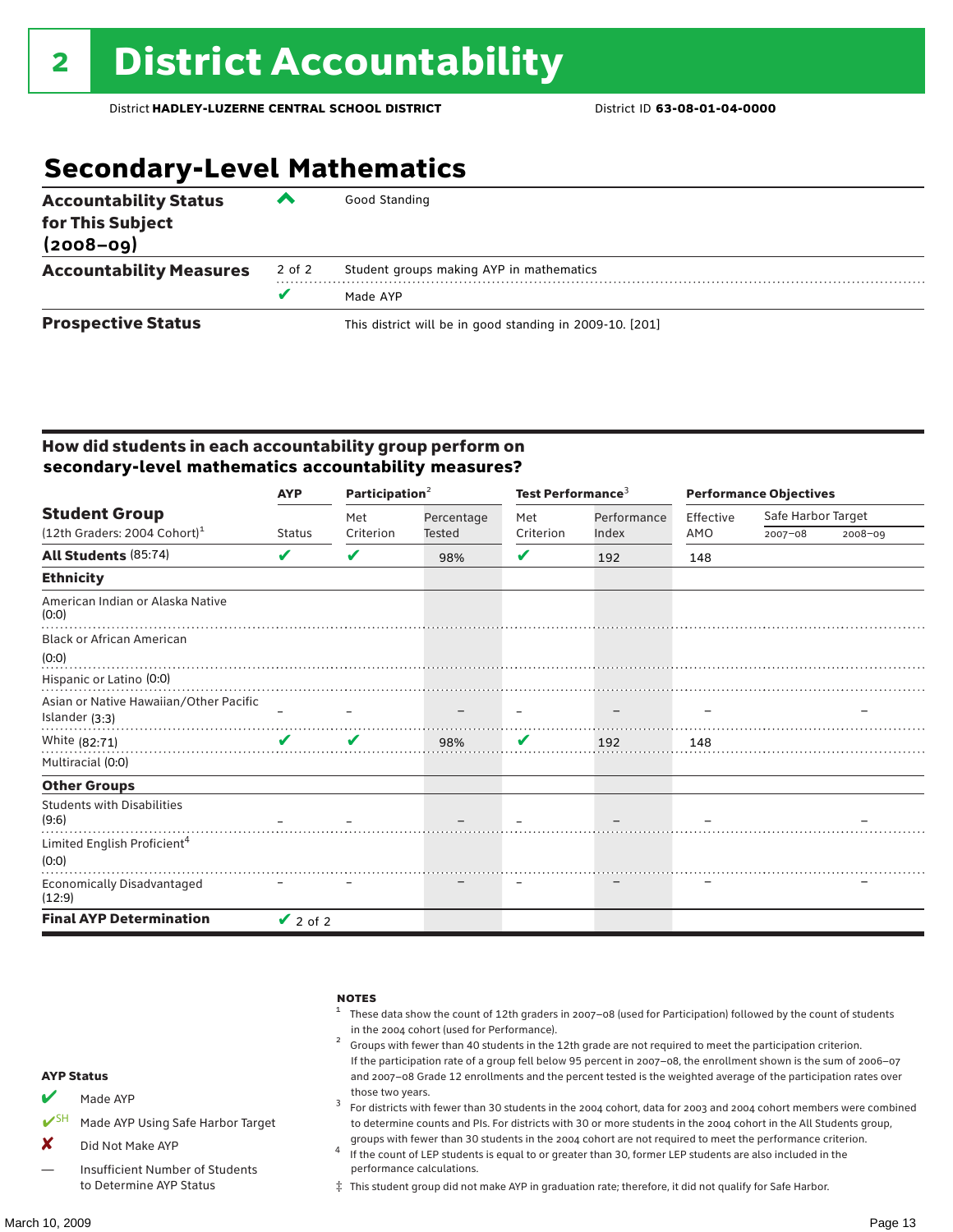### Graduation Rate

| <b>Accountability Status</b><br>for This Indicator<br>$(2008 - 09)$ | ▰      | Good Standing                                            |
|---------------------------------------------------------------------|--------|----------------------------------------------------------|
| <b>Accountability Measures</b>                                      | 1 of 1 | Student groups making AYP in graduation rate             |
|                                                                     | v      | Made AYP                                                 |
| <b>Prospective Status</b>                                           |        | This district will be in good standing in 2009-10. [201] |

#### How did students in each accountability group perform on graduation rate accountability measures?

|                                                           |               | <b>Graduation</b> |                   | <b>Objectives</b> |                 |             |  |
|-----------------------------------------------------------|---------------|-------------------|-------------------|-------------------|-----------------|-------------|--|
| <b>Student Group</b>                                      |               | Met               | Graduation        | State             | Progress Target |             |  |
| (Cohort Count) <sup>1</sup>                               | AYP           | Criterion         | Rate <sup>2</sup> | Standard          | 2007-08         | $2008 - 09$ |  |
| <b>All Students (94)</b>                                  | $\mathbf v$   | $\mathbf{v}$      | 66%               | 55%               |                 |             |  |
| <b>Ethnicity</b>                                          |               |                   |                   |                   |                 |             |  |
| American Indian or<br>Alaska Native (0)                   |               |                   |                   |                   |                 |             |  |
| <b>Black or African</b><br>American (0)                   |               |                   |                   |                   |                 |             |  |
| Hispanic or<br>Latino (0)                                 |               |                   |                   |                   |                 |             |  |
| Asian or Native<br>Hawaiian/Other<br>Pacific Islander (0) |               |                   |                   |                   |                 |             |  |
| White (94)                                                |               | $\mathbf{v}$      | 66%               | 55%               |                 |             |  |
| Multiracial (0)                                           |               |                   |                   |                   |                 |             |  |
| <b>Other Groups</b>                                       |               |                   |                   |                   |                 |             |  |
| Students with<br>Disabilities (21)                        |               |                   |                   |                   |                 |             |  |
| <b>Limited English</b><br>Proficient <sup>3</sup> $(0)$   |               |                   |                   |                   |                 |             |  |
| Economically<br>Disadvantaged (13)                        |               |                   |                   |                   |                 |             |  |
| <b>Final AYP</b><br><b>Determination</b>                  | $\vee$ 1 of 1 |                   |                   |                   |                 |             |  |

#### **NOTES**

- <sup>1</sup> Graduation-rate total cohort differs from the accountability cohort in that the graduation-rate total cohort includes students who left school prior to BEDS day of the fourth year after first entering
- 
- grade 9 and students who enrolled after BEDS day of the fourth year after first entering grade 9.<br>
<sup>2</sup> Percentage of the 2003 cohort that earned a local or Regents diploma by August 31, 2007.<br>
<sup>3</sup> If the count of LEP stud in the performance calculations.

### Graduation Rate Information

For a school or a district to make AYP in graduation rate, the percentage of 2003 graduation-rate total cohort members earning a local or Regents diploma by August 31, 2007 for the "All Students" group must equal or exceed the Graduation-Rate Standard or the Graduation-Rate Progress Target for 2007–08.

The Graduation Rate Standard is the criterion value that represents a minimally satisfactory percentage of cohort members earning a local diploma. The State Graduation-Rate Standard for the 2003 cohort is 55 percent. The Commissioner may raise the Graduation-Rate Standard at his discretion in future years.

The 2007–08 Graduation-Rate Progress Target is calculated by adding one point to the percentage of the 2002 cohort earning a local or Regents diploma by August 31, 2006. The 2008–09 Graduation-Rate Progress Target is calculated by adding one point to the percentage of the 2003 cohort earning a local or Regents diploma by August 31, 2007. This target is provided for each group whose percentage earning a local or Regents diploma by August 31, 2007 is below the Graduation-Rate Standard in 2007–08 (55%). Groups with fewer than 30 cohort members are not subject to this criterion.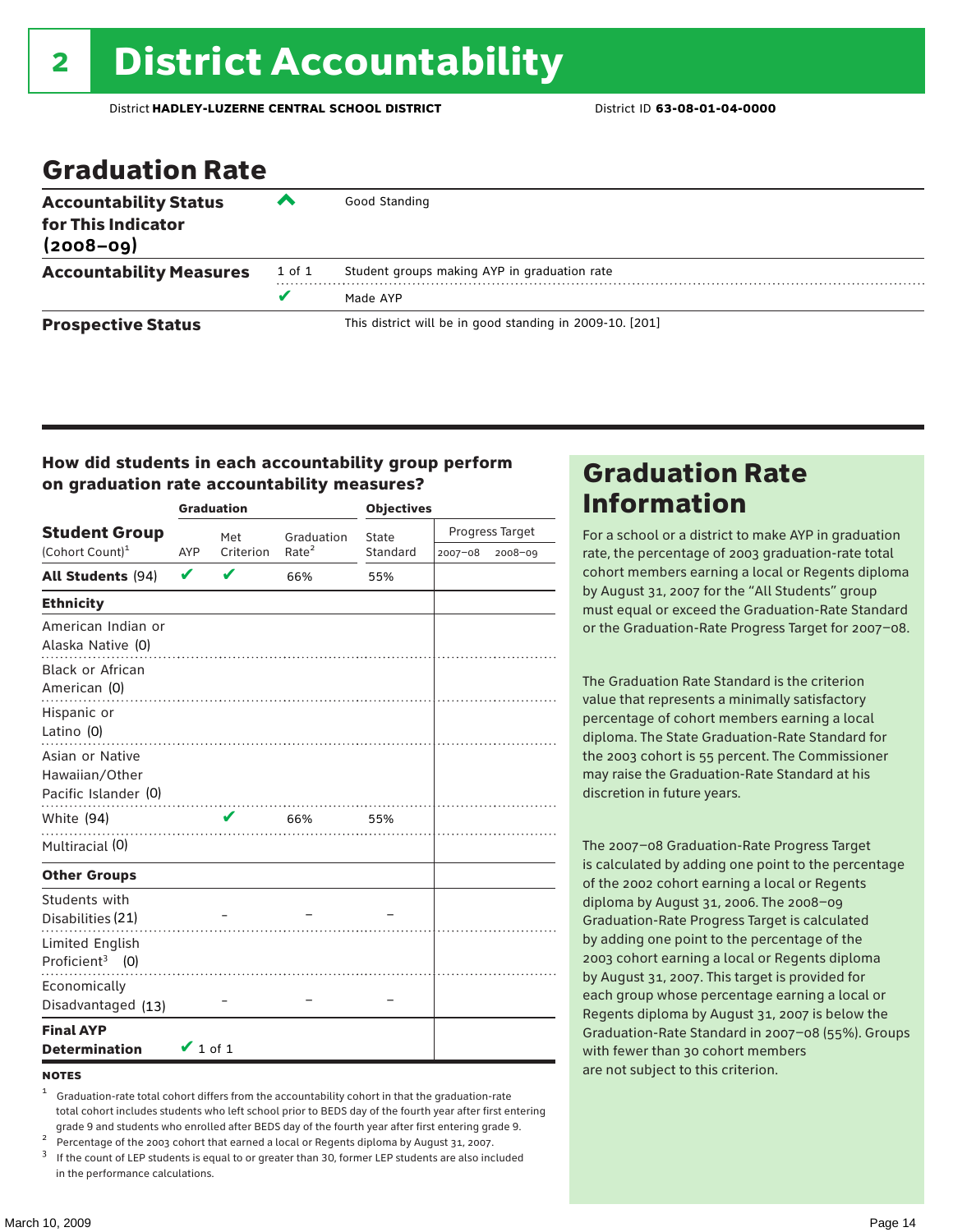### 2008–09 Accountability Status of Schools in Your District

This section lists all schools in your district by 2008–09 accountability status.

**Federal Title I Status New York State Status**

**Good Standing**

3 schools identified 100% of total

HADLEY-LUZERNE ELEMENTARY SCHOOL HADLEY-LUZERNE HIGH SCHOOL STUART M TOWNSEND MIDDLE SCHOOL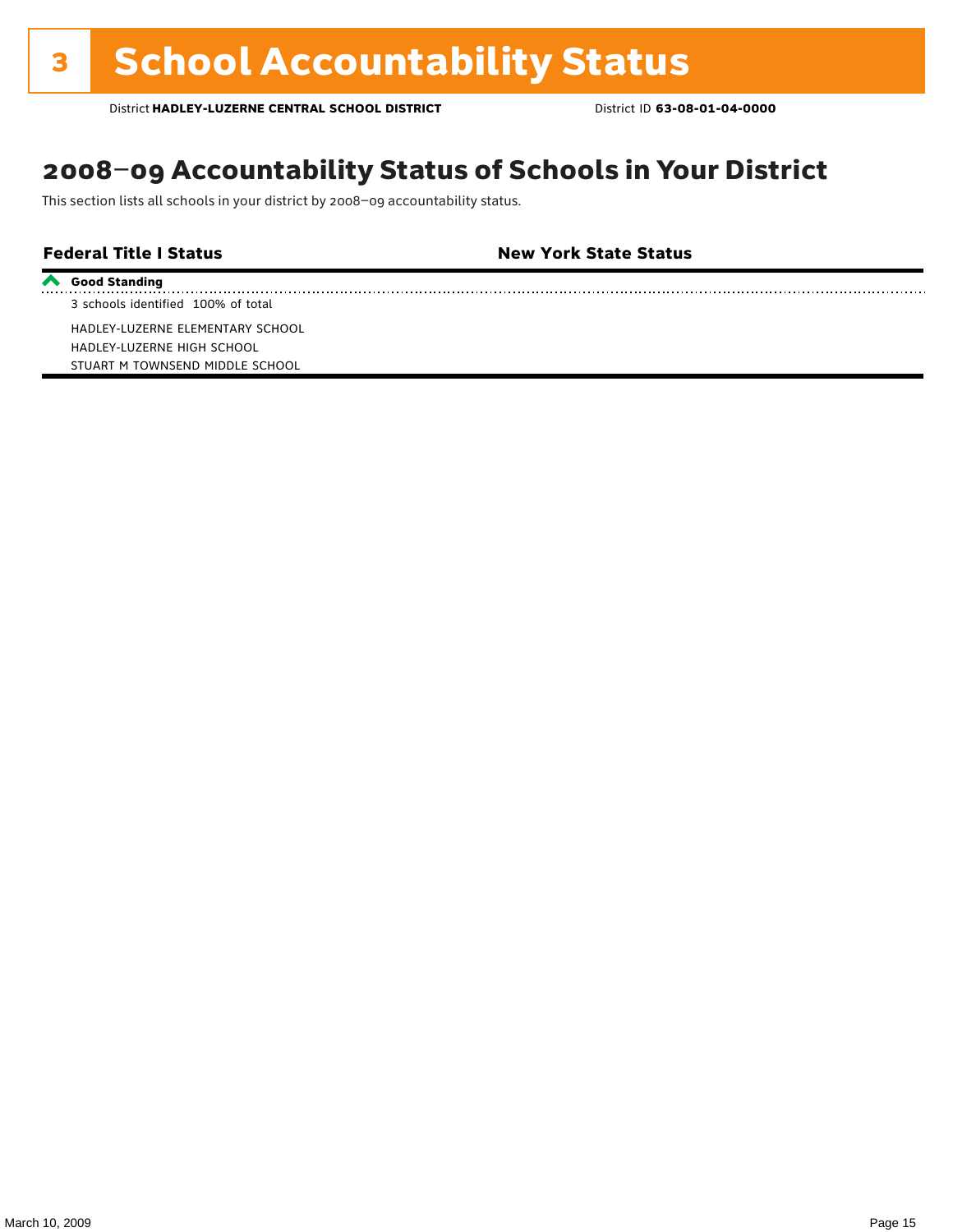### Summary of 2007–08 **District Performance**

Performance on the State assessments in English language arts, mathematics, and science at the elementary and middle levels is reported in terms of mean scores and the percentage of tested students scoring at or above Level 2, Level 3, and Level 4. Performance on the State assessments in ELA and mathematics at the secondary level is reported in terms of the percentage of students in a cohort scoring at these levels.

|                              |                                                           | Percentage of students that<br>scored at or above Level 3 | Total<br>Tested |
|------------------------------|-----------------------------------------------------------|-----------------------------------------------------------|-----------------|
| <b>English Language Arts</b> | 0%                                                        | 50%                                                       | 100%            |
| Grade 3                      | 86%                                                       |                                                           | 51              |
| Grade 4<br>.                 | 78%                                                       |                                                           | 58              |
| Grade 5                      | 82%                                                       |                                                           | 60              |
| Grade 6                      | 55%                                                       |                                                           | 80              |
| Grade 7<br>.                 | 73%                                                       |                                                           | 77              |
| Grade 8                      | 46%                                                       |                                                           | 78              |
| <b>Mathematics</b>           |                                                           |                                                           |                 |
| Grade 3                      | 98%                                                       |                                                           | 50              |
| Grade 4                      | 89%                                                       |                                                           | 61              |
| Grade 5                      | 85%                                                       |                                                           | 61              |
| Grade 6                      | 73%                                                       |                                                           | 81              |
| Grade 7                      | 77%                                                       |                                                           | 79              |
| Grade 8                      | 71%                                                       |                                                           | 80              |
| <b>Science</b>               |                                                           |                                                           |                 |
| Grade 4                      | 89%                                                       |                                                           | 62              |
| Grade 8                      | 82%                                                       |                                                           | 79              |
|                              | Percentage of students that<br>scored at or above Level 3 | 2004 Total<br>Cohort                                      |                 |
| <b>Secondary Level</b>       | 0%                                                        | 50%                                                       | 100%            |

English 76% 90 Mathematics 83% 90

#### About the Performance Level Descriptors

#### Level 1: Not Meeting Learning Standards.

Student performance does not demonstrate an understanding of the content expected in the subject and grade level.

#### Level 2: Partially Meeting Learning Standards.

Student performance demonstrates a partial understanding of the content expected in the subject and grade level.

#### Level 3: Meeting Learning Standards.

Student performance demonstrates an understanding of the content expected in the subject and grade level.

#### Level 4: Meeting Learning Standards with Distinction.

Student performance demonstrates a thorough understanding of the content expected in the subject and grade level.

#### How are Need/Resource Capacity (N/RC) categories determined?

Districts are divided into high, average, and low need categories based on their ability to meet the special needs of their students with local resources. Districts in the high need category are subdivided into four categories based on enrollment size and, in some cases, number of students per square mile. More information about the categories can be found in the *Report to the Governor and the Legislature on the Educational Status of the State's Schools* at www.emsc.nysed.gov/irts.

In this section, this district's performance is compared with that of public schools statewide.

#### This District's N/RC Category:

#### **High Need/Resource Rural Districts**

This is a rural school district with high student needs in relation to district resource capacity.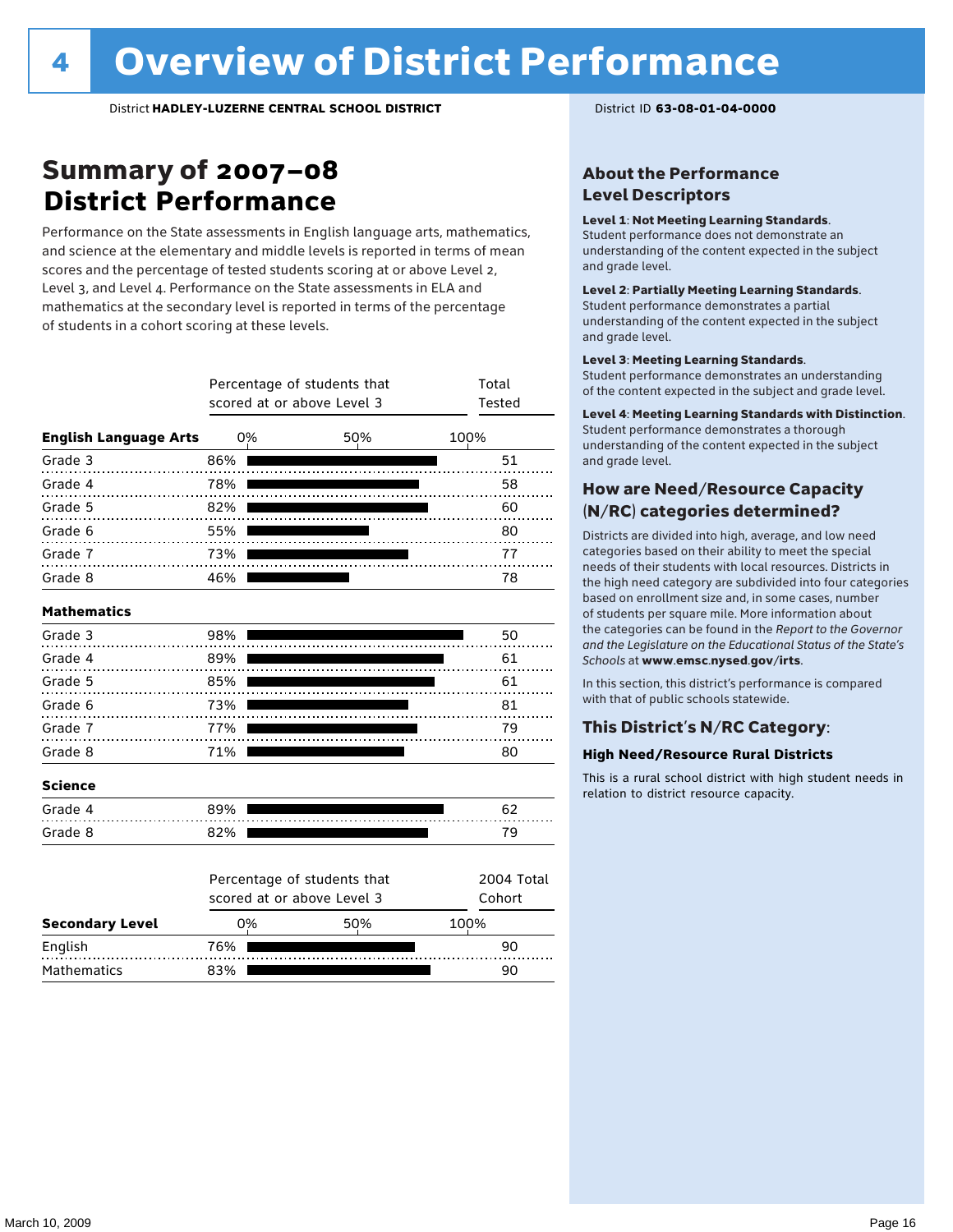### **This District's Results in Grade 3 English Language Arts**

|                                       |          | <b>This District</b> |                                 |         |                | <b>NY State Public</b>          |         |                                 |                |  |
|---------------------------------------|----------|----------------------|---------------------------------|---------|----------------|---------------------------------|---------|---------------------------------|----------------|--|
|                                       |          |                      | Percentage scoring at level(s): |         |                | Percentage scoring at level(s): |         |                                 |                |  |
|                                       |          | $2 - 4$              | $3 - 4$                         | 4       |                | $2 - 4$                         | $3 - 4$ | 4                               |                |  |
| 2008 Mean Score: 684                  | Range:   | 616-780              | 650-780                         |         | 720-780*       |                                 |         |                                 |                |  |
| 2007 Mean Score: 685                  | 100%     | 100% 92%             | 86% 85%                         |         |                | 94% 91%                         | 70% 67% |                                 |                |  |
| 2007-08<br>2006-07<br><b>Contract</b> |          |                      |                                 |         | 18% 22%        |                                 |         |                                 | 12% 10%        |  |
| Number of Tested Students:            | 54<br>51 | 44                   | 50                              | 13<br>9 |                |                                 |         |                                 |                |  |
|                                       |          | 2007-08 School Year  |                                 |         |                | 2006-07 School Year             |         |                                 |                |  |
| <b>Results by</b>                     |          | Total                | Percentage scoring at level(s): |         |                | Total                           |         | Percentage scoring at level(s): |                |  |
| <b>Student Group</b>                  |          | Tested               | $2 - 4$                         | $3 - 4$ | $\overline{4}$ | Tested                          | $2 - 4$ | $3 - 4$                         | $\overline{4}$ |  |
| <b>All Students</b>                   |          | 51                   | 100%                            | 86%     | 18%            | 59                              | 92%     | 85%                             | 22%            |  |
| Female                                |          | 25                   | 100%                            | 80%     | 24%            | 35                              | 91%     | 86%                             | 29%            |  |
| Male                                  |          | 26                   | 100%                            | 92%     | 12%            | 24                              | 92%     | 83%                             | 13%            |  |
| American Indian or Alaska Native      |          |                      |                                 |         |                |                                 |         |                                 |                |  |
| Black or African American             |          |                      |                                 |         |                |                                 |         |                                 |                |  |
| Hispanic or Latino                    |          |                      |                                 |         |                | 1                               |         |                                 |                |  |
| Asian or Native Hawaiian/Other        |          |                      |                                 |         |                | $\mathbf{1}$                    |         |                                 |                |  |
| Pacific Islander                      |          |                      |                                 |         |                |                                 |         |                                 |                |  |
| White                                 |          | 51                   | 100%                            | 86%     | 18%            | 57                              |         |                                 |                |  |
| Multiracial                           |          |                      |                                 |         |                |                                 |         |                                 |                |  |
| Small Group Totals                    |          |                      |                                 |         |                | 59                              | 92%     | 85%                             | 22%            |  |
| <b>General-Education Students</b>     |          | 45                   | 100%                            | 84%     | 20%            | 54                              | 96%     | 89%                             | 24%            |  |
| <b>Students with Disabilities</b>     |          | 6                    | 100%                            | 100%    | 0%             | 5                               | 40%     | 40%                             | 0%             |  |
| English Proficient                    |          | 51                   | 100%                            | 86%     | 18%            | 59                              | 92%     | 85%                             | 22%            |  |
| Limited English Proficient            |          |                      |                                 |         |                |                                 |         |                                 |                |  |
| Economically Disadvantaged            |          | 23                   | 100%                            | 83%     | 9%             | 24                              | 88%     | 83%                             | 4%             |  |
| Not Disadvantaged                     |          | 28                   | 100%                            | 89%     | 25%            | 35                              | 94%     | 86%                             | 34%            |  |
| Migrant                               |          |                      |                                 |         |                |                                 |         |                                 |                |  |
| Not Migrant                           |          | 51                   | 100%                            | 86%     | 18%            | 59                              | 92%     | 85%                             | 22%            |  |

**NOTES** 

The – symbol indicates that data for a group of students have been suppressed. If a group has fewer than five students,<br>data for that group and the next smallest group(s) are suppressed to protect the privacy of individual

\* Level 4 range is for 2007–08 only. The 2006–07 range is 730–780.

| <b>Other</b>                                                                                         |                 | 2007-08 School Year |                             |                |        | 2006-07 School Year         |         |     |  |
|------------------------------------------------------------------------------------------------------|-----------------|---------------------|-----------------------------|----------------|--------|-----------------------------|---------|-----|--|
| <b>Assessments</b>                                                                                   | Total<br>Tested |                     | Number scoring at level(s): |                |        | Number scoring at level(s): |         |     |  |
|                                                                                                      |                 | $2 - 4$             | $3 - 4$                     | $\overline{4}$ | Tested | $2 - 4$                     | $3 - 4$ | 4   |  |
| New York State Alternate Assessment<br>(NYSAA): Grade 3 Equivalent                                   |                 |                     |                             |                | 0      |                             |         |     |  |
| New York State English as a Second<br>Language Achievement Test (NYSESLAT) <sup>+</sup> :<br>Grade 3 | 0               | N/A                 | N/A                         | N/A            | 0      | N/A                         | N/A     | N/A |  |

† These counts represent recently arrived LEP students who used the NYSESLAT to fulfill the English language arts participation requirement.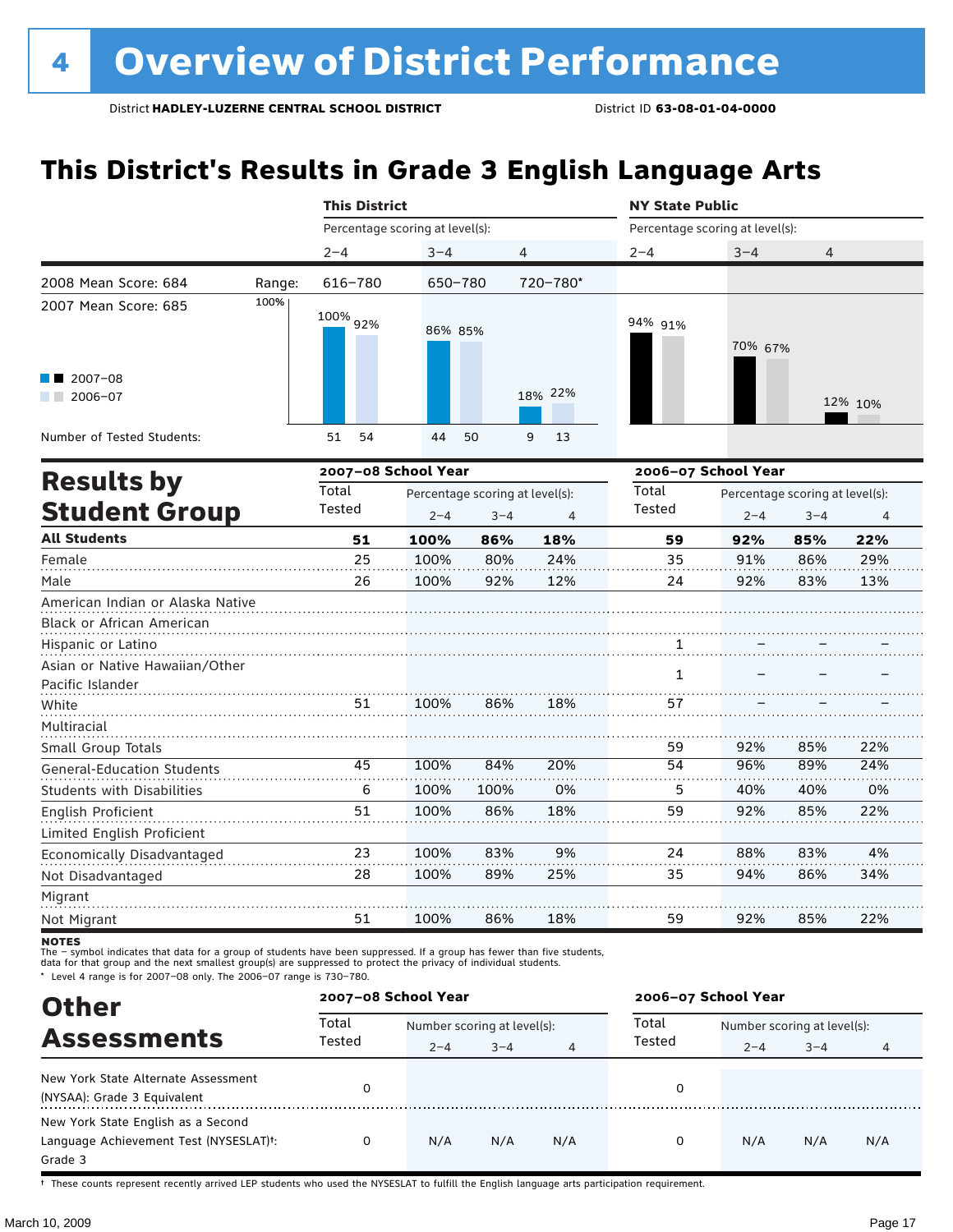### **This District's Results in Grade 3 Mathematics**

|                                   |        | <b>This District</b>            |         |                                 |            | <b>NY State Public</b>          |                                 |     |         |  |
|-----------------------------------|--------|---------------------------------|---------|---------------------------------|------------|---------------------------------|---------------------------------|-----|---------|--|
|                                   |        | Percentage scoring at level(s): |         |                                 |            | Percentage scoring at level(s): |                                 |     |         |  |
|                                   |        | $2 - 4$                         | $3 - 4$ | 4                               |            | $2 - 4$                         | $3 - 4$                         | 4   |         |  |
| 2008 Mean Score: 692              | Range: | 624-770                         | 650-770 |                                 | 703-770    |                                 |                                 |     |         |  |
| 2007 Mean Score: 696              | 100%   | 100% 98%                        | 98% 90% |                                 |            | 98% 96%                         | 90% 85%                         |     |         |  |
| $2007 - 08$<br>$2006 - 07$        |        |                                 |         |                                 | 36%<br>22% |                                 |                                 |     | 26% 29% |  |
| Number of Tested Students:        |        | 60<br>50                        | 49      | 55                              | 22<br>11   |                                 |                                 |     |         |  |
| <b>Results by</b>                 |        | 2007-08 School Year             |         |                                 |            |                                 | 2006-07 School Year             |     |         |  |
|                                   |        | Total                           |         | Percentage scoring at level(s): |            | Total                           | Percentage scoring at level(s): |     |         |  |
| <b>Student Group</b>              | Tested | $2 - 4$                         | $3 - 4$ | 4                               | Tested     | $2 - 4$                         | $3 - 4$                         | 4   |         |  |
| <b>All Students</b>               |        | 50                              | 100%    | 98%                             | 22%        | 61                              | 98%                             | 90% | 36%     |  |
| Female                            |        | 25                              | 100%    | 100%                            | 12%        | 35                              | 97%                             | 91% | 34%     |  |
| Male                              |        | 25                              | 100%    | 96%                             | 32%        | 26                              | 100%                            | 88% | 38%     |  |
| American Indian or Alaska Native  |        |                                 |         |                                 |            |                                 |                                 |     |         |  |
| <b>Black or African American</b>  |        |                                 |         |                                 |            |                                 |                                 |     |         |  |
| Hispanic or Latino                |        |                                 |         |                                 |            | 1                               |                                 |     |         |  |
| Asian or Native Hawaiian/Other    |        |                                 |         |                                 |            | $\mathbf{1}$                    |                                 |     |         |  |
| Pacific Islander                  |        |                                 |         |                                 |            |                                 |                                 |     |         |  |
| White                             |        | 50                              | 100%    | 98%                             | 22%        | 59                              |                                 |     |         |  |
| Multiracial                       |        |                                 |         |                                 |            |                                 |                                 |     |         |  |
| Small Group Totals                |        |                                 |         |                                 |            | 61                              | 98%                             | 90% | 36%     |  |
| <b>General-Education Students</b> |        | 44                              | 100%    | 98%                             | 25%        | 54                              | 100%                            | 96% | 39%     |  |
| <b>Students with Disabilities</b> |        | 6                               | 100%    | 100%                            | 0%         | 7                               | 86%                             | 43% | 14%     |  |
| <b>English Proficient</b>         |        | 50                              | 100%    | 98%                             | 22%        | 61                              | 98%                             | 90% | 36%     |  |
| Limited English Proficient        |        |                                 |         |                                 |            |                                 |                                 |     |         |  |
| 23<br>Economically Disadvantaged  |        |                                 | 100%    | 96%                             | 13%        | 26                              | 100%                            | 88% | 27%     |  |
| 27<br>Not Disadvantaged           |        | 100%                            | 100%    | 30%                             | 35         | 97%                             | 91%                             | 43% |         |  |
| Migrant                           |        |                                 |         |                                 |            |                                 |                                 |     |         |  |
| Not Migrant                       |        | 50                              | 100%    | 98%                             | 22%        | 61                              | 98%                             | 90% | 36%     |  |

**NOTES** 

The – symbol indicates that data for a group of students have been suppressed. If a group has fewer than five students,<br>data for that group and the next smallest group(s) are suppressed to protect the privacy of individual

| <b>Other</b><br><b>Assessments</b>                                 | 2007-08 School Year |         |                             |   | 2006-07 School Year |         |                             |   |  |
|--------------------------------------------------------------------|---------------------|---------|-----------------------------|---|---------------------|---------|-----------------------------|---|--|
|                                                                    | Total<br>Tested     |         | Number scoring at level(s): |   |                     |         | Number scoring at level(s): |   |  |
|                                                                    |                     | $2 - 4$ | $3 - 4$                     | 4 | Tested              | $2 - 4$ | $3 - 4$                     | 4 |  |
| New York State Alternate Assessment<br>(NYSAA): Grade 3 Equivalent |                     |         |                             |   | 0                   |         |                             |   |  |
|                                                                    |                     |         |                             |   |                     |         |                             |   |  |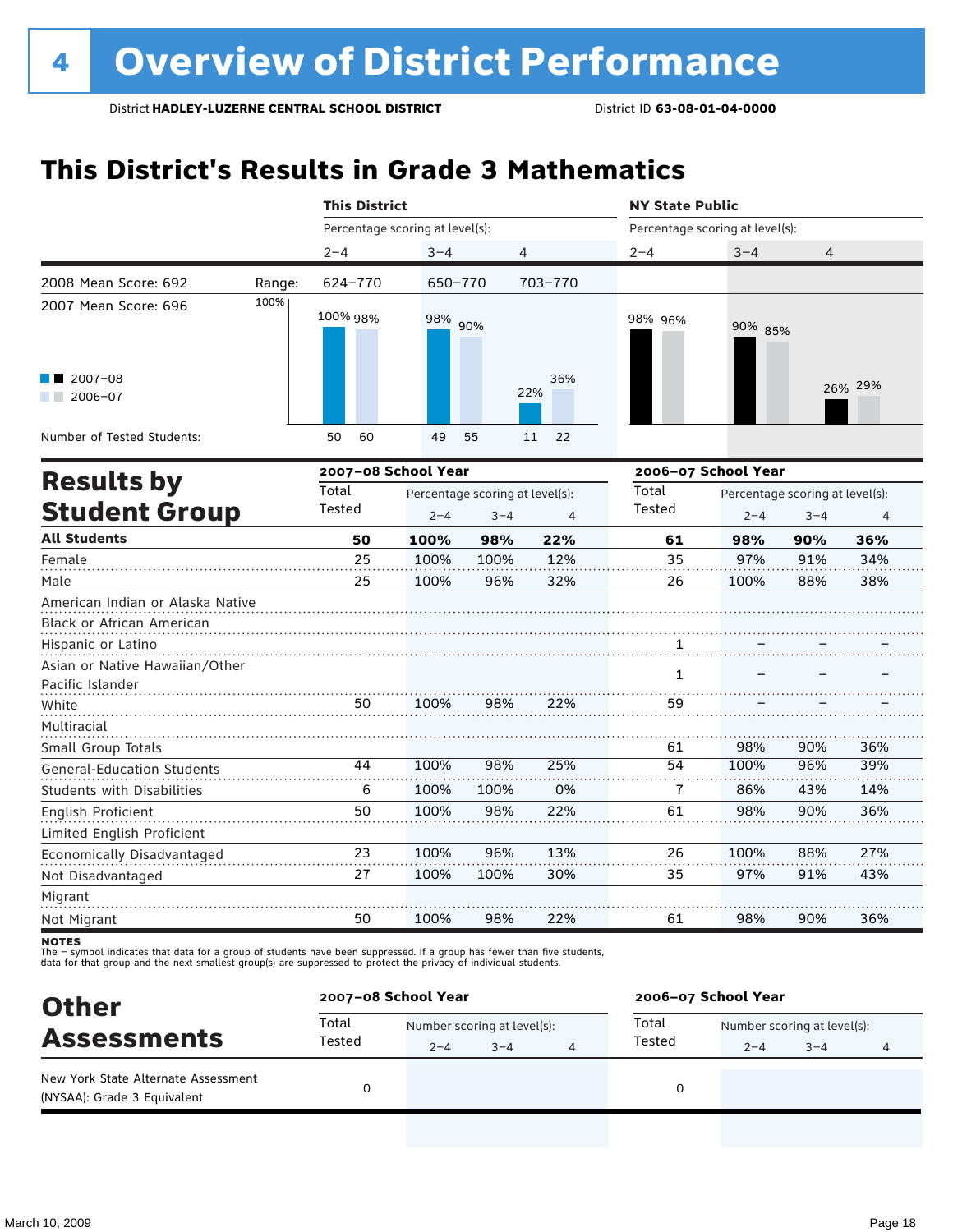### **This District's Results in Grade 4 English Language Arts**

|                                                                      |        | <b>This District</b>            |             |                                 |          | <b>NY State Public</b>          |         |                                 |     |  |
|----------------------------------------------------------------------|--------|---------------------------------|-------------|---------------------------------|----------|---------------------------------|---------|---------------------------------|-----|--|
|                                                                      |        | Percentage scoring at level(s): |             |                                 |          | Percentage scoring at level(s): |         |                                 |     |  |
|                                                                      |        | $2 - 4$                         | $3 - 4$     | 4                               |          | $2 - 4$                         | $3 - 4$ | 4                               |     |  |
| 2008 Mean Score: 672                                                 | Range: | $612 - 775$                     | $650 - 775$ |                                 | 716-775  |                                 |         |                                 |     |  |
| 2007 Mean Score: 665                                                 | 100%   | 95% 95%                         | 78%         | 59%                             |          | 93% 92%                         | 71% 68% |                                 |     |  |
| $2007 - 08$<br>$2006 - 07$                                           |        |                                 |             |                                 | 9%<br>7% |                                 |         | 8%                              | 8%  |  |
| Number of Tested Students:                                           |        | 56<br>55                        | 45          | 35                              | 5<br>4   |                                 |         |                                 |     |  |
| <b>Results by</b>                                                    |        | 2007-08 School Year             |             |                                 |          | 2006-07 School Year             |         |                                 |     |  |
|                                                                      |        | Total                           |             | Percentage scoring at level(s): |          | Total                           |         | Percentage scoring at level(s): |     |  |
| <b>Student Group</b>                                                 |        | Tested                          | $2 - 4$     | $3 - 4$                         | 4        | Tested                          | $2 - 4$ | $3 - 4$                         | 4   |  |
| <b>All Students</b>                                                  |        | 58                              | 95%         | 78%                             | 9%       | 59                              | 95%     | 59%                             | 7%  |  |
| Female                                                               |        | 35                              | 97%         | 86%                             | 14%      | 28                              | 89%     | 54%                             | 11% |  |
| Male                                                                 |        | 23                              | 91%         | 65%                             | 0%       | 31                              | 100%    | 65%                             | 3%  |  |
| American Indian or Alaska Native<br><b>Black or African American</b> |        |                                 |             |                                 |          |                                 |         |                                 |     |  |
| Hispanic or Latino                                                   |        | 1                               |             |                                 |          | 1                               |         |                                 |     |  |
| Asian or Native Hawaiian/Other<br>Pacific Islander                   |        | $\mathbf{1}$                    |             |                                 |          |                                 |         |                                 |     |  |
| White                                                                |        | 56                              |             |                                 |          | 58                              |         |                                 |     |  |
| Multiracial                                                          |        |                                 |             |                                 |          |                                 |         |                                 |     |  |
| Small Group Totals                                                   |        | 58                              | 95%         | 78%                             | 9%       | 59                              | 95%     | 59%                             | 7%  |  |
| <b>General-Education Students</b>                                    |        | 53                              | 98%         | 85%                             | 9%       | 52                              | 98%     | 62%                             | 8%  |  |
| <b>Students with Disabilities</b>                                    |        | 5                               | 60%         | 0%                              | 0%       | 7                               | 71%     | 43%                             | 0%  |  |
| English Proficient                                                   |        | 58                              | 95%         | 78%                             | 9%       | 59                              | 95%     | 59%                             | 7%  |  |
| Limited English Proficient                                           |        |                                 |             |                                 |          |                                 |         |                                 |     |  |
| Economically Disadvantaged                                           |        | 24                              | 88%         | 67%                             | 0%       | 28                              | 89%     | 46%                             | 4%  |  |

Migrant Not Migrant 58 95% 78% 9% 59 95% 59% 7%

85%

15%

31

100%

71%

10%

100%

Not Disadvantaged

The – symbol indicates that data for a group of students have been suppressed. If a group has fewer than five students,<br>data for that group and the next smallest group(s) are suppressed to protect the privacy of individual

34

| <b>Other</b>                           |                 | 2007-08 School Year         |         |     |        | 2006-07 School Year         |         |     |  |
|----------------------------------------|-----------------|-----------------------------|---------|-----|--------|-----------------------------|---------|-----|--|
| <b>Assessments</b>                     | Total<br>Tested | Number scoring at level(s): |         |     | Total  | Number scoring at level(s): |         |     |  |
|                                        |                 | $2 - 4$                     | $3 - 4$ | 4   | Tested | $2 - 4$                     | $3 - 4$ | 4   |  |
| New York State Alternate Assessment    | 0               |                             |         |     | 0      |                             |         |     |  |
| (NYSAA): Grade 4 Equivalent            |                 |                             |         |     |        |                             |         |     |  |
| New York State English as a Second     |                 |                             |         |     |        |                             |         |     |  |
| Language Achievement Test (NYSESLAT)t: | 0               | N/A                         | N/A     | N/A | 0      | N/A                         | N/A     | N/A |  |
| Grade 4                                |                 |                             |         |     |        |                             |         |     |  |

† These counts represent recently arrived LEP students who used the NYSESLAT to fulfill the English language arts participation requirement.

**NOTES**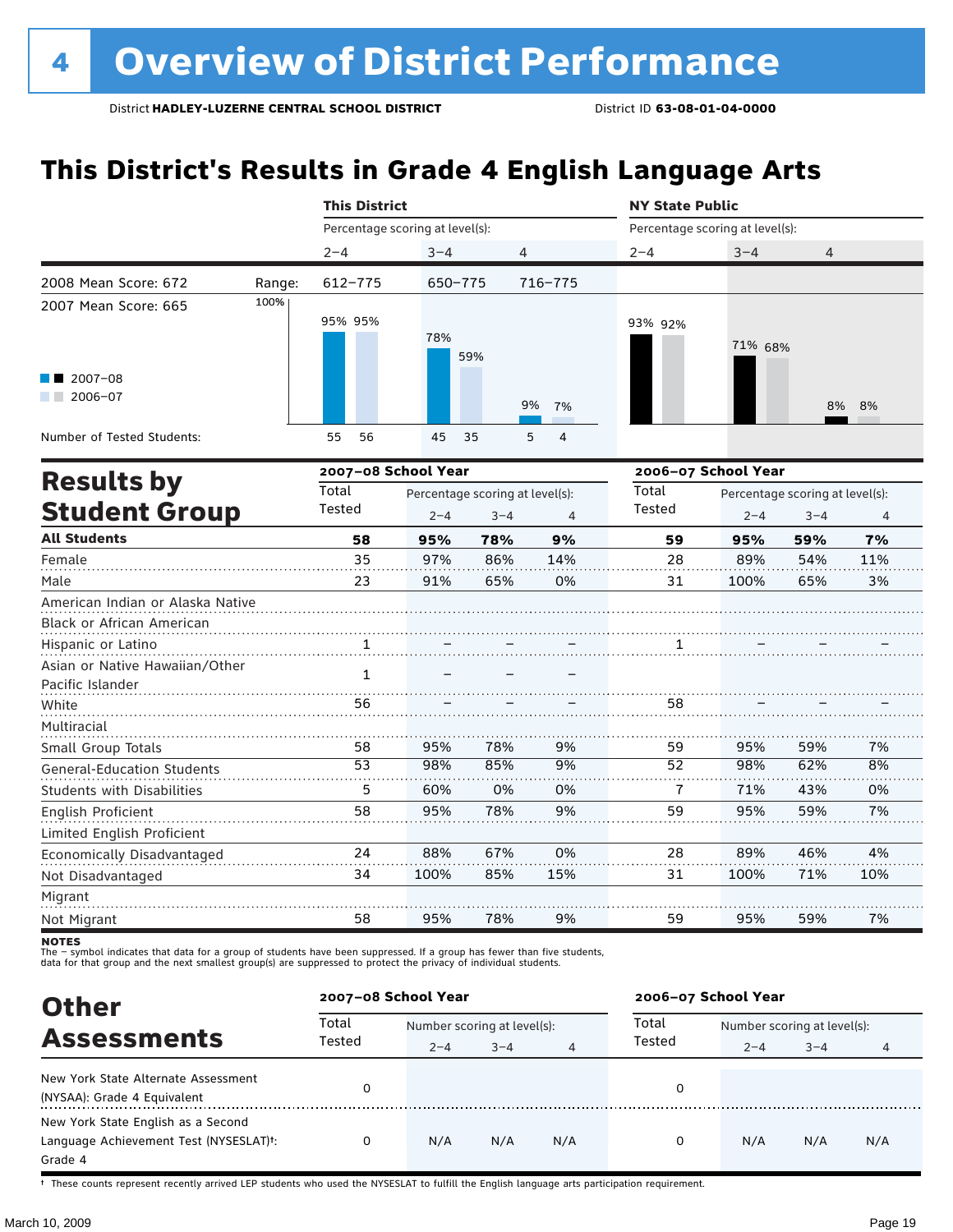### **This District's Results in Grade 4 Mathematics**

|                                                               |        | <b>This District</b> |                                 |                                 |                | <b>NY State Public</b>          |                     |                                 |         |  |
|---------------------------------------------------------------|--------|----------------------|---------------------------------|---------------------------------|----------------|---------------------------------|---------------------|---------------------------------|---------|--|
|                                                               |        |                      | Percentage scoring at level(s): |                                 |                | Percentage scoring at level(s): |                     |                                 |         |  |
|                                                               |        | $2 - 4$              | $3 - 4$                         | 4                               |                | $2 - 4$                         | $3 - 4$             | 4                               |         |  |
| 2008 Mean Score: 686                                          | Range: | 622-800              |                                 | 650-800                         | 702-800        |                                 |                     |                                 |         |  |
| 2007 Mean Score: 680                                          | 100%   | 98% 97%<br>89% 90%   |                                 |                                 | 95% 94%        | 84% 80%                         |                     |                                 |         |  |
| $2007 - 08$<br>2006-07<br>a kacamatan                         |        |                      |                                 |                                 | 28%<br>17%     |                                 |                     |                                 | 29% 28% |  |
| Number of Tested Students:                                    |        | 58<br>60             | 54                              | 54                              | 17<br>10       |                                 |                     |                                 |         |  |
|                                                               |        |                      | 2007-08 School Year             |                                 |                |                                 | 2006-07 School Year |                                 |         |  |
| <b>Results by</b>                                             |        | Total                |                                 | Percentage scoring at level(s): |                | Total                           |                     | Percentage scoring at level(s): |         |  |
| <b>Student Group</b>                                          |        | Tested               | $2 - 4$                         | $3 - 4$                         | $\overline{4}$ | Tested                          | $2 - 4$             | $3 - 4$                         | 4       |  |
| <b>All Students</b>                                           |        | 61                   | 98%                             | 89%                             | 28%            | 60                              | 97%                 | 90%                             | 17%     |  |
| Female                                                        |        | 36                   | 100%                            | 92%                             | 31%            | 28                              | 96%                 | 89%                             | 11%     |  |
| Male                                                          |        | 25                   | 96%                             | 84%                             | 24%            | 32                              | 97%                 | 91%                             | 22%     |  |
| American Indian or Alaska Native<br>Black or African American |        |                      |                                 |                                 |                |                                 |                     |                                 |         |  |
| Hispanic or Latino                                            |        | $\overline{2}$       |                                 |                                 |                | 1                               |                     |                                 |         |  |
| Asian or Native Hawaiian/Other<br>Pacific Islander            |        | $\mathbf{1}$         |                                 |                                 |                |                                 |                     |                                 |         |  |
| White                                                         |        | 58                   |                                 |                                 |                | 59                              |                     |                                 |         |  |
| Multiracial                                                   |        |                      |                                 |                                 |                |                                 |                     |                                 |         |  |
| Small Group Totals                                            |        | 61                   | 98%                             | 89%                             | 28%            | 60                              | 97%                 | 90%                             | 17%     |  |
| <b>General-Education Students</b>                             |        | 55                   | 100%                            | 91%                             | 29%            | 53                              | 100%                | 96%                             | 19%     |  |
| <b>Students with Disabilities</b>                             |        | 6                    | 83%                             | 67%                             | 17%            | $\overline{1}$                  | 71%                 | 43%                             | 0%      |  |
| English Proficient<br>Limited English Proficient              |        | 61                   | 98%                             | 89%                             | 28%            | 60                              | 97%                 | 90%                             | 17%     |  |
| Economically Disadvantaged                                    |        | 25                   | 96%                             | 84%                             | 16%            | 28                              | 93%                 | 82%                             | 11%     |  |

Not Disadvantaged Migrant Not Migrant 61 98% 89% 28% 60 97% 90% 17%

92%

36%

32

100%

97%

22%

100%

The – symbol indicates that data for a group of students have been suppressed. If a group has fewer than five students,<br>data for that group and the next smallest group(s) are suppressed to protect the privacy of individual

36

| <b>Other</b><br><b>Assessments</b>                                 |                 | 2007-08 School Year |                             |  | 2006-07 School Year |                             |         |   |  |
|--------------------------------------------------------------------|-----------------|---------------------|-----------------------------|--|---------------------|-----------------------------|---------|---|--|
|                                                                    | Total<br>Tested |                     | Number scoring at level(s): |  |                     | Number scoring at level(s): |         |   |  |
|                                                                    |                 | $2 - 4$             | $3 - 4$                     |  | Tested              | $2 - 4$                     | $3 - 4$ | 4 |  |
| New York State Alternate Assessment<br>(NYSAA): Grade 4 Equivalent |                 |                     |                             |  | 0                   |                             |         |   |  |

**NOTES**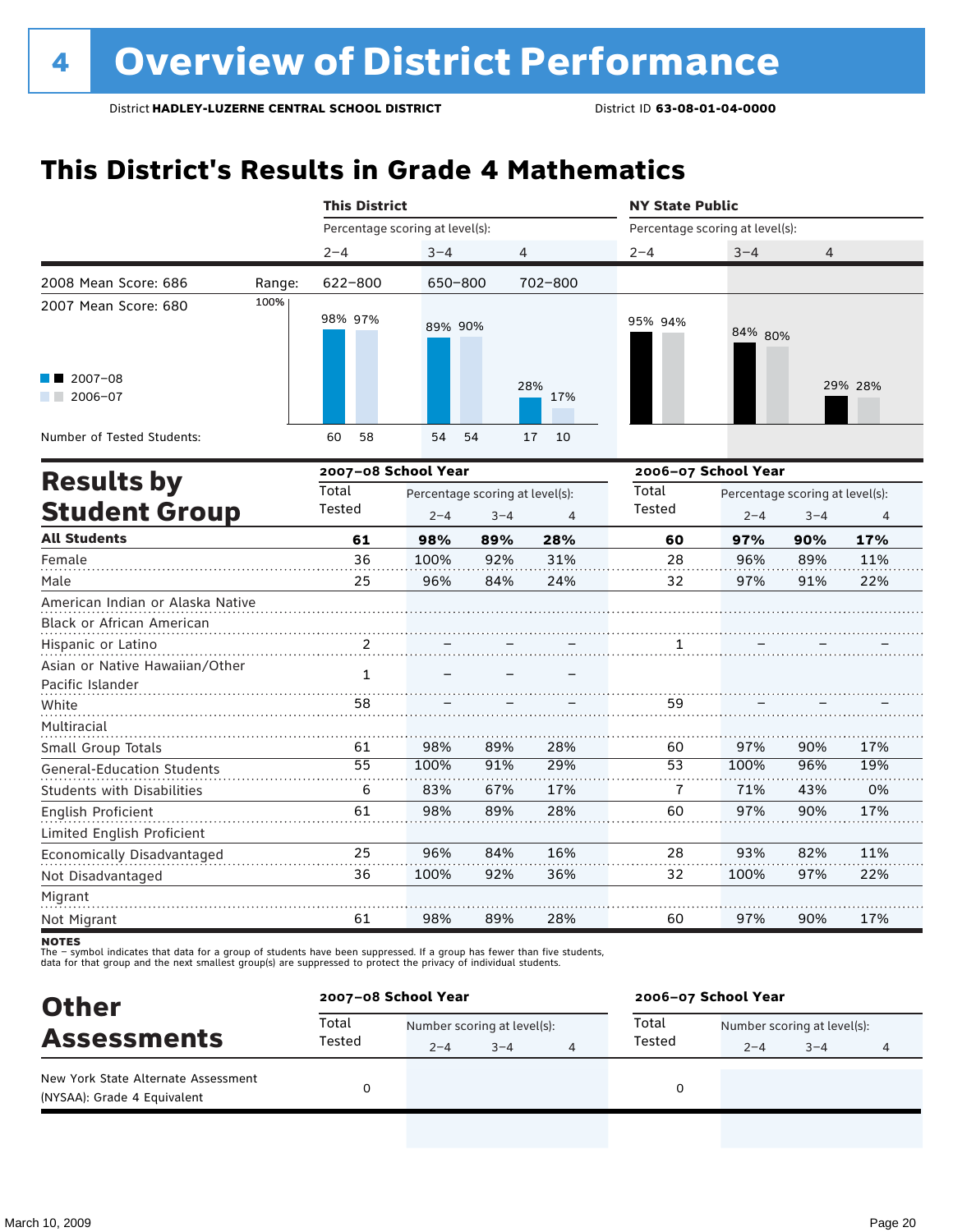### **This District's Results in Grade 4 Science**

|                                                    |        | <b>This District</b>            |                                 |         |            |                     | <b>NY State Public</b>          |         |         |  |  |  |
|----------------------------------------------------|--------|---------------------------------|---------------------------------|---------|------------|---------------------|---------------------------------|---------|---------|--|--|--|
|                                                    |        | Percentage scoring at level(s): |                                 |         |            |                     | Percentage scoring at level(s): |         |         |  |  |  |
|                                                    |        | $2 - 4$                         | $3 - 4$                         | 4       |            | $2 - 4$             | $3 - 4$                         | 4       |         |  |  |  |
| 2008 Mean Score: 83                                | Range: | $45 - 100$                      | $65 - 100$                      |         | $85 - 100$ |                     |                                 |         |         |  |  |  |
| 2007 Mean Score: 81                                | 100%   | 98% 100%                        | 89% 95%                         |         | 55%        | 97% 97%             | 85% 85%                         |         | 50% 49% |  |  |  |
| $2007 - 08$<br>2006-07                             |        |                                 |                                 |         | 39%        |                     |                                 |         |         |  |  |  |
| Number of Tested Students:                         |        | 61<br>61                        | 55                              | 58      | 34<br>24   |                     |                                 |         |         |  |  |  |
| <b>Results by</b>                                  |        | 2007-08 School Year             |                                 |         |            | 2006-07 School Year |                                 |         |         |  |  |  |
|                                                    |        | Total                           | Percentage scoring at level(s): |         |            | Total               | Percentage scoring at level(s): |         |         |  |  |  |
| <b>Student Group</b>                               |        | Tested                          | $2 - 4$                         | $3 - 4$ | 4          | Tested              | $2 - 4$                         | $3 - 4$ | 4       |  |  |  |
| <b>All Students</b>                                |        | 62                              | 98%                             | 89%     | 55%        | 61                  | 100%                            | 95%     | 39%     |  |  |  |
| Female                                             |        | 37                              | 100%                            | 89%     | 59%        | 28                  | 100%                            | 89%     | 32%     |  |  |  |
| Male                                               |        | 25                              | 96%                             | 88%     | 48%        | 33                  | 100%                            | 100%    | 45%     |  |  |  |
| American Indian or Alaska Native                   |        |                                 |                                 |         |            |                     |                                 |         |         |  |  |  |
| Black or African American                          |        |                                 |                                 |         |            |                     |                                 |         |         |  |  |  |
| Hispanic or Latino                                 |        | 2                               |                                 |         |            | 1                   |                                 |         |         |  |  |  |
| Asian or Native Hawaiian/Other<br>Pacific Islander |        | 1                               |                                 |         |            |                     |                                 |         |         |  |  |  |
| White                                              |        | 59                              |                                 |         |            | 60                  |                                 |         |         |  |  |  |
| Multiracial                                        |        |                                 |                                 |         |            |                     |                                 |         |         |  |  |  |

Migrant Not Migrant

Small Group Totals

English Proficient

Not Disadvantaged

General-Education Students Students with Disabilities

Limited English Proficient Economically Disadvantaged

The – symbol indicates that data for a group of students have been suppressed. If a group has fewer than five students,

98% 100% 83% 98%

89% 93% 50% 89%

55% 59% 17% 55%

100% 100% 100% 100% 95% 98% 71% 95%

39% 43% 14% 39%

25% 52%

39%

93% 97%

95%

100% 100%

100%

28 33

61

36% 68%

55%

80% 95%

89%

96% 100%

98%

25 37

62

The – symbot muicates that data for a group of students have been suppressed. In a group has fewer than five<br>data for that group and the next smallest group(s) are suppressed to protect the privacy of individual students.

| <b>Other</b>                                                       |                 | 2007-08 School Year         |         |  | 2006-07 School Year |                             |         |  |  |
|--------------------------------------------------------------------|-----------------|-----------------------------|---------|--|---------------------|-----------------------------|---------|--|--|
| <b>Assessments</b>                                                 | Total<br>Tested | Number scoring at level(s): |         |  | Total               | Number scoring at level(s): |         |  |  |
|                                                                    |                 | $2 - 4$                     | $3 - 4$ |  | Tested              | $2 - 4$                     | $3 - 4$ |  |  |
| New York State Alternate Assessment<br>(NYSAA): Grade 4 Equivalent |                 |                             |         |  | 0                   |                             |         |  |  |
|                                                                    |                 |                             |         |  |                     |                             |         |  |  |

**NOTES**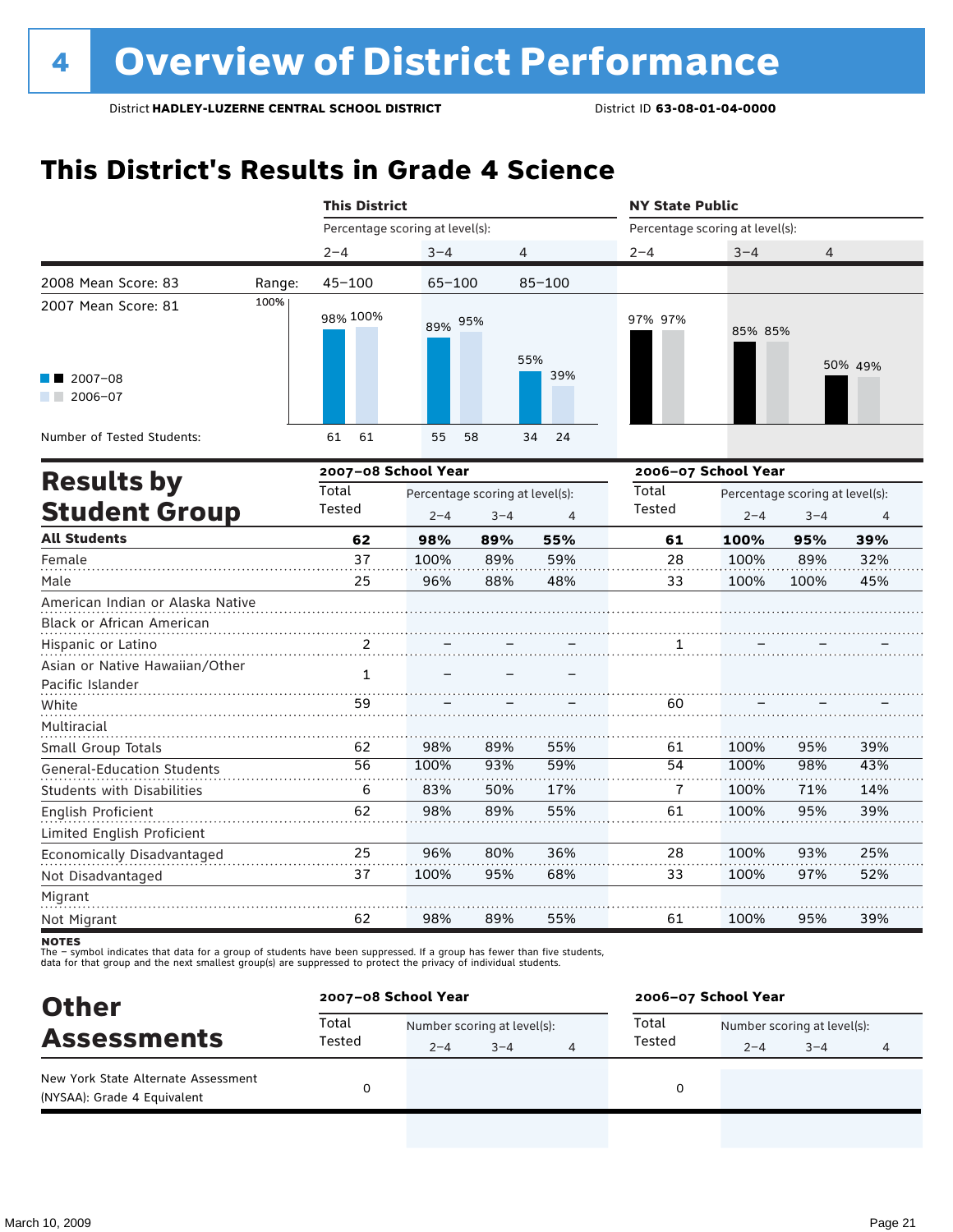### **This District's Results in Grade 5 English Language Arts**

| Percentage scoring at level(s):<br>Percentage scoring at level(s):<br>$3 - 4$<br>$2 - 4$<br>$3 - 4$<br>4<br>$2 - 4$<br>4<br>2008 Mean Score: 667<br>711-795<br>608-795<br>650-795<br>Range:<br>100%<br>2007 Mean Score: 650<br>100% 92%<br>98% 95%<br>82%<br>78%<br>68%<br>53%<br>$2007 - 08$<br>$2006 - 07$<br>7%<br>6%<br>2%<br>1%<br>Number of Tested Students:<br>72<br>49<br>41<br>$\mathbf{1}$<br>$\mathbf{1}$<br>60<br>2007-08 School Year<br>2006-07 School Year<br><b>Results by</b><br>Total<br>Total<br>Percentage scoring at level(s):<br>Percentage scoring at level(s):<br><b>Student Group</b><br>Tested<br>Tested<br>$2 - 4$<br>$3 - 4$<br>$\overline{4}$<br>$2 - 4$<br>$3 - 4$<br>4<br><b>All Students</b><br>60<br>100%<br>82%<br>2%<br>78<br>92%<br>1%<br>53%<br>28<br>75%<br>100%<br>4%<br>34<br>97%<br>62%<br>3%<br>Female<br>Male<br>88%<br>0%<br>89%<br>45%<br>0%<br>32<br>100%<br>44<br>American Indian or Alaska Native<br>Black or African American<br>1<br>1<br>Hispanic or Latino<br>Asian or Native Hawaiian/Other<br>$\mathbf{1}$<br>Pacific Islander<br>59<br>76<br>White<br>Multiracial<br>92%<br>100%<br>82%<br>2%<br>78<br>53%<br>1%<br>Small Group Totals<br>60<br>52<br>90%<br>2%<br>60<br>68%<br>2%<br>100%<br>100%<br><b>General-Education Students</b><br>8<br>100%<br>25%<br>0%<br>18<br>0%<br>0%<br><b>Students with Disabilities</b><br>67%<br>60<br>78<br>100%<br>82%<br>2%<br>92%<br>53%<br>1%<br>English Proficient<br>Limited English Proficient<br>20<br>100%<br>65%<br>36<br>33%<br>0%<br>Economically Disadvantaged<br>5%<br>89%<br>100%<br>90%<br>0%<br>42<br>95%<br>2%<br>40<br>69%<br>Not Disadvantaged |  |  | <b>This District</b> |  |  | <b>NY State Public</b> |  |  |  |  |
|-------------------------------------------------------------------------------------------------------------------------------------------------------------------------------------------------------------------------------------------------------------------------------------------------------------------------------------------------------------------------------------------------------------------------------------------------------------------------------------------------------------------------------------------------------------------------------------------------------------------------------------------------------------------------------------------------------------------------------------------------------------------------------------------------------------------------------------------------------------------------------------------------------------------------------------------------------------------------------------------------------------------------------------------------------------------------------------------------------------------------------------------------------------------------------------------------------------------------------------------------------------------------------------------------------------------------------------------------------------------------------------------------------------------------------------------------------------------------------------------------------------------------------------------------------------------------------------------------------------------------------------------------------------|--|--|----------------------|--|--|------------------------|--|--|--|--|
|                                                                                                                                                                                                                                                                                                                                                                                                                                                                                                                                                                                                                                                                                                                                                                                                                                                                                                                                                                                                                                                                                                                                                                                                                                                                                                                                                                                                                                                                                                                                                                                                                                                             |  |  |                      |  |  |                        |  |  |  |  |
|                                                                                                                                                                                                                                                                                                                                                                                                                                                                                                                                                                                                                                                                                                                                                                                                                                                                                                                                                                                                                                                                                                                                                                                                                                                                                                                                                                                                                                                                                                                                                                                                                                                             |  |  |                      |  |  |                        |  |  |  |  |
|                                                                                                                                                                                                                                                                                                                                                                                                                                                                                                                                                                                                                                                                                                                                                                                                                                                                                                                                                                                                                                                                                                                                                                                                                                                                                                                                                                                                                                                                                                                                                                                                                                                             |  |  |                      |  |  |                        |  |  |  |  |
|                                                                                                                                                                                                                                                                                                                                                                                                                                                                                                                                                                                                                                                                                                                                                                                                                                                                                                                                                                                                                                                                                                                                                                                                                                                                                                                                                                                                                                                                                                                                                                                                                                                             |  |  |                      |  |  |                        |  |  |  |  |
|                                                                                                                                                                                                                                                                                                                                                                                                                                                                                                                                                                                                                                                                                                                                                                                                                                                                                                                                                                                                                                                                                                                                                                                                                                                                                                                                                                                                                                                                                                                                                                                                                                                             |  |  |                      |  |  |                        |  |  |  |  |
|                                                                                                                                                                                                                                                                                                                                                                                                                                                                                                                                                                                                                                                                                                                                                                                                                                                                                                                                                                                                                                                                                                                                                                                                                                                                                                                                                                                                                                                                                                                                                                                                                                                             |  |  |                      |  |  |                        |  |  |  |  |
|                                                                                                                                                                                                                                                                                                                                                                                                                                                                                                                                                                                                                                                                                                                                                                                                                                                                                                                                                                                                                                                                                                                                                                                                                                                                                                                                                                                                                                                                                                                                                                                                                                                             |  |  |                      |  |  |                        |  |  |  |  |
|                                                                                                                                                                                                                                                                                                                                                                                                                                                                                                                                                                                                                                                                                                                                                                                                                                                                                                                                                                                                                                                                                                                                                                                                                                                                                                                                                                                                                                                                                                                                                                                                                                                             |  |  |                      |  |  |                        |  |  |  |  |
|                                                                                                                                                                                                                                                                                                                                                                                                                                                                                                                                                                                                                                                                                                                                                                                                                                                                                                                                                                                                                                                                                                                                                                                                                                                                                                                                                                                                                                                                                                                                                                                                                                                             |  |  |                      |  |  |                        |  |  |  |  |
|                                                                                                                                                                                                                                                                                                                                                                                                                                                                                                                                                                                                                                                                                                                                                                                                                                                                                                                                                                                                                                                                                                                                                                                                                                                                                                                                                                                                                                                                                                                                                                                                                                                             |  |  |                      |  |  |                        |  |  |  |  |
|                                                                                                                                                                                                                                                                                                                                                                                                                                                                                                                                                                                                                                                                                                                                                                                                                                                                                                                                                                                                                                                                                                                                                                                                                                                                                                                                                                                                                                                                                                                                                                                                                                                             |  |  |                      |  |  |                        |  |  |  |  |
|                                                                                                                                                                                                                                                                                                                                                                                                                                                                                                                                                                                                                                                                                                                                                                                                                                                                                                                                                                                                                                                                                                                                                                                                                                                                                                                                                                                                                                                                                                                                                                                                                                                             |  |  |                      |  |  |                        |  |  |  |  |
|                                                                                                                                                                                                                                                                                                                                                                                                                                                                                                                                                                                                                                                                                                                                                                                                                                                                                                                                                                                                                                                                                                                                                                                                                                                                                                                                                                                                                                                                                                                                                                                                                                                             |  |  |                      |  |  |                        |  |  |  |  |
|                                                                                                                                                                                                                                                                                                                                                                                                                                                                                                                                                                                                                                                                                                                                                                                                                                                                                                                                                                                                                                                                                                                                                                                                                                                                                                                                                                                                                                                                                                                                                                                                                                                             |  |  |                      |  |  |                        |  |  |  |  |
|                                                                                                                                                                                                                                                                                                                                                                                                                                                                                                                                                                                                                                                                                                                                                                                                                                                                                                                                                                                                                                                                                                                                                                                                                                                                                                                                                                                                                                                                                                                                                                                                                                                             |  |  |                      |  |  |                        |  |  |  |  |
|                                                                                                                                                                                                                                                                                                                                                                                                                                                                                                                                                                                                                                                                                                                                                                                                                                                                                                                                                                                                                                                                                                                                                                                                                                                                                                                                                                                                                                                                                                                                                                                                                                                             |  |  |                      |  |  |                        |  |  |  |  |
|                                                                                                                                                                                                                                                                                                                                                                                                                                                                                                                                                                                                                                                                                                                                                                                                                                                                                                                                                                                                                                                                                                                                                                                                                                                                                                                                                                                                                                                                                                                                                                                                                                                             |  |  |                      |  |  |                        |  |  |  |  |
|                                                                                                                                                                                                                                                                                                                                                                                                                                                                                                                                                                                                                                                                                                                                                                                                                                                                                                                                                                                                                                                                                                                                                                                                                                                                                                                                                                                                                                                                                                                                                                                                                                                             |  |  |                      |  |  |                        |  |  |  |  |
|                                                                                                                                                                                                                                                                                                                                                                                                                                                                                                                                                                                                                                                                                                                                                                                                                                                                                                                                                                                                                                                                                                                                                                                                                                                                                                                                                                                                                                                                                                                                                                                                                                                             |  |  |                      |  |  |                        |  |  |  |  |
|                                                                                                                                                                                                                                                                                                                                                                                                                                                                                                                                                                                                                                                                                                                                                                                                                                                                                                                                                                                                                                                                                                                                                                                                                                                                                                                                                                                                                                                                                                                                                                                                                                                             |  |  |                      |  |  |                        |  |  |  |  |
|                                                                                                                                                                                                                                                                                                                                                                                                                                                                                                                                                                                                                                                                                                                                                                                                                                                                                                                                                                                                                                                                                                                                                                                                                                                                                                                                                                                                                                                                                                                                                                                                                                                             |  |  |                      |  |  |                        |  |  |  |  |
|                                                                                                                                                                                                                                                                                                                                                                                                                                                                                                                                                                                                                                                                                                                                                                                                                                                                                                                                                                                                                                                                                                                                                                                                                                                                                                                                                                                                                                                                                                                                                                                                                                                             |  |  |                      |  |  |                        |  |  |  |  |
|                                                                                                                                                                                                                                                                                                                                                                                                                                                                                                                                                                                                                                                                                                                                                                                                                                                                                                                                                                                                                                                                                                                                                                                                                                                                                                                                                                                                                                                                                                                                                                                                                                                             |  |  |                      |  |  |                        |  |  |  |  |
|                                                                                                                                                                                                                                                                                                                                                                                                                                                                                                                                                                                                                                                                                                                                                                                                                                                                                                                                                                                                                                                                                                                                                                                                                                                                                                                                                                                                                                                                                                                                                                                                                                                             |  |  |                      |  |  |                        |  |  |  |  |
|                                                                                                                                                                                                                                                                                                                                                                                                                                                                                                                                                                                                                                                                                                                                                                                                                                                                                                                                                                                                                                                                                                                                                                                                                                                                                                                                                                                                                                                                                                                                                                                                                                                             |  |  |                      |  |  |                        |  |  |  |  |
|                                                                                                                                                                                                                                                                                                                                                                                                                                                                                                                                                                                                                                                                                                                                                                                                                                                                                                                                                                                                                                                                                                                                                                                                                                                                                                                                                                                                                                                                                                                                                                                                                                                             |  |  |                      |  |  |                        |  |  |  |  |
|                                                                                                                                                                                                                                                                                                                                                                                                                                                                                                                                                                                                                                                                                                                                                                                                                                                                                                                                                                                                                                                                                                                                                                                                                                                                                                                                                                                                                                                                                                                                                                                                                                                             |  |  |                      |  |  |                        |  |  |  |  |
| Migrant                                                                                                                                                                                                                                                                                                                                                                                                                                                                                                                                                                                                                                                                                                                                                                                                                                                                                                                                                                                                                                                                                                                                                                                                                                                                                                                                                                                                                                                                                                                                                                                                                                                     |  |  |                      |  |  |                        |  |  |  |  |
| 2%<br>92%<br>1%<br>60<br>100%<br>82%<br>78<br>53%<br>Not Migrant                                                                                                                                                                                                                                                                                                                                                                                                                                                                                                                                                                                                                                                                                                                                                                                                                                                                                                                                                                                                                                                                                                                                                                                                                                                                                                                                                                                                                                                                                                                                                                                            |  |  |                      |  |  |                        |  |  |  |  |

notes

The – symbol indicates that data for a group of students have been suppressed. If a group has fewer than five students,<br>data for that group and the next smallest group(s) are suppressed to protect the privacy of individual

| <b>Other</b>                                        |                 | 2007-08 School Year         |         |     | 2006-07 School Year |                             |         |     |
|-----------------------------------------------------|-----------------|-----------------------------|---------|-----|---------------------|-----------------------------|---------|-----|
| <b>Assessments</b>                                  | Total<br>Tested | Number scoring at level(s): |         |     | Total               | Number scoring at level(s): |         |     |
|                                                     |                 | $2 - 4$                     | $3 - 4$ | 4   | Tested              | $2 - 4$                     | $3 - 4$ | 4   |
| New York State Alternate Assessment                 |                 | 0                           |         |     |                     |                             |         |     |
| (NYSAA): Grade 5 Equivalent                         |                 |                             |         |     |                     |                             |         |     |
| New York State English as a Second                  |                 |                             |         |     |                     |                             |         |     |
| Language Achievement Test (NYSESLAT) <sup>+</sup> : | 0               | N/A                         | N/A     | N/A | 0                   | N/A                         | N/A     | N/A |
| Grade 5                                             |                 |                             |         |     |                     |                             |         |     |

† These counts represent recently arrived LEP students who used the NYSESLAT to fulfill the English language arts participation requirement.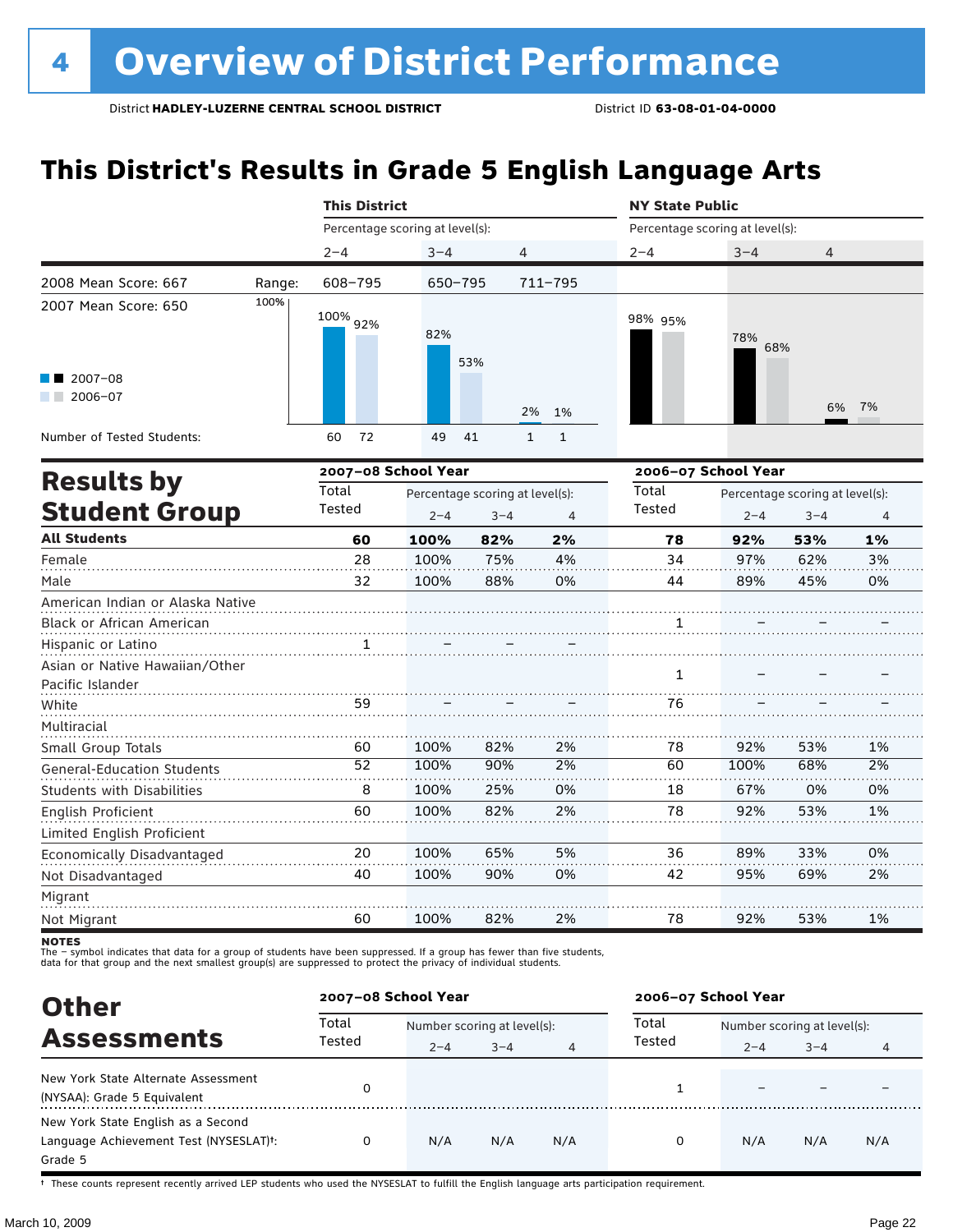### **This District's Results in Grade 5 Mathematics**

|                                                               | <b>This District</b>            |                                 |         |                | <b>NY State Public</b>          |                     |                                 |                |  |  |
|---------------------------------------------------------------|---------------------------------|---------------------------------|---------|----------------|---------------------------------|---------------------|---------------------------------|----------------|--|--|
|                                                               | Percentage scoring at level(s): |                                 |         |                | Percentage scoring at level(s): |                     |                                 |                |  |  |
|                                                               | $2 - 4$                         | $3 - 4$                         | 4       |                | $2 - 4$                         | $3 - 4$             | 4                               |                |  |  |
| 2008 Mean Score: 676<br>Range:                                | 619-780                         | 650-780                         |         | 699-780        |                                 |                     |                                 |                |  |  |
| 100%<br>2007 Mean Score: 666                                  | 98% 93%                         | 85% 79%                         |         |                | 96% 94%                         | 83%<br>76%          |                                 |                |  |  |
| 2007-08<br>$2006 - 07$                                        |                                 |                                 |         | 16% 10%        |                                 |                     |                                 | 27% 22%        |  |  |
| Number of Tested Students:                                    | 74<br>60                        | 52                              | 63      | 8<br>10        |                                 |                     |                                 |                |  |  |
| <b>Results by</b>                                             | 2007-08 School Year             |                                 |         |                |                                 | 2006-07 School Year |                                 |                |  |  |
|                                                               | Total                           | Percentage scoring at level(s): |         |                | Total                           |                     | Percentage scoring at level(s): |                |  |  |
| <b>Student Group</b>                                          | Tested                          | $2 - 4$                         | $3 - 4$ | $\overline{4}$ | Tested                          | $2 - 4$             | $3 - 4$                         | $\overline{4}$ |  |  |
| <b>All Students</b>                                           | 61                              | 98%                             | 85%     | 16%            | 80                              | 93%                 | 79%                             | 10%            |  |  |
| Female                                                        | 29                              | 97%                             | 83%     | 7%             | 35                              | 100%                | 89%                             | 11%            |  |  |
| Male                                                          | 32                              | 100%                            | 88%     | 25%            | 45                              | 87%                 | 71%                             | 9%             |  |  |
| American Indian or Alaska Native<br>Black or African American |                                 |                                 |         |                | 1                               |                     |                                 |                |  |  |
| Hispanic or Latino                                            |                                 |                                 |         |                |                                 |                     |                                 |                |  |  |
| Asian or Native Hawaiian/Other<br>Pacific Islander            |                                 |                                 |         |                | 1                               |                     |                                 |                |  |  |
| White                                                         | 60                              |                                 |         |                | 78                              |                     |                                 |                |  |  |
| Multiracial                                                   |                                 |                                 |         |                |                                 |                     |                                 |                |  |  |
| Small Group Totals                                            | 61                              | 98%                             | 85%     | 16%            | 80                              | 93%                 | 79%                             | 10%            |  |  |
| <b>General-Education Students</b>                             | $\overline{52}$                 | 100%                            | 96%     | 19%            | 61                              | 100%                | 93%                             | 13%            |  |  |
| <b>Students with Disabilities</b>                             | 9                               | 89%                             | 22%     | 0%             | 19                              | 68%                 | 32%                             | 0%             |  |  |
| <b>English Proficient</b>                                     | 61                              | 98%                             | 85%     | 16%            | 80                              | 93%                 | 79%                             | 10%            |  |  |
| Limited English Proficient                                    |                                 |                                 |         |                |                                 |                     |                                 |                |  |  |
| Economically Disadvantaged                                    | 20                              | 95%                             | 75%     | 10%            | 36                              | 89%                 | 61%                             | 3%             |  |  |
| Not Disadvantaged                                             | 41                              | 100%                            | 90%     | 20%            | 44                              | 95%                 | 93%                             | 16%            |  |  |
| Migrant                                                       |                                 |                                 |         |                |                                 |                     |                                 |                |  |  |
| Not Migrant                                                   | 61                              | 98%                             | 85%     | 16%            | 80                              | 93%                 | 79%                             | 10%            |  |  |

**NOTES** 

The – symbol indicates that data for a group of students have been suppressed. If a group has fewer than five students,<br>data for that group and the next smallest group(s) are suppressed to protect the privacy of individual

| <b>Other</b>                                                       |        | 2007-08 School Year         |         |  | 2006-07 School Year |                             |         |   |  |
|--------------------------------------------------------------------|--------|-----------------------------|---------|--|---------------------|-----------------------------|---------|---|--|
| <b>Assessments</b>                                                 | Total  | Number scoring at level(s): |         |  | Total               | Number scoring at level(s): |         |   |  |
|                                                                    | Tested | $2 - 4$                     | $3 - 4$ |  | Tested              | $2 - 4$                     | $3 - 4$ | 4 |  |
| New York State Alternate Assessment<br>(NYSAA): Grade 5 Equivalent |        |                             |         |  |                     |                             |         |   |  |
|                                                                    |        |                             |         |  |                     |                             |         |   |  |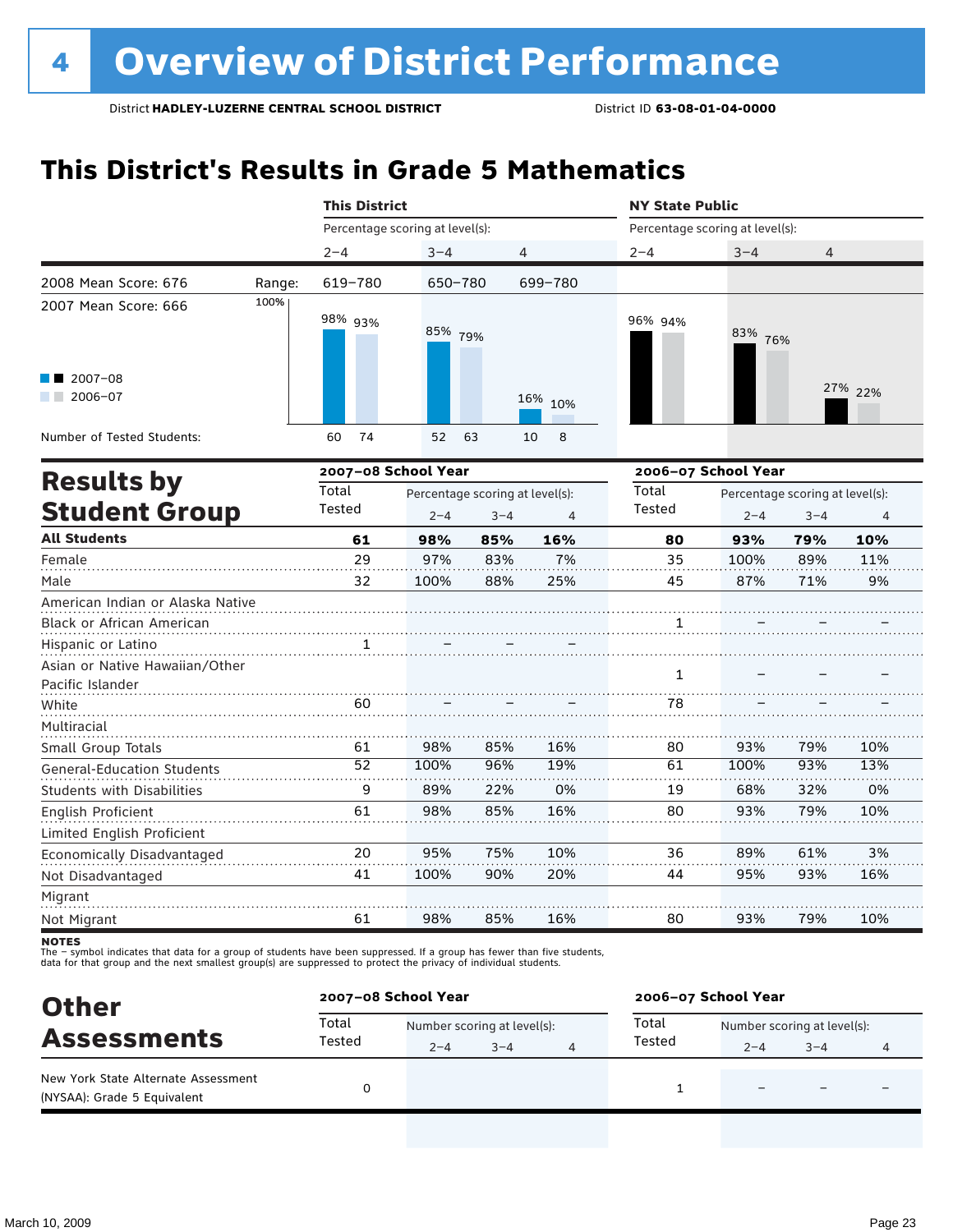### **This District's Results in Grade 6 English Language Arts**

|                                                    |        | <b>This District</b>            |         |                                            |          | <b>NY State Public</b> |                                 |                                            |    |  |
|----------------------------------------------------|--------|---------------------------------|---------|--------------------------------------------|----------|------------------------|---------------------------------|--------------------------------------------|----|--|
|                                                    |        | Percentage scoring at level(s): |         |                                            |          |                        | Percentage scoring at level(s): |                                            |    |  |
|                                                    |        | $2 - 4$                         | $3 - 4$ |                                            | 4        | $2 - 4$                | $3 - 4$                         | 4                                          |    |  |
| 2008 Mean Score: 650                               | Range: | 598-785                         | 650-785 |                                            | 705-785  |                        |                                 |                                            |    |  |
| 2007 Mean Score: 656                               | 100%   | 94% 97%                         | 55% 60% |                                            |          | 98% 98%                | 67% 63%                         |                                            |    |  |
| $2007 - 08$<br>2006-07<br>a sa Bala                |        |                                 |         |                                            | 4%<br>4% |                        |                                 | 5%                                         | 9% |  |
| Number of Tested Students:                         |        | 71<br>75                        | 44      | 44                                         | 3<br>3   |                        |                                 |                                            |    |  |
| <b>Results by</b>                                  |        | 2007-08 School Year             |         |                                            |          |                        | 2006-07 School Year             |                                            |    |  |
| <b>Student Group</b>                               |        | Total<br>Tested                 | $2 - 4$ | Percentage scoring at level(s):<br>$3 - 4$ | 4        | Total<br><b>Tested</b> | $2 - 4$                         | Percentage scoring at level(s):<br>$3 - 4$ | 4  |  |
| <b>All Students</b>                                |        | 80                              | 94%     | 55%                                        | 4%       | 73                     | 97%                             | 60%                                        | 4% |  |
| Female                                             |        | 36                              | 100%    | 69%                                        | 6%       | 35                     | 97%                             | 60%                                        | 9% |  |
| Male                                               |        | 44                              | 89%     | 43%                                        | 2%       | 38                     | 97%                             | 61%                                        | 0% |  |
| American Indian or Alaska Native                   |        |                                 |         |                                            |          |                        |                                 |                                            |    |  |
| Black or African American                          |        | 1                               |         |                                            |          |                        |                                 |                                            |    |  |
| Hispanic or Latino                                 |        |                                 |         |                                            |          |                        |                                 |                                            |    |  |
| Asian or Native Hawaiian/Other<br>Pacific Islander |        | $\mathbf{1}$                    |         |                                            |          | $\mathbf{1}$           |                                 |                                            |    |  |
| White                                              |        | 78                              |         |                                            |          | 72                     |                                 |                                            |    |  |
| Multiracial                                        |        |                                 |         |                                            |          |                        |                                 |                                            |    |  |
| Small Group Totals                                 |        | 80                              | 94%     | 55%                                        | 4%       | 73                     | 97%                             | 60%                                        | 4% |  |
| <b>General-Education Students</b>                  |        | 61                              | 100%    | 70%                                        | 5%       | 63                     | 100%                            | 68%                                        | 5% |  |
| <b>Students with Disabilities</b>                  |        | 19                              | 74%     | 5%                                         | 0%       | 10                     | 80%                             | 10%                                        | 0% |  |
| English Proficient                                 |        | 80                              | 94%     | 55%                                        | 4%       | 73                     | 97%                             | 60%                                        | 4% |  |
| Limited English Proficient                         |        |                                 |         |                                            |          |                        |                                 |                                            |    |  |
| Economically Disadvantaged                         |        | 35                              | 94%     | 34%                                        | 0%       | 23                     | 96%                             | 43%                                        | 4% |  |
| Not Disadvantaged                                  |        | 45                              | 93%     | 71%                                        | 7%       | 50                     | 98%                             | 68%                                        | 4% |  |
| Migrant                                            |        |                                 |         |                                            |          |                        |                                 |                                            |    |  |
| Not Migrant                                        |        | 80                              | 94%     | 55%                                        | 4%       | 73                     | 97%                             | 60%                                        | 4% |  |

**NOTES** 

The – symbol indicates that data for a group of students have been suppressed. If a group has fewer than five students,<br>data for that group and the next smallest group(s) are suppressed to protect the privacy of individual

| <b>Other</b>                           |                 | 2007-08 School Year         |         |     | 2006-07 School Year |                             |         |     |
|----------------------------------------|-----------------|-----------------------------|---------|-----|---------------------|-----------------------------|---------|-----|
| <b>Assessments</b>                     | Total<br>Tested | Number scoring at level(s): |         |     | Total               | Number scoring at level(s): |         |     |
|                                        |                 | $2 - 4$                     | $3 - 4$ | 4   | Tested              | $2 - 4$                     | $3 - 4$ | 4   |
| New York State Alternate Assessment    |                 | $\overline{\phantom{0}}$    |         |     |                     |                             |         |     |
| (NYSAA): Grade 6 Equivalent            |                 |                             |         |     | 0                   |                             |         |     |
| New York State English as a Second     |                 |                             |         |     |                     |                             |         |     |
| Language Achievement Test (NYSESLAT)t: | 0               | N/A                         | N/A     | N/A | 0                   | N/A                         | N/A     | N/A |
| Grade 6                                |                 |                             |         |     |                     |                             |         |     |

† These counts represent recently arrived LEP students who used the NYSESLAT to fulfill the English language arts participation requirement.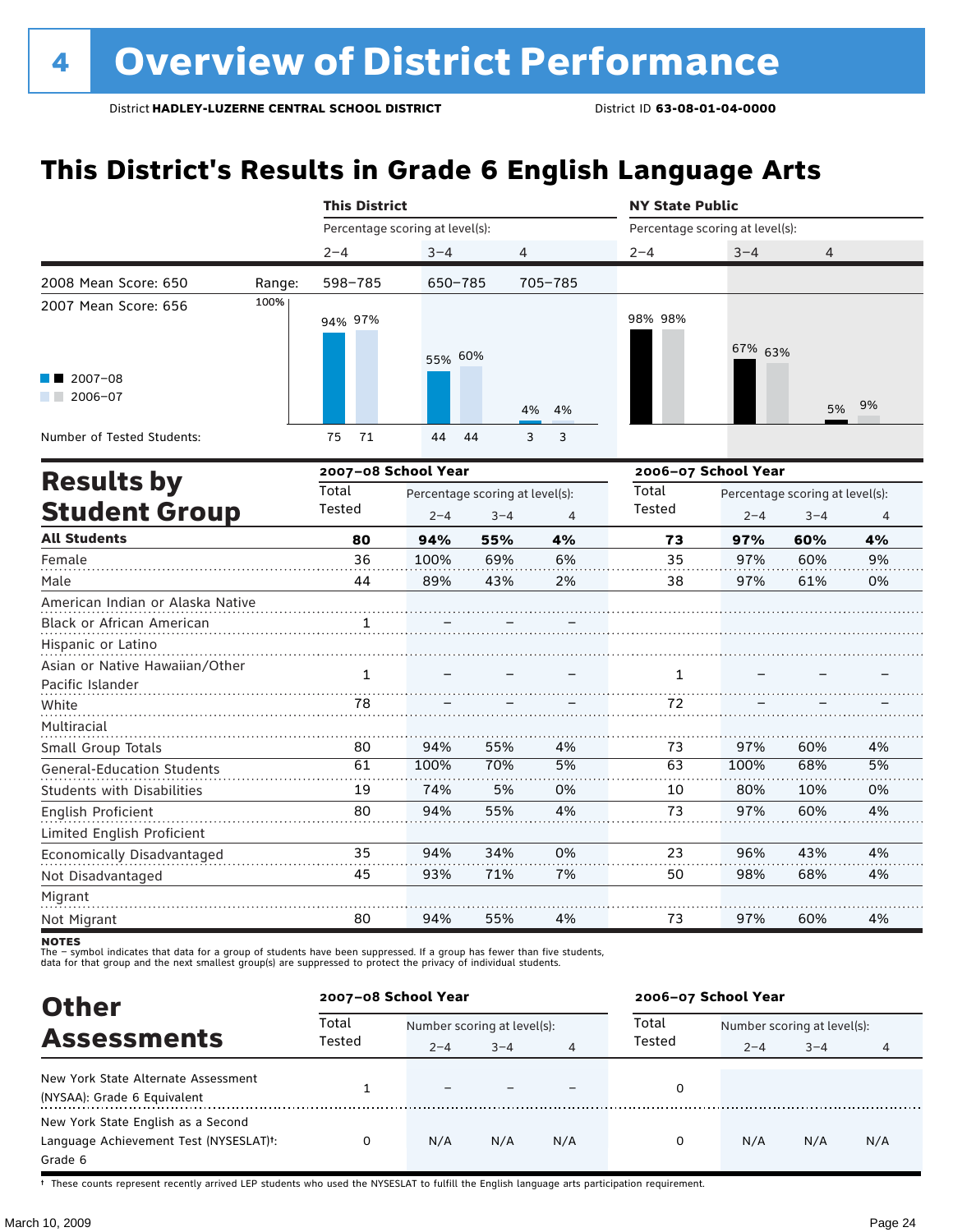### **This District's Results in Grade 6 Mathematics**

|                                                           |        | <b>This District</b> |                                 |          | <b>NY State Public</b>                   |                                 |         |  |  |  |
|-----------------------------------------------------------|--------|----------------------|---------------------------------|----------|------------------------------------------|---------------------------------|---------|--|--|--|
|                                                           |        |                      | Percentage scoring at level(s): |          |                                          | Percentage scoring at level(s): |         |  |  |  |
|                                                           |        | $2 - 4$              | $3 - 4$                         | 4        | $2 - 4$                                  | $3 - 4$                         | 4       |  |  |  |
| 2008 Mean Score: 665                                      | Range: | 616-780              | 650-780                         | 696-780  |                                          |                                 |         |  |  |  |
| 2007 Mean Score: 665<br>$\blacksquare$ 2007-08<br>2006-07 | 100%   | 90% 92%              | 73% 74%                         | 17% 14%  | 94% 91%                                  | 79%<br>71%                      | 26% 20% |  |  |  |
| Number of Tested Students:                                |        | 67<br>73             | 59<br>- 54                      | 14<br>10 |                                          |                                 |         |  |  |  |
|                                                           |        | 2007-08 School Year  |                                 |          |                                          | 2006-07 School Year             |         |  |  |  |
| <b>Results by</b>                                         |        | Total                | Percentage scoring at levells). |          | Total<br>Dercentage scoring at levells). |                                 |         |  |  |  |

|    | $2 - 4$              | $3 - 4$ | 4   |                                 | $2 - 4$              | $3 - 4$ | $\overline{4}$                  |
|----|----------------------|---------|-----|---------------------------------|----------------------|---------|---------------------------------|
| 81 | 90%                  | 73%     | 17% | 73                              | 92%                  | 74%     | 14%                             |
| 37 | 92%                  | 78%     | 24% | 36                              | 92%                  | 69%     | 14%                             |
| 44 | 89%                  | 68%     | 11% | 37                              | 92%                  | 78%     | 14%                             |
|    |                      |         |     |                                 |                      |         |                                 |
|    |                      |         |     |                                 |                      |         |                                 |
| 1  |                      |         |     |                                 |                      |         |                                 |
|    |                      |         |     |                                 |                      |         |                                 |
|    |                      |         |     |                                 |                      |         |                                 |
| 78 |                      |         |     | 72                              |                      |         |                                 |
|    |                      |         |     |                                 |                      |         |                                 |
| 81 | 90%                  | 73%     | 17% | 73                              | 92%                  | 74%     | 14%                             |
| 63 | 100%                 | 84%     | 22% | 63                              | 98%                  | 83%     | 16%                             |
| 18 | 56%                  | 33%     | 0%  | 10                              | 50%                  | 20%     | 0%                              |
| 81 | 90%                  | 73%     | 17% | 73                              | 92%                  | 74%     | 14%                             |
|    |                      |         |     |                                 |                      |         |                                 |
| 35 | 89%                  | 57%     | 9%  | 22                              | 91%                  | 59%     | 9%                              |
| 46 | 91%                  | 85%     | 24% | 51                              | 92%                  | 80%     | 16%                             |
|    |                      |         |     |                                 |                      |         |                                 |
| 81 | 90%                  | 73%     | 17% | 73                              | 92%                  | 74%     | 14%                             |
|    | Total<br>Tested<br>1 |         |     | Percentage scoring at level(s): | Total<br>Tested<br>1 |         | Percentage scoring at level(s): |

**NOTES** 

The – symbol indicates that data for a group of students have been suppressed. If a group has fewer than five students,<br>data for that group and the next smallest group(s) are suppressed to protect the privacy of individual

| <b>Other</b>                                                       | 2007-08 School Year |                             |         |  | 2006-07 School Year |                             |         |   |
|--------------------------------------------------------------------|---------------------|-----------------------------|---------|--|---------------------|-----------------------------|---------|---|
| <b>Assessments</b>                                                 | Total<br>Tested     | Number scoring at level(s): |         |  | Total               | Number scoring at level(s): |         |   |
|                                                                    |                     | $2 - 4$                     | $3 - 4$ |  | Tested              | $2 - 4$                     | $3 - 4$ | 4 |
| New York State Alternate Assessment<br>(NYSAA): Grade 6 Equivalent |                     | $\equiv$                    |         |  |                     |                             |         |   |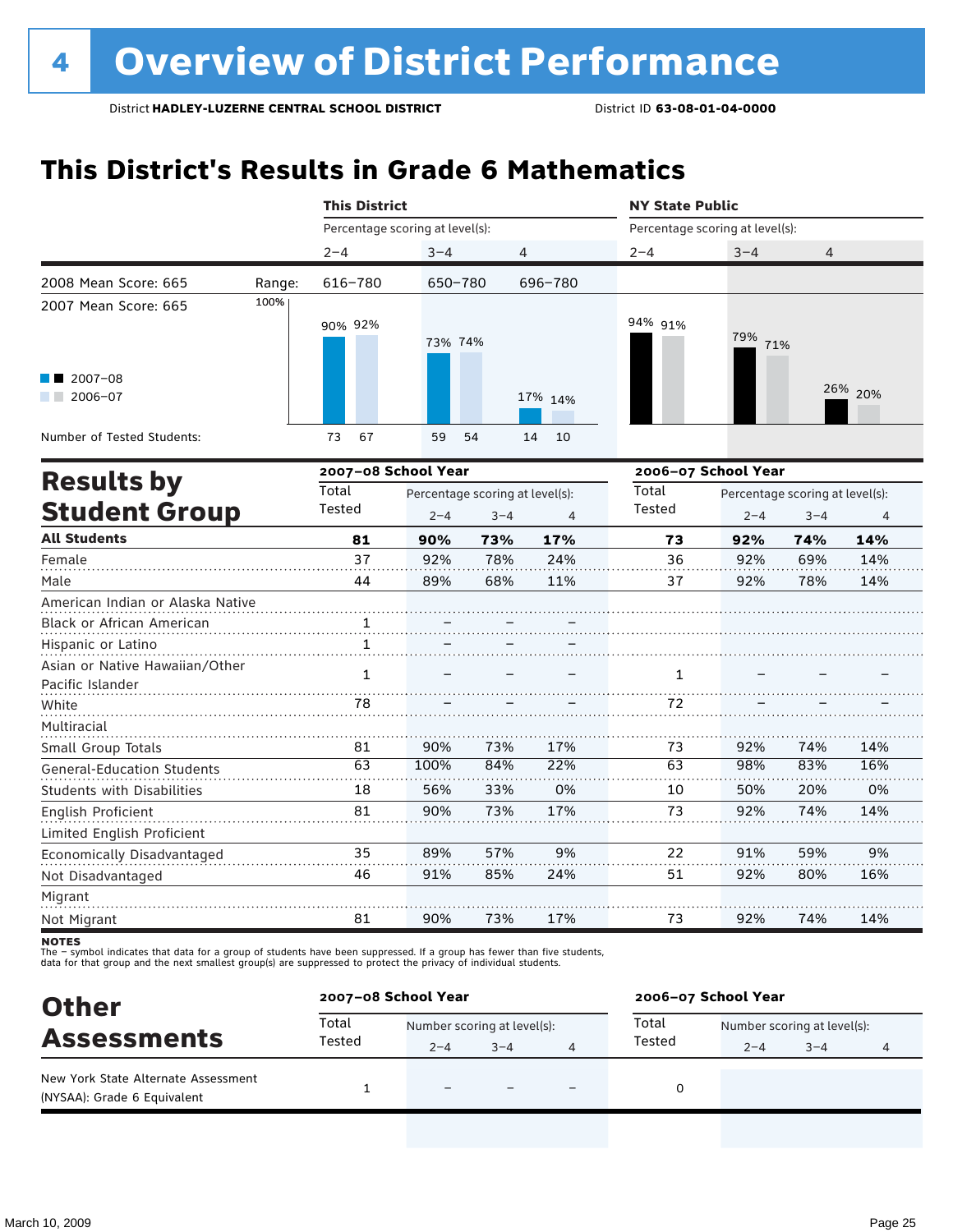### **This District's Results in Grade 7 English Language Arts**

|                                                    |        | <b>This District</b>            |         |                                            |                  | <b>NY State Public</b> |                                 |                                            |                |  |
|----------------------------------------------------|--------|---------------------------------|---------|--------------------------------------------|------------------|------------------------|---------------------------------|--------------------------------------------|----------------|--|
|                                                    |        | Percentage scoring at level(s): |         |                                            |                  |                        | Percentage scoring at level(s): |                                            |                |  |
|                                                    |        | $2 - 4$                         | $3 - 4$ |                                            | 4                | $2 - 4$                | $3 - 4$                         | 4                                          |                |  |
| 2008 Mean Score: 663                               | Range: | 600-790                         | 650-790 |                                            | 712-790          |                        |                                 |                                            |                |  |
| 2007 Mean Score: 651                               | 100%   | 96% 93%                         | 73%     | 54%                                        |                  | 98% 94%                | 70%<br>58%                      |                                            |                |  |
| $\blacksquare$ 2007-08<br>$\blacksquare$ 2006-07   |        |                                 |         |                                            | 4%<br>0%         |                        |                                 | 3%                                         | 6%             |  |
| Number of Tested Students:                         |        | 74<br>74                        | 56      | 43                                         | $\mathbf 0$<br>3 |                        |                                 |                                            |                |  |
|                                                    |        | 2007-08 School Year             |         |                                            |                  |                        | 2006-07 School Year             |                                            |                |  |
| <b>Results by</b><br><b>Student Group</b>          |        | Total<br>Tested                 | $2 - 4$ | Percentage scoring at level(s):<br>$3 - 4$ | $\overline{4}$   | Total<br>Tested        | $2 - 4$                         | Percentage scoring at level(s):<br>$3 - 4$ | $\overline{4}$ |  |
| <b>All Students</b>                                |        | 77                              | 96%     | 73%                                        | 0%               | 80                     | 93%                             | 54%                                        | 4%             |  |
| Female                                             |        | 36                              | 97%     | 69%                                        | 0%               | 37                     | 95%                             | 65%                                        | 5%             |  |
| Male                                               |        | 41                              | 95%     | 76%                                        | 0%               | 43                     | 91%                             | 44%                                        | 2%             |  |
| American Indian or Alaska Native                   |        |                                 |         |                                            |                  |                        |                                 |                                            |                |  |
| Black or African American                          |        | 2                               |         |                                            |                  |                        |                                 |                                            |                |  |
| Hispanic or Latino                                 |        |                                 |         |                                            |                  | 1                      |                                 |                                            |                |  |
| Asian or Native Hawaiian/Other<br>Pacific Islander |        | $\mathbf{1}$                    |         |                                            |                  |                        |                                 |                                            |                |  |
| White                                              |        | 74                              |         |                                            |                  | 79                     |                                 |                                            |                |  |
| Multiracial                                        |        |                                 |         |                                            |                  |                        |                                 |                                            |                |  |
| Small Group Totals                                 |        | 77                              | 96%     | 73%                                        | 0%               | 80                     | 93%                             | 54%                                        | 4%             |  |
| <b>General-Education Students</b>                  |        | 65                              | 100%    | 82%                                        | 0%               | 67                     | 100%                            | 61%                                        | 4%             |  |
| <b>Students with Disabilities</b>                  |        | 12                              | 75%     | 25%                                        | 0%               | 13                     | 54%                             | 15%                                        | 0%             |  |
| English Proficient                                 |        | 77                              | 96%     | 73%                                        | 0%               | 80                     | 93%                             | 54%                                        | 4%             |  |
| Limited English Proficient                         |        |                                 |         |                                            |                  |                        |                                 |                                            |                |  |
| Economically Disadvantaged                         |        | 15                              | 87%     | 53%                                        | 0%               | 31                     | 87%                             | 32%                                        | 3%             |  |
| Not Disadvantaged                                  |        | 62                              | 98%     | 77%                                        | 0%               | 49                     | 96%                             | 67%                                        | 4%             |  |
| Migrant                                            |        |                                 |         |                                            |                  |                        |                                 |                                            |                |  |
| Not Migrant                                        |        | 77                              | 96%     | 73%                                        | 0%               | 80                     | 93%                             | 54%                                        | 4%             |  |

notes

The – symbol indicates that data for a group of students have been suppressed. If a group has fewer than five students,<br>data for that group and the next smallest group(s) are suppressed to protect the privacy of individual

| <b>Other</b>                                        | 2007-08 School Year |                             |         |     | 2006-07 School Year |                             |         |     |  |
|-----------------------------------------------------|---------------------|-----------------------------|---------|-----|---------------------|-----------------------------|---------|-----|--|
| <b>Assessments</b>                                  | Total               | Number scoring at level(s): |         |     | Total               | Number scoring at level(s): |         |     |  |
|                                                     | Tested              | $2 - 4$                     | $3 - 4$ | 4   | Tested              | $2 - 4$                     | $3 - 4$ | 4   |  |
| New York State Alternate Assessment                 | 0                   |                             |         |     | 0                   |                             |         |     |  |
| (NYSAA): Grade 7 Equivalent                         |                     |                             |         |     |                     |                             |         |     |  |
| New York State English as a Second                  |                     |                             |         |     |                     |                             |         |     |  |
| Language Achievement Test (NYSESLAT) <sup>t</sup> : | 0                   | N/A                         | N/A     | N/A | 0                   | N/A                         | N/A     | N/A |  |
| Grade 7                                             |                     |                             |         |     |                     |                             |         |     |  |

† These counts represent recently arrived LEP students who used the NYSESLAT to fulfill the English language arts participation requirement.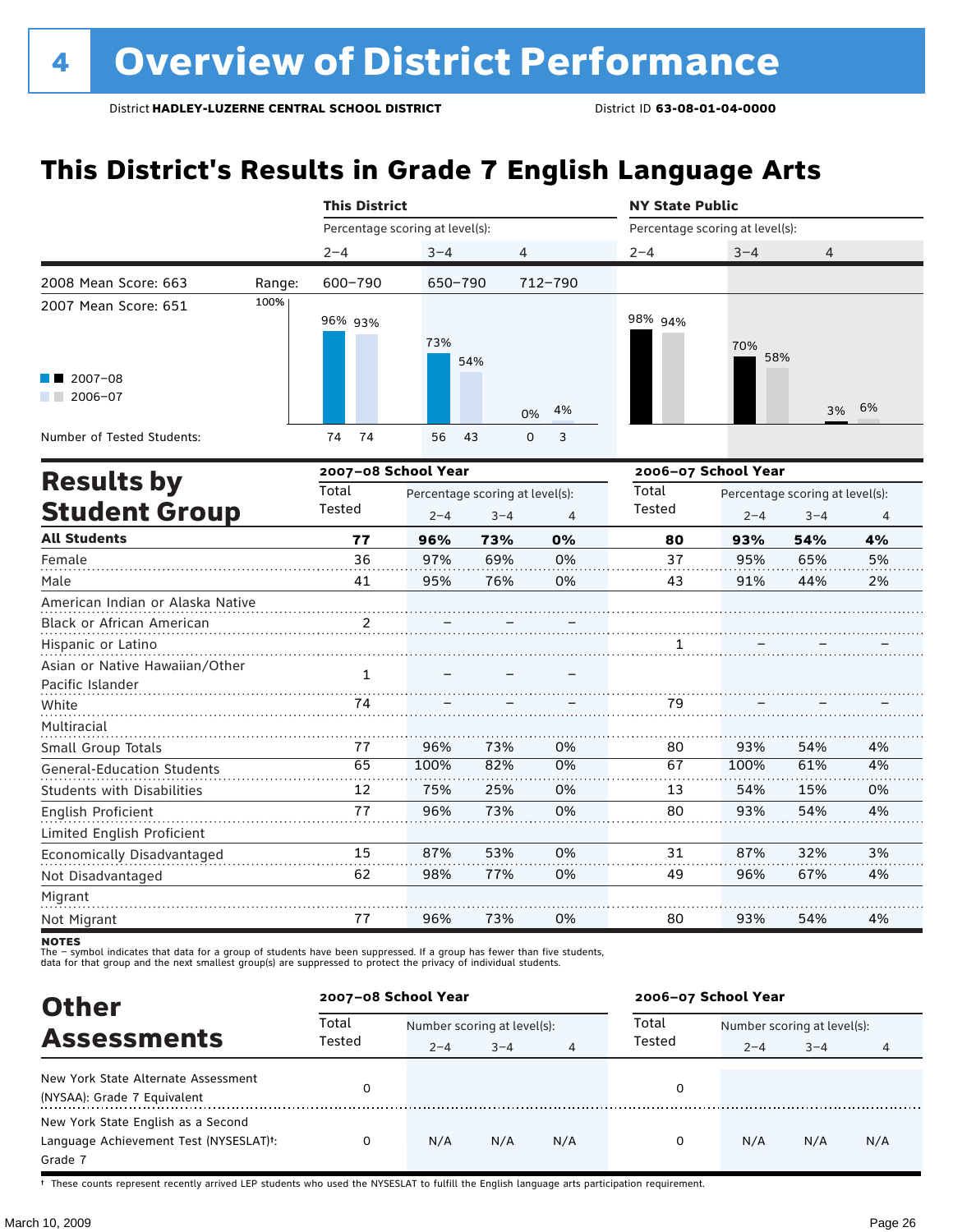### **This District's Results in Grade 7 Mathematics**

|                                                    |        | <b>This District</b>            |         |                                 |           | <b>NY State Public</b>          |            |                                 |     |  |  |
|----------------------------------------------------|--------|---------------------------------|---------|---------------------------------|-----------|---------------------------------|------------|---------------------------------|-----|--|--|
|                                                    |        | Percentage scoring at level(s): |         |                                 |           | Percentage scoring at level(s): |            |                                 |     |  |  |
|                                                    |        | $2 - 4$                         | $3 - 4$ | 4                               |           | $2 - 4$                         | $3 - 4$    | 4                               |     |  |  |
| 2008 Mean Score: 665                               | Range: | 611-800                         | 650-800 |                                 | 693-800   |                                 |            |                                 |     |  |  |
| 2007 Mean Score: 657                               | 100%   | 99% 92%                         | 77% 70% |                                 |           | 96% 93%                         | 79%<br>67% |                                 |     |  |  |
| $2007 - 08$<br>$2006 - 07$                         |        |                                 |         |                                 | 11%<br>6% |                                 |            | 28%                             | 18% |  |  |
| Number of Tested Students:                         |        | 73<br>78                        | 61      | 55                              | 9<br>5    |                                 |            |                                 |     |  |  |
|                                                    |        | 2007-08 School Year             |         |                                 |           | 2006-07 School Year             |            |                                 |     |  |  |
| <b>Results by</b>                                  |        | Total                           |         | Percentage scoring at level(s): |           | Total                           |            | Percentage scoring at level(s): |     |  |  |
| <b>Student Group</b>                               |        | Tested                          | $2 - 4$ | $3 - 4$                         | 4         | Tested                          | $2 - 4$    | $3 - 4$                         | 4   |  |  |
| <b>All Students</b>                                |        | 79                              | 99%     | 77%                             | 11%       | 79                              | 92%        | 70%                             | 6%  |  |  |
| Female                                             |        | 38                              | 100%    | 74%                             | 8%        | 37                              | 95%        | 70%                             | 3%  |  |  |
| Male                                               |        | 41                              | 98%     | 80%                             | 15%       | 42                              | 90%        | 69%                             | 10% |  |  |
| American Indian or Alaska Native                   |        |                                 |         |                                 |           |                                 |            |                                 |     |  |  |
| <b>Black or African American</b>                   |        | 2                               |         |                                 |           |                                 |            |                                 |     |  |  |
| Hispanic or Latino                                 |        |                                 |         |                                 |           |                                 |            |                                 |     |  |  |
| Asian or Native Hawaiian/Other<br>Pacific Islander |        | 1                               |         |                                 |           |                                 |            |                                 |     |  |  |
| White                                              |        | 76                              |         |                                 |           | 78                              |            |                                 |     |  |  |
| Multiracial                                        |        |                                 |         |                                 |           |                                 |            |                                 |     |  |  |
| Small Group Totals                                 |        | 79                              | 99%     | 77%                             | 11%       | 79                              | 92%        | 70%                             | 6%  |  |  |
| <b>General-Education Students</b>                  |        | 66                              | 100%    | 88%                             | 14%       | 67                              | 99%        | 78%                             | 7%  |  |  |
| <b>Students with Disabilities</b>                  |        | 13                              | 92%     | 23%                             | 0%        | 12                              | 58%        | 25%                             | 0%  |  |  |
| <b>English Proficient</b>                          |        | 79                              | 99%     | 77%                             | 11%       | 79                              | 92%        | 70%                             | 6%  |  |  |
| Limited English Proficient                         |        | 16                              | 100%    | 69%                             | 6%        | 30                              | 93%        | 57%                             | 3%  |  |  |
| Economically Disadvantaged                         |        | 63                              | 98%     | 79%                             | 13%       | 49                              | 92%        | 78%                             | 8%  |  |  |
| Not Disadvantaged                                  |        |                                 |         |                                 |           |                                 |            |                                 |     |  |  |
| Migrant                                            |        |                                 |         |                                 |           |                                 |            |                                 |     |  |  |
| Not Migrant                                        |        | 79                              | 99%     | 77%                             | 11%       | 79                              | 92%        | 70%                             | 6%  |  |  |

**NOTES** 

The – symbol indicates that data for a group of students have been suppressed. If a group has fewer than five students,<br>data for that group and the next smallest group(s) are suppressed to protect the privacy of individual

| <b>Other</b>                                                       |                 | 2007-08 School Year         |         |   | 2006-07 School Year |                             |         |   |  |
|--------------------------------------------------------------------|-----------------|-----------------------------|---------|---|---------------------|-----------------------------|---------|---|--|
| <b>Assessments</b>                                                 | Total<br>Tested | Number scoring at level(s): |         |   | Total               | Number scoring at level(s): |         |   |  |
|                                                                    |                 | $2 - 4$                     | $3 - 4$ | 4 | Tested              | $2 - 4$                     | $3 - 4$ | 4 |  |
| New York State Alternate Assessment<br>(NYSAA): Grade 7 Equivalent |                 |                             |         |   | 0                   |                             |         |   |  |
|                                                                    |                 |                             |         |   |                     |                             |         |   |  |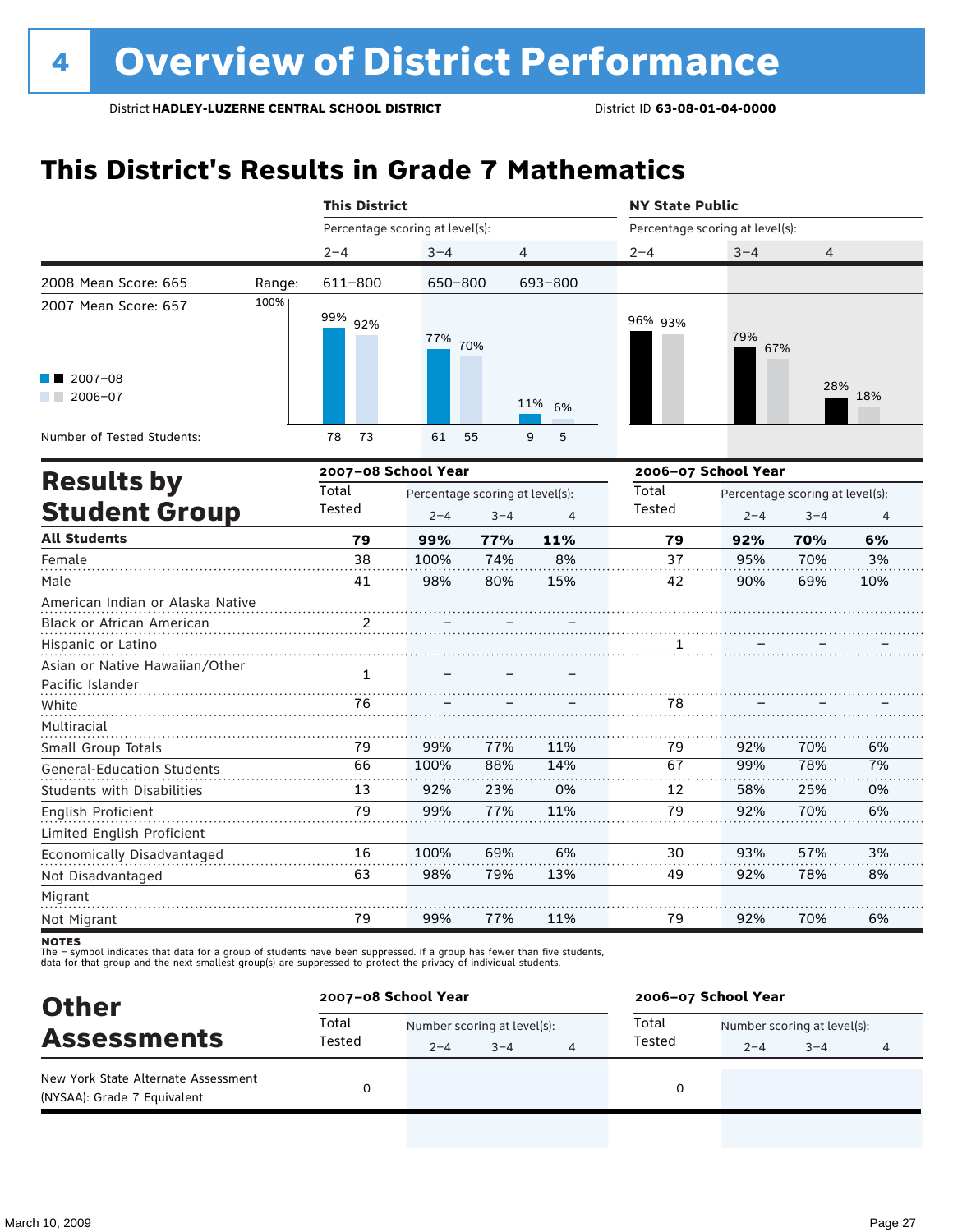### **This District's Results in Grade 8 English Language Arts**

|                                   |        | <b>This District</b>            |         |                                 |                   | <b>NY State Public</b>          |                     |                                 |                |  |
|-----------------------------------|--------|---------------------------------|---------|---------------------------------|-------------------|---------------------------------|---------------------|---------------------------------|----------------|--|
|                                   |        | Percentage scoring at level(s): |         |                                 |                   | Percentage scoring at level(s): |                     |                                 |                |  |
|                                   |        | $2 - 4$                         | $3 - 4$ | 4                               |                   | $2 - 4$                         | $3 - 4$             | 4                               |                |  |
| 2008 Mean Score: 646              | Range: | $602 - 790$                     | 650-790 |                                 | 715-790           |                                 |                     |                                 |                |  |
| 2007 Mean Score: 650              | 100%   | 92% 93%                         | 46%     | 54%                             |                   | 95% 94%                         | 56% 57%             |                                 |                |  |
| $\blacksquare$ 2007-08<br>2006-07 |        |                                 |         |                                 | 6%<br>1%          |                                 |                     | 6%                              | 6%             |  |
| Number of Tested Students:        |        | 76<br>72                        | 36      | 44                              | 5<br>$\mathbf{1}$ |                                 |                     |                                 |                |  |
| <b>Results by</b>                 |        | 2007-08 School Year             |         |                                 |                   |                                 | 2006-07 School Year |                                 |                |  |
|                                   |        | Total                           |         | Percentage scoring at level(s): |                   | Total                           |                     | Percentage scoring at level(s): |                |  |
| <b>Student Group</b>              |        | Tested                          | $2 - 4$ | $3 - 4$                         | 4                 | <b>Tested</b>                   | $2 - 4$             | $3 - 4$                         | $\overline{4}$ |  |
| <b>All Students</b>               |        | 78                              | 92%     | 46%                             | 1%                | 82                              | 93%                 | 54%                             | 6%             |  |
| Female                            |        | 34                              | 100%    | 65%                             | 3%                | 45                              | 98%                 | 67%                             | 11%            |  |
| Male                              |        | 44                              | 86%     | 32%                             | 0%                | 37                              | 86%                 | 38%                             | 0%             |  |
| American Indian or Alaska Native  |        |                                 |         |                                 |                   |                                 |                     |                                 |                |  |
| Black or African American         |        |                                 |         |                                 |                   |                                 |                     |                                 |                |  |
| Hispanic or Latino                |        | 1                               |         |                                 |                   |                                 |                     |                                 |                |  |
| Asian or Native Hawaiian/Other    |        |                                 |         |                                 |                   |                                 |                     |                                 |                |  |
| Pacific Islander                  |        |                                 |         |                                 |                   |                                 |                     |                                 |                |  |
| White                             |        | 77                              |         |                                 |                   | 82                              | 93%                 | 54%                             | 6%             |  |
| Multiracial                       |        |                                 |         |                                 |                   |                                 |                     |                                 |                |  |
| Small Group Totals                |        | 78                              | 92%     | 46%                             | 1%                |                                 |                     |                                 |                |  |
| <b>General-Education Students</b> |        | 63                              | 100%    | 56%                             | 2%                | 66                              | 100%                | 65%                             | 8%             |  |
| Students with Disabilities        |        | 15                              | 60%     | 7%                              | 0%                | 16                              | 63%                 | 6%                              | 0%             |  |
| English Proficient                |        | 78                              | 92%     | 46%                             | 1%                | 82                              | 93%                 | 54%                             | 6%             |  |
| Limited English Proficient        |        |                                 |         |                                 |                   |                                 |                     |                                 |                |  |
| Economically Disadvantaged        |        | 25                              | 84%     | 24%                             | 0%                | 29                              | 90%                 | 41%                             | 3%             |  |
| Not Disadvantaged                 |        | 53                              | 96%     | 57%                             | 2%                | 53                              | 94%                 | 60%                             | 8%             |  |
| Migrant                           |        |                                 |         |                                 |                   |                                 |                     |                                 |                |  |
| Not Migrant                       |        | 78                              | 92%     | 46%                             | 1%                | 82                              | 93%                 | 54%                             | 6%             |  |
|                                   |        |                                 |         |                                 |                   |                                 |                     |                                 |                |  |

notes

The – symbol indicates that data for a group of students have been suppressed. If a group has fewer than five students,<br>data for that group and the next smallest group(s) are suppressed to protect the privacy of individual

| <b>Other</b>                                        | 2007-08 School Year |                             |         |     | 2006-07 School Year |                             |         |     |  |
|-----------------------------------------------------|---------------------|-----------------------------|---------|-----|---------------------|-----------------------------|---------|-----|--|
| <b>Assessments</b>                                  | Total               | Number scoring at level(s): |         |     | Total               | Number scoring at level(s): |         |     |  |
|                                                     | Tested              | $2 - 4$                     | $3 - 4$ | 4   | Tested              | $2 - 4$                     | $3 - 4$ | 4   |  |
| New York State Alternate Assessment                 | 0                   |                             |         |     | 0                   |                             |         |     |  |
| (NYSAA): Grade 8 Equivalent                         |                     |                             |         |     |                     |                             |         |     |  |
| New York State English as a Second                  |                     |                             |         |     |                     |                             |         |     |  |
| Language Achievement Test (NYSESLAT) <sup>t</sup> : | 0                   | N/A                         | N/A     | N/A | 0                   | N/A                         | N/A     | N/A |  |
| Grade 8                                             |                     |                             |         |     |                     |                             |         |     |  |

† These counts represent recently arrived LEP students who used the NYSESLAT to fulfill the English language arts participation requirement.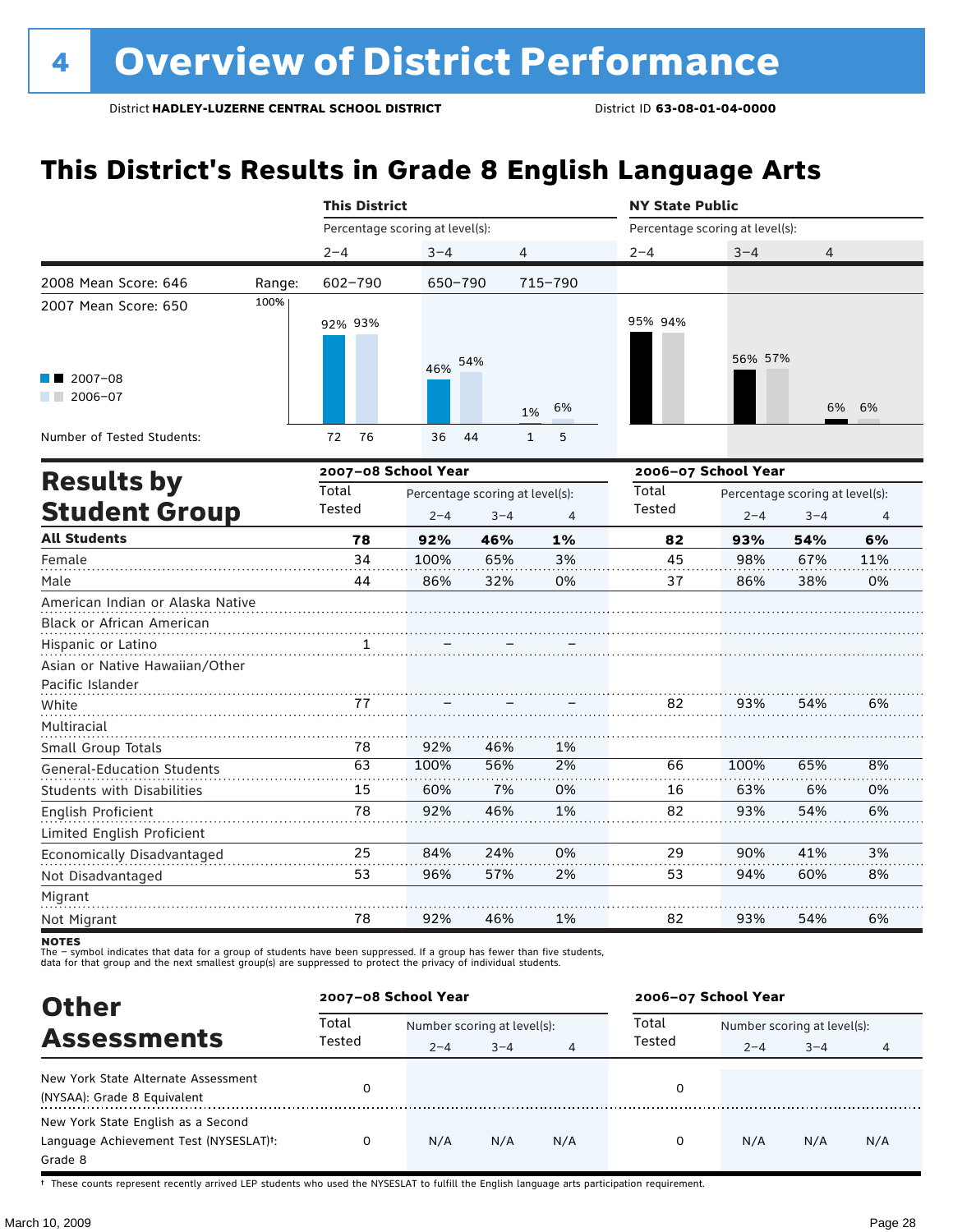### **This District's Results in Grade 8 Mathematics**

|                                                                          |        | <b>This District</b>            |         |                                            |                      | <b>NY State Public</b>          |                     |                                            |                |  |
|--------------------------------------------------------------------------|--------|---------------------------------|---------|--------------------------------------------|----------------------|---------------------------------|---------------------|--------------------------------------------|----------------|--|
|                                                                          |        | Percentage scoring at level(s): |         |                                            |                      | Percentage scoring at level(s): |                     |                                            |                |  |
|                                                                          |        | $2 - 4$                         | $3 - 4$ |                                            | 4                    | $2 - 4$                         | $3 - 4$             | 4                                          |                |  |
| 2008 Mean Score: 662                                                     | Range: | 616-775                         | 650-775 |                                            | 701-775              |                                 |                     |                                            |                |  |
| 2007 Mean Score: 650                                                     | 100%   | 90% 94%                         | 71%     | 51%                                        |                      | 93% 88%                         | 70%<br>59%          |                                            |                |  |
| 2007-08<br>$2006 - 07$                                                   |        |                                 |         |                                            | 16%<br>2%            |                                 |                     |                                            | 17% 12%        |  |
| Number of Tested Students:                                               |        | 78<br>72                        | 57      | 42                                         | 13<br>$\overline{2}$ |                                 |                     |                                            |                |  |
|                                                                          |        | 2007-08 School Year             |         |                                            |                      |                                 | 2006-07 School Year |                                            |                |  |
| <b>Results by</b><br><b>Student Group</b>                                |        | Total<br>Tested                 | $2 - 4$ | Percentage scoring at level(s):<br>$3 - 4$ | $\overline{4}$       | Total<br>Tested                 | $2 - 4$             | Percentage scoring at level(s):<br>$3 - 4$ | $\overline{4}$ |  |
| <b>All Students</b>                                                      |        | 80                              | 90%     | 71%                                        | 16%                  | 83                              | 94%                 | 51%                                        | 2%             |  |
| Female                                                                   |        | 34                              | 100%    | 82%                                        | 21%                  | 45                              | 98%                 | 56%                                        | 2%             |  |
| Male                                                                     |        | 46                              | 83%     | 63%                                        | 13%                  | 38                              | 89%                 | 45%                                        | 3%             |  |
| American Indian or Alaska Native<br>Black or African American            |        |                                 |         |                                            |                      |                                 |                     |                                            |                |  |
| Hispanic or Latino<br>Asian or Native Hawaiian/Other<br>Pacific Islander |        |                                 |         |                                            |                      |                                 |                     |                                            |                |  |
| White                                                                    |        | 79                              |         |                                            |                      | 83                              | 94%                 | 51%                                        | 2%             |  |
| Multiracial                                                              |        |                                 |         |                                            |                      |                                 |                     |                                            |                |  |
| Small Group Totals                                                       |        | 80                              | 90%     | 71%                                        | 16%                  |                                 |                     |                                            |                |  |
| <b>General-Education Students</b>                                        |        | 64                              | 100%    | 84%                                        | 20%                  | 67                              | 99%                 | 61%                                        | 3%             |  |
| <b>Students with Disabilities</b>                                        |        | 16                              | 50%     | 19%                                        | 0%                   | 16                              | 75%                 | 6%                                         | 0%             |  |
| English Proficient                                                       |        | 80                              | 90%     | 71%                                        | 16%                  | 83                              | 94%                 | 51%                                        | 2%             |  |
| Limited English Proficient                                               |        |                                 |         |                                            |                      |                                 |                     |                                            |                |  |
| Economically Disadvantaged                                               |        | 26                              | 85%     | 54%                                        | 8%                   | 28                              | 89%                 | 32%                                        | 0%             |  |
| Not Disadvantaged                                                        |        | 54                              | 93%     | 80%                                        | 20%                  | 55                              | 96%                 | 60%                                        | 4%             |  |
| Migrant                                                                  |        |                                 |         |                                            |                      |                                 |                     |                                            |                |  |
| Not Migrant                                                              |        | 80                              | 90%     | 71%                                        | 16%                  | 83                              | 94%                 | 51%                                        | 2%             |  |

**NOTES** 

The – symbol indicates that data for a group of students have been suppressed. If a group has fewer than five students,<br>data for that group and the next smallest group(s) are suppressed to protect the privacy of individual

| <b>Other</b>                                                       |                 | 2007-08 School Year         |         |   | 2006-07 School Year |                             |         |   |
|--------------------------------------------------------------------|-----------------|-----------------------------|---------|---|---------------------|-----------------------------|---------|---|
| <b>Assessments</b>                                                 | Total<br>Tested | Number scoring at level(s): |         |   | Total               | Number scoring at level(s): |         |   |
|                                                                    |                 | $2 - 4$                     | $3 - 4$ | 4 | Tested              | $2 - 4$                     | $3 - 4$ | 4 |
| New York State Alternate Assessment<br>(NYSAA): Grade 8 Equivalent |                 |                             |         |   | 0                   |                             |         |   |
|                                                                    |                 |                             |         |   |                     |                             |         |   |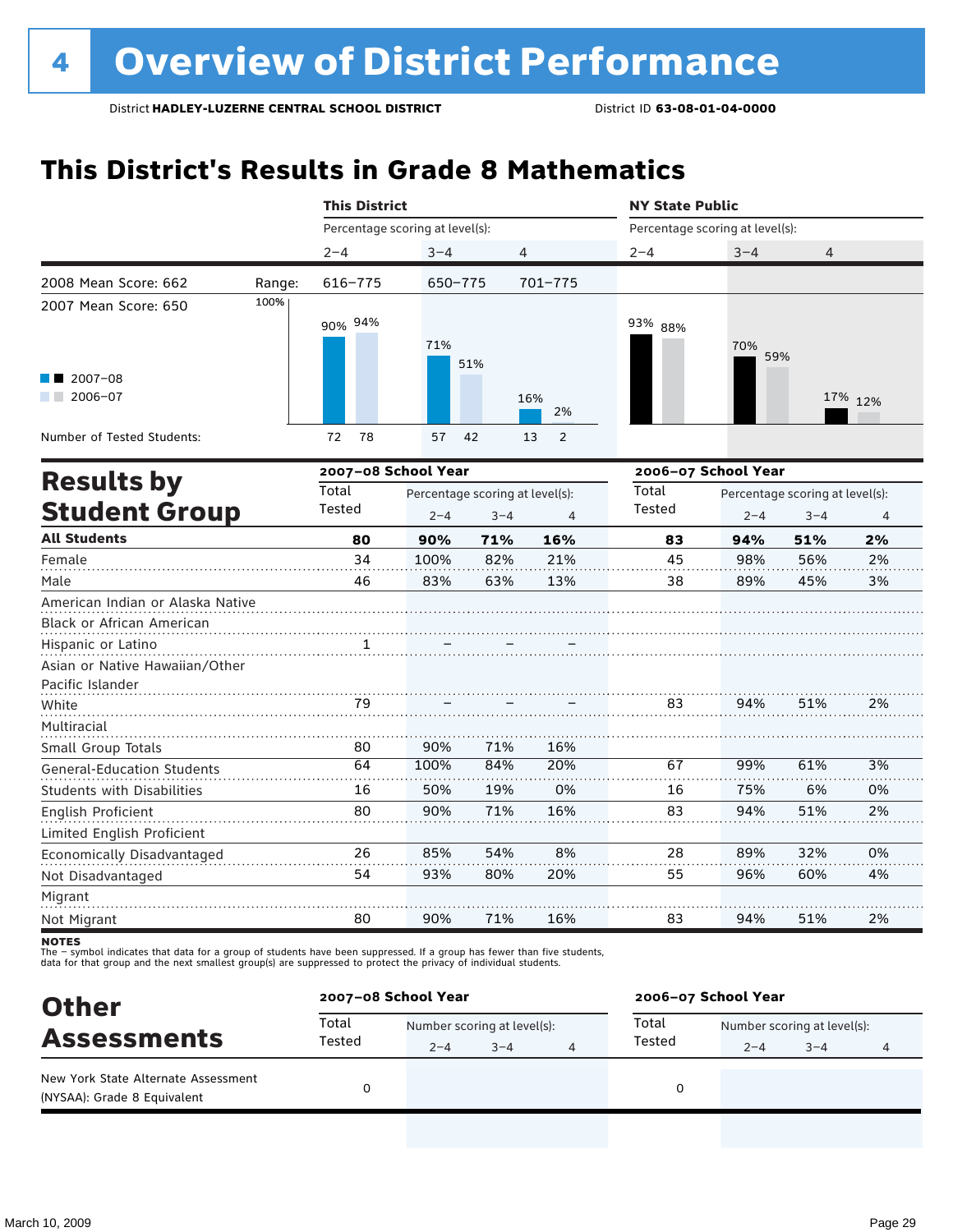### **This District's Results in Grade 8 Science**

|                                       | <b>This District</b> |    |                                 |                                 |                | <b>NY State Public</b>          |                                 |         |                |
|---------------------------------------|----------------------|----|---------------------------------|---------------------------------|----------------|---------------------------------|---------------------------------|---------|----------------|
|                                       |                      |    | Percentage scoring at level(s): |                                 |                | Percentage scoring at level(s): |                                 |         |                |
|                                       | $2 - 4$              |    | $3 - 4$                         |                                 | 4              | $2 - 4$                         | $3 - 4$                         | 4       |                |
|                                       |                      |    |                                 |                                 |                |                                 |                                 |         |                |
| 100%                                  | 100% 97%             |    | 82% 80%                         |                                 |                | 95% 91%                         | 73% 68%                         |         |                |
| $\blacksquare$ 2007-08<br>$2006 - 07$ |                      |    |                                 |                                 | 28% 25%        |                                 |                                 |         | 30% 28%        |
| Number of Tested Students:            | 79                   | 77 | 65                              | 63                              | 20<br>22       |                                 |                                 |         |                |
|                                       | 2007-08 School Year  |    |                                 |                                 |                | 2006-07 School Year             |                                 |         |                |
| <b>Results by</b>                     | Total                |    |                                 | Percentage scoring at level(s): |                | Total                           | Percentage scoring at level(s): |         |                |
| <b>Student Group</b>                  | Tested               |    | $2 - 4$                         | $3 - 4$                         | $\overline{4}$ | Tested                          | $2 - 4$                         | $3 - 4$ | $\overline{4}$ |
| <b>All Students</b>                   | 79                   |    | 100%                            | 82%                             | 28%            | 79                              | 97%                             | 80%     | 25%            |
| Female                                |                      | 35 | 100%                            | 89%                             | 23%            | 44                              | 98%                             | 82%     | 18%            |
| Male                                  |                      | 44 | 100%                            | 77%                             | 32%            | 35                              | 97%                             | 77%     | 34%            |
| American Indian or Alaska Native      |                      |    |                                 |                                 |                |                                 |                                 |         |                |
| Black or African American             |                      |    |                                 |                                 |                |                                 |                                 |         |                |
| Hispanic or Latino                    |                      | 1  |                                 |                                 |                |                                 |                                 |         |                |
| Asian or Native Hawaiian/Other        |                      |    |                                 |                                 |                |                                 |                                 |         |                |
| Pacific Islander                      |                      |    |                                 |                                 |                |                                 |                                 |         |                |
| White                                 |                      | 78 |                                 |                                 |                | 79                              | 97%                             | 80%     | 25%            |
| Multiracial                           |                      |    |                                 |                                 |                |                                 |                                 |         |                |
| Small Group Totals                    |                      | 79 | 100%                            | 82%                             | 28%            |                                 |                                 |         |                |
| <b>General-Education Students</b>     |                      | 64 | 100%                            | 92%                             | 33%            | 65                              | 98%                             | 88%     | 29%            |
| <b>Students with Disabilities</b>     |                      | 15 | 100%                            | 40%                             | 7%             | 14                              | 93%                             | 43%     | 7%             |
| English Proficient                    |                      | 79 | 100%                            | 82%                             | 28%            | 79                              | 97%                             | 80%     | 25%            |
| Limited English Proficient            |                      |    |                                 |                                 |                |                                 |                                 |         |                |
| Economically Disadvantaged            |                      | 25 | 100%                            | 68%                             | 12%            | 24                              | 92%                             | 67%     | 4%             |
| Not Disadvantaged                     |                      | 54 | 100%                            | 89%                             | 35%            | 55                              | 100%                            | 85%     | 35%            |
| Migrant                               |                      |    |                                 |                                 |                |                                 |                                 |         |                |
| Not Migrant                           | 79                   |    | 100%                            | 82%                             | 28%            | 79                              | 97%                             | 80%     | 25%            |
|                                       |                      |    |                                 |                                 |                |                                 |                                 |         |                |

notes

The – symbol indicates that data for a group of students have been suppressed. If a group has fewer than five students,<br>data for that group and the next smallest group(s) are suppressed to protect the privacy of individual

| <b>Other</b><br><b>Assessments</b>                                 |                 | 2007-08 School Year         |         |  | 2006-07 School Year |                             |         |  |  |
|--------------------------------------------------------------------|-----------------|-----------------------------|---------|--|---------------------|-----------------------------|---------|--|--|
|                                                                    | Total<br>Tested | Number scoring at level(s): |         |  | Total               | Number scoring at level(s): |         |  |  |
|                                                                    |                 | $2 - 4$                     | $3 - 4$ |  | Tested              | $2 - 4$                     | $3 - 4$ |  |  |
| New York State Alternate Assessment<br>(NYSAA): Grade 8 Equivalent |                 |                             |         |  |                     |                             |         |  |  |
| <b>Regents Science</b>                                             |                 |                             |         |  |                     |                             |         |  |  |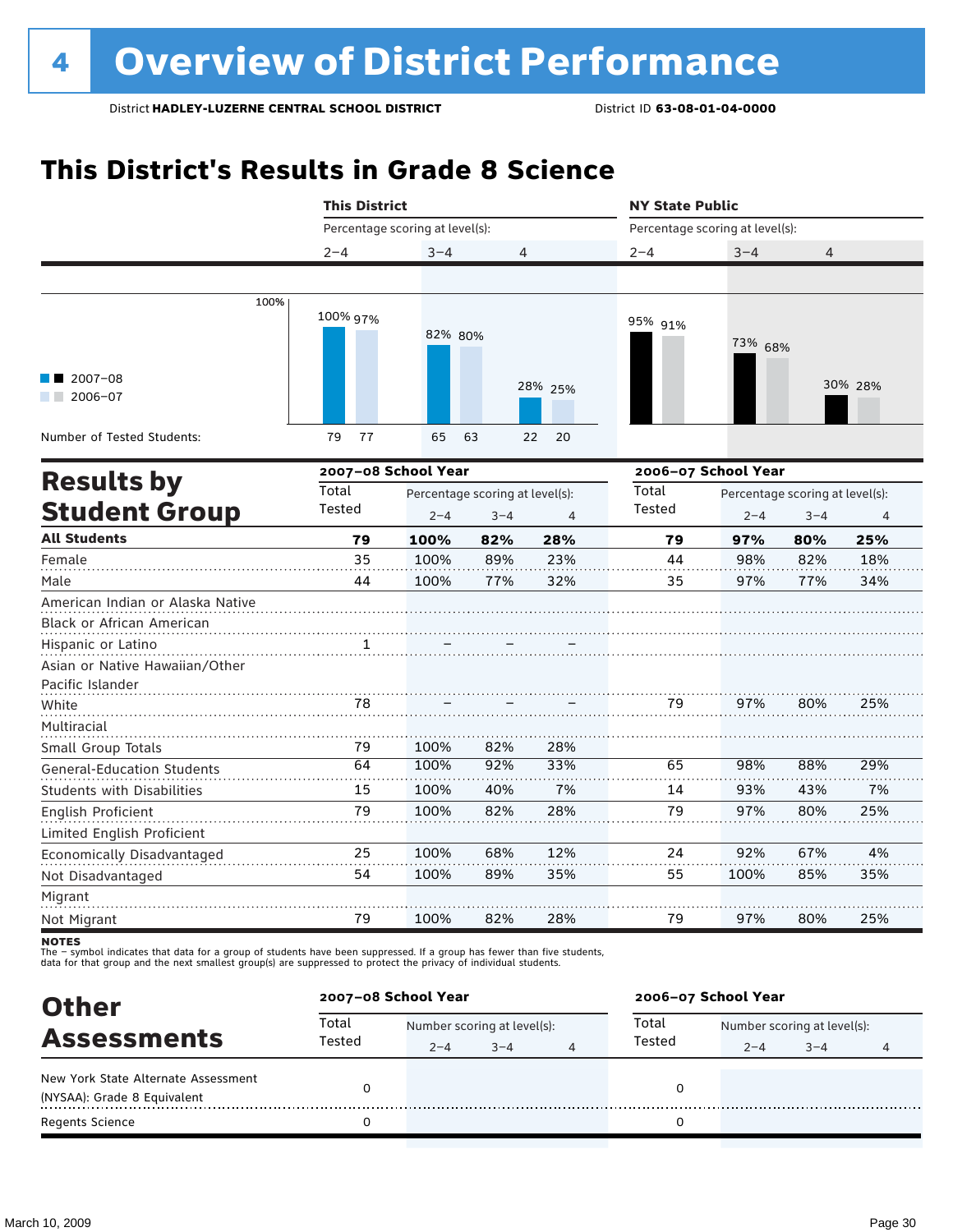### **This District's Total Cohort\* Results in Secondary-Level English after Four Years of Instruction**

|                                             | <b>This District</b>            |         |                | <b>NY State Public</b><br>Percentage scoring at level(s): |         |                |  |
|---------------------------------------------|---------------------------------|---------|----------------|-----------------------------------------------------------|---------|----------------|--|
|                                             | Percentage scoring at level(s): |         |                |                                                           |         |                |  |
|                                             | $2 - 4$                         | $3 - 4$ | $\overline{4}$ | $2 - 4$                                                   | $3 - 4$ | $\overline{4}$ |  |
| 100%<br><b>1</b> 2004 Cohort<br>2003 Cohort | 79% <sub>76%</sub>              | 76% 70% | 33%<br>19%     | 80% 79%                                                   | 75% 73% | 30% 30%        |  |

| <b>Results by</b>                 | 2004 Cohort |         |                                 |     | 2003 Cohort** |         |                                 |     |
|-----------------------------------|-------------|---------|---------------------------------|-----|---------------|---------|---------------------------------|-----|
|                                   | Number      |         | Percentage scoring at level(s): |     | Number        |         | Percentage scoring at level(s): |     |
| <b>Student Group</b>              | of Students | $2 - 4$ | $3 - 4$                         | 4   | of Students   | $2 - 4$ | $3 - 4$                         | 4   |
| <b>All Students</b>               | 90          | 79%     | 76%                             | 33% | 94            | 76%     | 70%                             | 19% |
| Female                            | 52          | 81%     | 77%                             | 35% | 45            | 82%     | 78%                             | 29% |
| Male                              | 38          | 76%     | 74%                             | 32% | 49            | 69%     | 63%                             | 10% |
| American Indian or Alaska Native  |             |         |                                 |     |               |         |                                 |     |
| <b>Black or African American</b>  |             |         |                                 |     |               |         |                                 |     |
| Hispanic or Latino                |             |         |                                 |     |               |         |                                 |     |
| Asian or Native Hawaiian/Other    |             |         |                                 |     |               |         |                                 |     |
| Pacific Islander                  | 3           |         |                                 |     |               |         |                                 |     |
| White                             | 87          |         |                                 |     | 94            | 76%     | 70%                             | 19% |
| Multiracial                       |             |         |                                 |     |               |         |                                 |     |
| Small Group Totals                | 90          | 79%     | 76%                             | 33% |               |         |                                 |     |
| <b>General-Education Students</b> | 80          | 85%     | 83%                             | 38% | 73            | 84%     | 82%                             | 25% |
| <b>Students with Disabilities</b> | 10          | 30%     | 20%                             | 0%  | 21            | 48%     | 29%                             | 0%  |
| English Proficient                | 90          | 79%     | 76%                             | 33% | 94            | 76%     | 70%                             | 19% |
| Limited English Proficient        |             |         |                                 |     |               |         |                                 |     |
| Economically Disadvantaged        | 14          | 64%     | 64%                             | 21% | 14            | 64%     | 57%                             | 7%  |
| Not Disadvantaged                 | 76          | 82%     | 78%                             | 36% | 80            | 78%     | 73%                             | 21% |
| Migrant                           |             |         |                                 |     |               |         |                                 |     |
| Not Migrant                       | 90          | 79%     | 76%                             | 33% |               |         |                                 |     |

**NOTES** 

The – symbol indicates that data for a group of students have been suppressed. If a group has fewer than five students,<br>data for that group and the next smallest group(s) are suppressed to protect the privacy of individual

| <b>Other</b><br><b>Assessments</b>                                         | 2004 Cohort           |         |                                        | 2003 Cohort |                       |         |                                        |  |  |
|----------------------------------------------------------------------------|-----------------------|---------|----------------------------------------|-------------|-----------------------|---------|----------------------------------------|--|--|
|                                                                            | Number<br>of Students | $2 - 4$ | Number scoring at level(s):<br>$3 - 4$ |             | Number<br>of Students | $2 - 4$ | Number scoring at level(s):<br>$3 - 4$ |  |  |
| New York State Alternate Assessment<br>(NYSAA): High School Equivalent *** |                       |         |                                        |             |                       |         |                                        |  |  |

\* A total cohort consists of all students who first entered Grade 9 in a particular year, and all ungraded students with disabilities who reached their seventeenth birthday in that year, and were enrolled in the school/district for five months. Students are excluded from the cohort if they transferred to another school district, nonpublic school, or criminal justice facility, or left the U.S. and its territories or died before the report date. Statewide total cohort also includes students who were enrolled for fewer than five months.

\*\* 2003 cohort data are those reported in the 2006-07 *Accountability and Overview Report*.

\*\*\* The majority of cohort members took an older version of the NYSAA, developed before 2007.